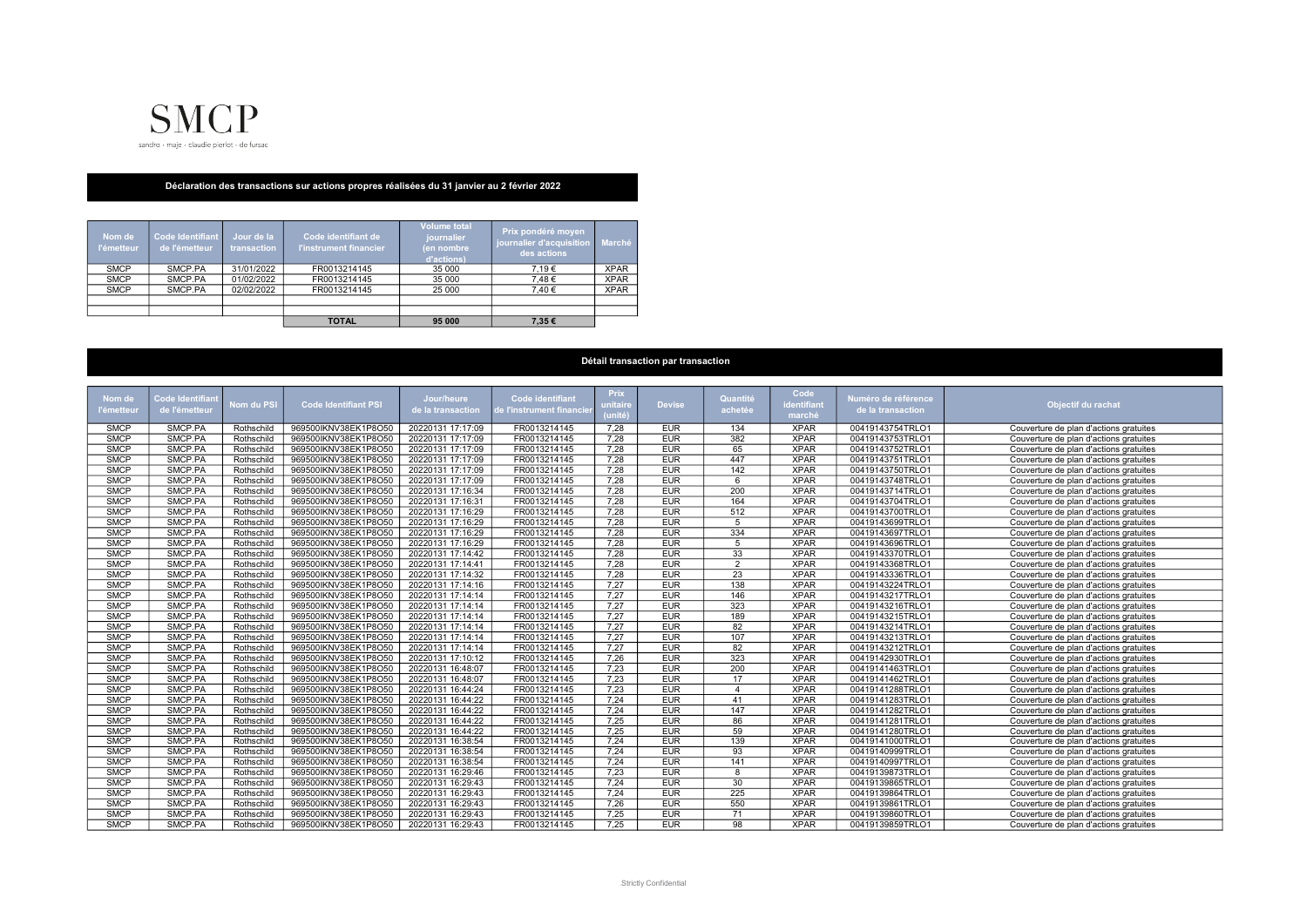| <b>SMCP</b>                | SMCP.PA            | Rothschild               | 969500IKNV38EK1P8O50                         | 20220131 16:27:40                      | FR0013214145                 | 7,26         | <b>EUR</b>               | 13             | <b>XPAR</b>                | 00419139569TRLO1                     | Couverture de plan d'actions gratuites                                           |
|----------------------------|--------------------|--------------------------|----------------------------------------------|----------------------------------------|------------------------------|--------------|--------------------------|----------------|----------------------------|--------------------------------------|----------------------------------------------------------------------------------|
| <b>SMCP</b>                | SMCP.PA            | Rothschild               | 969500IKNV38EK1P8O50                         | 20220131 16:27:40                      | FR0013214145                 | 7,26         | <b>EUR</b>               | 80             | <b>XPAR</b>                | 00419139568TRLO1                     | Couverture de plan d'actions gratuites                                           |
| <b>SMCP</b>                | SMCP.PA            | Rothschild               | 969500IKNV38EK1P8O50                         | 20220131 16:27:40                      | FR0013214145                 | 7,26         | <b>EUR</b>               | 120            | <b>XPAR</b>                | 00419139566TRLO1                     | Couverture de plan d'actions gratuites                                           |
|                            |                    |                          |                                              |                                        |                              |              |                          |                |                            |                                      |                                                                                  |
| <b>SMCP</b>                | SMCP.PA            | Rothschild               | 969500IKNV38EK1P8O50                         | 20220131 16:27:40                      | FR0013214145                 | 7,26         | <b>EUR</b>               | 139            | <b>XPAR</b>                | 00419139565TRLO1                     | Couverture de plan d'actions gratuites                                           |
| <b>SMCP</b>                | SMCP.PA            | Rothschild               | 969500IKNV38EK1P8O50                         | 20220131 16:24:20                      | FR0013214145                 | 7.28         | <b>EUR</b>               | 562            | <b>XPAR</b>                | 00419139310TRLO1                     | Couverture de plan d'actions gratuites                                           |
| <b>SMCP</b>                | SMCP.PA            | Rothschild               | 969500IKNV38EK1P8O50                         | 20220131 16:24:20                      | FR0013214145                 | 7,28         | <b>EUR</b>               | 538            | <b>XPAR</b>                | 00419139308TRLO1                     |                                                                                  |
|                            |                    |                          |                                              |                                        |                              |              |                          |                |                            |                                      | Couverture de plan d'actions gratuites                                           |
| <b>SMCP</b>                | SMCP.PA            | Rothschild               | 969500IKNV38EK1P8O50                         | 20220131 16:24:20                      | FR0013214145                 | 36,38        | <b>EUR</b>               | 50             | <b>XPAR</b>                | 00419139307TRLO1                     | Couverture de plan d'actions gratuites                                           |
| <b>SMCP</b>                | SMCP.PA            | Rothschild               | 969500IKNV38EK1P8O50                         | 20220131 16:24:20                      | FR0013214145                 | 7,28         | <b>EUR</b>               | 500            | <b>XPAR</b>                | 00419139306TRLO1                     | Couverture de plan d'actions gratuites                                           |
| <b>SMCP</b>                | SMCP.PA            |                          | 969500IKNV38EK1P8O50                         | 20220131 16:09:23                      | FR0013214145                 | 7,24         | <b>EUR</b>               | 9              | <b>XPAR</b>                | 00419137783TRLO1                     |                                                                                  |
|                            |                    | Rothschild               |                                              |                                        |                              |              |                          |                |                            |                                      | Couverture de plan d'actions gratuites                                           |
| <b>SMCP</b>                | SMCP.PA            | Rothschild               | 969500IKNV38EK1P8O50                         | 20220131 16:05:02                      | FR0013214145                 | 7,22         | <b>EUR</b>               | 8              | <b>XPAR</b>                | 00419137488TRLO1                     | Couverture de plan d'actions gratuites                                           |
| <b>SMCP</b>                | SMCP.PA            | Rothschild               | 969500IKNV38EK1P8O50                         | 20220131 16:05:02                      | FR0013214145                 | 7,22         | <b>EUR</b>               | $\mathbf{1}$   | <b>XPAR</b>                | 00419137486TRLO1                     | Couverture de plan d'actions gratuites                                           |
| <b>SMCP</b>                | SMCP.PA            | Rothschild               |                                              | 20220131 15:48:37                      | FR0013214145                 |              |                          | 15             | <b>XPAR</b>                | 00419136356TRLO1                     |                                                                                  |
|                            |                    |                          | 969500IKNV38EK1P8O50                         |                                        |                              | 7.18         | <b>EUR</b>               |                |                            |                                      | Couverture de plan d'actions gratuites                                           |
| <b>SMCP</b>                | SMCP PA            | Rothschild               | 969500IKNV38EK1P8O50                         | 20220131 15:48:37                      | FR0013214145                 | 7,18         | <b>EUR</b>               | 93             | <b>XPAR</b>                | 00419136353TRLO1                     | Couverture de plan d'actions gratuites                                           |
| <b>SMCP</b>                | SMCP.PA            | Rothschild               | 969500IKNV38EK1P8O50                         | 20220131 15:48:37                      | FR0013214145                 | 7,18         | <b>EUR</b>               | 93             | <b>XPAR</b>                | 00419136351TRLO1                     | Couverture de plan d'actions gratuites                                           |
|                            |                    |                          |                                              |                                        |                              |              |                          |                |                            |                                      |                                                                                  |
| <b>SMCP</b>                | SMCP.PA            | Rothschild               | 969500IKNV38EK1P8O50                         | 20220131 15:48:37                      | FR0013214145                 | 7,18         | <b>EUR</b>               | 23             | <b>XPAR</b>                | 00419136350TRLO1                     | Couverture de plan d'actions gratuites                                           |
| <b>SMCP</b>                | SMCP.PA            | Rothschild               | 969500IKNV38EK1P8O50                         | 20220131 15:48:37                      | FR0013214145                 | 7.18         | <b>EUR</b>               | 13             | <b>XPAR</b>                | 00419136349TRLO1                     | Couverture de plan d'actions gratuites                                           |
| <b>SMCP</b>                | SMCP.PA            | Rothschild               | 969500IKNV38EK1P8O50                         | 20220131 15:48:35                      | FR0013214145                 | 7,19         | <b>EUR</b>               | 69             | <b>XPAR</b>                | 00419136341TRLO1                     | Couverture de plan d'actions gratuites                                           |
| <b>SMCP</b>                | SMCP.PA            |                          |                                              |                                        | FR0013214145                 | 7.19         |                          |                | <b>XPAR</b>                |                                      |                                                                                  |
|                            |                    | Rothschild               | 969500IKNV38EK1P8O50                         | 20220131 15:48:35                      |                              |              | <b>EUR</b>               | 229            |                            | 00419136340TRLO1                     | Couverture de plan d'actions gratuites                                           |
| <b>SMCP</b>                | SMCP.PA            | Rothschild               | 969500IKNV38EK1P8O50                         | 20220131 15:48:35                      | FR0013214145                 | 7,20         | <b>EUR</b>               | 153            | <b>XPAR</b>                | 00419136339TRLO1                     | Couverture de plan d'actions gratuites                                           |
| <b>SMCP</b>                | SMCP.PA            | Rothschild               | 969500IKNV38EK1P8O50                         | 20220131 15:48:35                      | FR0013214145                 | 7,20         | <b>EUR</b>               | 150            | <b>XPAR</b>                | 00419136337TRLO1                     | Couverture de plan d'actions gratuites                                           |
|                            |                    |                          |                                              |                                        |                              |              |                          |                |                            |                                      |                                                                                  |
| <b>SMCP</b>                | SMCP.PA            | Rothschild               | 969500IKNV38EK1P8O50                         | 20220131 15:48:35                      | FR0013214145                 | 7,20         | <b>EUR</b>               | 300            | <b>XPAR</b>                | 00419136335TRLO1                     | Couverture de plan d'actions gratuites                                           |
| <b>SMCP</b>                | SMCP.PA            | Rothschild               | 969500IKNV38EK1P8O50                         | 20220131 15:48:35                      | FR0013214145                 | 7,20         | <b>EUR</b>               | 150            | <b>XPAR</b>                | 00419136333TRLO1                     | Couverture de plan d'actions gratuites                                           |
| <b>SMCP</b>                | SMCP.PA            | Rothschild               | 969500IKNV38EK1P8O50                         | 20220131 15:41:32                      | FR0013214145                 | 7,20         | <b>EUR</b>               | 173            | <b>XPAR</b>                | 00419135934TRLO1                     | Couverture de plan d'actions gratuites                                           |
|                            |                    |                          |                                              |                                        |                              |              |                          |                |                            |                                      |                                                                                  |
| <b>SMCP</b>                | SMCP.PA            | Rothschild               | 969500IKNV38EK1P8O50                         | 20220131 15:41:29                      | FR0013214145                 | 7,20         | <b>EUR</b>               | 116            | <b>XPAR</b>                | 00419135930TRLO1                     | Couverture de plan d'actions gratuites                                           |
| <b>SMCP</b>                | SMCP.PA            | Rothschild               | 969500IKNV38EK1P8O50                         | 20220131 15:41:29                      | FR0013214145                 | 7.20         | <b>EUR</b>               | 202            | <b>XPAR</b>                | 00419135929TRLO1                     | Couverture de plan d'actions gratuites                                           |
| <b>SMCP</b>                | SMCP.PA            | Rothschild               | 969500IKNV38EK1P8O50                         | 20220131 15:41:29                      | FR0013214145                 | 7,20         | <b>EUR</b>               | 25             | <b>XPAR</b>                | 00419135928TRLO1                     | Couverture de plan d'actions gratuites                                           |
|                            |                    |                          |                                              |                                        |                              |              |                          |                |                            |                                      |                                                                                  |
| <b>SMCP</b>                | SMCP.PA            | Rothschild               | 969500IKNV38EK1P8O50                         | 20220131 15:38:20                      | FR0013214145                 | 7,21         | <b>EUR</b>               | $\overline{4}$ | <b>XPAR</b>                | 00419135702TRLO1                     | Couverture de plan d'actions gratuites                                           |
| <b>SMCP</b>                | SMCP.PA            | Rothschild               | 969500IKNV38EK1P8O50                         | 20220131 15:32:18                      | FR0013214145                 | 7,19         | <b>EUR</b>               | 47             | <b>XPAR</b>                | 00419135239TRLO1                     | Couverture de plan d'actions gratuites                                           |
| <b>SMCP</b>                | SMCP.PA            | Rothschild               | 969500IKNV38EK1P8O50                         | 20220131 15:32:18                      | FR0013214145                 | 7,19         | <b>EUR</b>               | 83             | <b>XPAR</b>                | 00419135238TRLO1                     | Couverture de plan d'actions gratuites                                           |
|                            |                    |                          |                                              |                                        |                              |              |                          |                |                            |                                      |                                                                                  |
| <b>SMCP</b>                | SMCP.PA            | Rothschild               | 969500IKNV38EK1P8O50                         | 20220131 15:31:46                      | FR0013214145                 | 7,20         | <b>EUR</b>               | 153            | <b>XPAR</b>                | 00419135183TRLO1                     | Couverture de plan d'actions gratuites                                           |
| <b>SMCP</b>                | SMCP.PA            | Rothschild               | 969500IKNV38EK1P8O50                         | 20220131 15:29:00                      | FR0013214145                 | 7.20         | <b>EUR</b>               | 318            | <b>XPAR</b>                | 00419134546TRLO1                     | Couverture de plan d'actions gratuites                                           |
| <b>SMCP</b>                | SMCP.PA            | Rothschild               | 969500IKNV38EK1P8O50                         | 20220131 15:29:00                      | FR0013214145                 | 7,20         | <b>EUR</b>               | 175            | <b>XPAR</b>                | 00419134545TRLO1                     |                                                                                  |
|                            |                    |                          |                                              |                                        |                              |              |                          |                |                            |                                      | Couverture de plan d'actions gratuites                                           |
| <b>SMCP</b>                | SMCP.PA            | Rothschild               | 969500IKNV38EK1P8O50                         | 20220131 15:24:58                      | FR0013214145                 | 7,19         | <b>EUR</b>               | 6              | <b>XPAR</b>                | 00419134332TRLO1                     | Couverture de plan d'actions gratuites                                           |
| <b>SMCP</b>                | SMCP.PA            | Rothschild               | 969500IKNV38EK1P8O50                         | 20220131 15:24:55                      | FR0013214145                 | 7.19         | <b>EUR</b>               | 217            | <b>XPAR</b>                | 00419134330TRLO1                     | Couverture de plan d'actions gratuites                                           |
| <b>SMCP</b>                | SMCP.PA            | Rothschild               | 969500IKNV38EK1P8O50                         | 20220131 15:18:16                      | FR0013214145                 | 7.20         | <b>EUR</b>               | 50             | <b>XPAR</b>                | 00419134063TRLO1                     | Couverture de plan d'actions gratuites                                           |
|                            |                    |                          |                                              |                                        |                              |              |                          |                |                            |                                      |                                                                                  |
| <b>SMCP</b>                | SMCP.PA            | Rothschild               | 969500IKNV38EK1P8O50                         | 20220131 15:18:16                      | FR0013214145                 | 7,20         | <b>EUR</b>               | 500            | <b>XPAR</b>                | 00419134062TRLO1                     | Couverture de plan d'actions gratuites                                           |
| <b>SMCP</b>                | SMCP.PA            | Rothschild               | 969500IKNV38EK1P8O50                         | 20220131 15:18:16                      | FR0013214145                 | 7.19         | <b>EUR</b>               | 116            | <b>XPAR</b>                | 00419134059TRLO1                     | Couverture de plan d'actions gratuites                                           |
| <b>SMCP</b>                | SMCP.PA            | Rothschild               | 969500IKNV38EK1P8O50                         | 20220131 15:18:16                      | FR0013214145                 | 7.19         | <b>EUR</b>               | 153            | <b>XPAR</b>                | 00419134058TRLO1                     | Couverture de plan d'actions gratuites                                           |
|                            |                    |                          |                                              |                                        |                              |              |                          |                |                            |                                      |                                                                                  |
| <b>SMCP</b>                | SMCP.PA            | Rothschild               | 969500IKNV38EK1P8O50                         | 20220131 15:18:16                      | FR0013214145                 | 7.19         | <b>EUR</b>               | 143            | <b>XPAR</b>                | 00419134055TRLO1                     | Couverture de plan d'actions gratuites                                           |
| <b>SMCP</b>                | SMCP.PA            | Rothschild               | 969500IKNV38EK1P8O50                         | 20220131 15:18:16                      | FR0013214145                 | 7,19         | <b>EUR</b>               | 224            | <b>XPAR</b>                | 00419134051TRLO1                     | Couverture de plan d'actions gratuites                                           |
| <b>SMCP</b>                | SMCP.PA            | Rothschild               | 969500IKNV38EK1P8O50                         | 20220131 15:18:13                      | FR0013214145                 | 7.20         | <b>EUR</b>               | 93             | <b>XPAR</b>                | 00419134047TRLO1                     | Couverture de plan d'actions gratuites                                           |
|                            |                    |                          |                                              |                                        |                              |              |                          |                |                            |                                      |                                                                                  |
| <b>SMCP</b>                | SMCP.PA            | Rothschild               | 969500IKNV38EK1P8O50                         | 20220131 15:18:13                      | FR0013214145                 | 7,20         | <b>EUR</b>               | 124            | <b>XPAR</b>                | 00419134044TRLO1                     | Couverture de plan d'actions gratuites                                           |
| <b>SMCP</b>                | SMCP.PA            | Rothschild               | 969500IKNV38EK1P8O50                         | 20220131 15:18:13                      | FR0013214145                 | 7,20         | <b>EUR</b>               | 86             | <b>XPAR</b>                | 00419134043TRLO1                     | Couverture de plan d'actions gratuites                                           |
| <b>SMCP</b>                | SMCP.PA            | Rothschild               | 969500IKNV38EK1P8O50                         | 20220131 15:18:13                      | FR0013214145                 | 7.20         | <b>EUR</b>               | 21             | <b>XPAR</b>                | 00419134040TRLO1                     | Couverture de plan d'actions gratuites                                           |
|                            |                    |                          |                                              |                                        |                              |              |                          |                |                            |                                      |                                                                                  |
| <b>SMCP</b>                | SMCP.PA            | Rothschild               | 969500IKNV38EK1P8O50                         | 20220131 15:18:13                      | FR0013214145                 | 7,20         | <b>EUR</b>               | 112            | <b>XPAR</b>                | 00419134039TRLO1                     | Couverture de plan d'actions gratuites                                           |
| <b>SMCP</b>                | SMCP.PA            | Rothschild               | 969500IKNV38EK1P8O50                         | 20220131 15:00:13                      | FR0013214145                 | 7,19         | <b>EUR</b>               | 83             |                            | 00419132604TRLO1                     |                                                                                  |
| <b>SMCP</b>                | SMCP.PA            |                          |                                              |                                        |                              |              |                          |                |                            |                                      |                                                                                  |
|                            |                    |                          |                                              |                                        |                              |              |                          |                | <b>XPAR</b>                |                                      | Couverture de plan d'actions gratuites                                           |
| <b>SMCP</b>                |                    | Rothschild               | 969500IKNV38EK1P8O50                         | 20220131 15:00:13                      | FR0013214145                 | 7,19         | <b>EUR</b>               | 95             | <b>XPAR</b>                | 00419132603TRLO1                     | Couverture de plan d'actions gratuites                                           |
| <b>SMCP</b>                | SMCP.PA            | Rothschild               | 969500IKNV38EK1P8O50                         | 20220131 15:00:11                      | FR0013214145                 | 7,20         | <b>EUR</b>               | 6              | <b>XPAR</b>                | 00419132598TRLO1                     | Couverture de plan d'actions gratuites                                           |
|                            |                    |                          |                                              |                                        |                              |              |                          |                |                            |                                      |                                                                                  |
|                            | SMCP.PA            | Rothschild               | 969500IKNV38EK1P8O50                         | 20220131 15:00:11                      | FR0013214145                 | 7,19         | <b>EUR</b>               | 515            | <b>XPAR</b>                | 00419132597TRLO1                     | Couverture de plan d'actions gratuites                                           |
| <b>SMCP</b>                | SMCP.PA            | Rothschild               | 969500IKNV38EK1P8O50                         | 20220131 15:00:11                      | FR0013214145                 | 7,20         | <b>EUR</b>               | 59             | <b>XPAR</b>                | 00419132596TRLO1                     | Couverture de plan d'actions gratuites                                           |
| <b>SMCP</b>                | SMCP.PA            | Rothschild               | 969500IKNV38EK1P8O50                         | 20220131 15:00:11                      | FR0013214145                 | 7.20         | <b>EUR</b>               | 150            | <b>XPAR</b>                | 00419132595TRLO1                     | Couverture de plan d'actions gratuites                                           |
| <b>SMCP</b>                | SMCP.PA            | Rothschild               |                                              | 20220131 14:55:11                      | FR0013214145                 | 7,20         | <b>EUR</b>               |                | <b>XPAR</b>                | 00419132189TRLO1                     |                                                                                  |
|                            |                    |                          | 969500IKNV38EK1P8O50                         |                                        |                              |              |                          | 25             |                            |                                      | Couverture de plan d'actions gratuites                                           |
| <b>SMCP</b>                | SMCP.PA            | Rothschild               | 969500IKNV38EK1P8O50                         | 20220131 14:55:11                      | FR0013214145                 | 7,20         | <b>EUR</b>               | 216            | <b>XPAR</b>                | 00419132188TRLO1                     | Couverture de plan d'actions gratuites                                           |
| <b>SMCP</b>                | SMCP.PA            | Rothschild               | 969500IKNV38EK1P8O50                         | 20220131 14:55:11                      | FR0013214145                 | 7,20         | <b>EUR</b>               | 37             | <b>XPAR</b>                | 00419132187TRLO1                     | Couverture de plan d'actions gratuites                                           |
| <b>SMCP</b>                | SMCP.PA            | Rothschild               | 969500IKNV38EK1P8O50                         | 20220131 14:55:11                      | FR0013214145                 | 7,20         | <b>EUR</b>               | 6              | <b>XPAR</b>                | 00419132185TRLO1                     | Couverture de plan d'actions gratuites                                           |
|                            |                    |                          |                                              |                                        |                              |              |                          |                |                            |                                      |                                                                                  |
| <b>SMCP</b>                | SMCP.PA            | Rothschild               | 969500IKNV38EK1P8O50                         | 20220131 14:48:05                      | FR0013214145                 | 7,17         | <b>EUR</b>               | 187            | <b>XPAR</b>                | 00419131714TRLO1                     | Couverture de plan d'actions gratuites                                           |
| <b>SMCP</b>                | SMCP.PA            | Rothschild               | 969500IKNV38EK1P8O50                         | 20220131 14:48:02                      | FR0013214145                 | 7.18         | <b>EUR</b>               | 5              | <b>XPAR</b>                | 00419131707TRLO1                     | Couverture de plan d'actions gratuites                                           |
| <b>SMCP</b>                | SMCP.PA            | Rothschild               | 969500IKNV38EK1P8O50                         | 20220131 14:48:02                      | FR0013214145                 | 7.17         | <b>EUR</b>               | 5              | <b>XPAR</b>                | 00419131706TRLO1                     | Couverture de plan d'actions gratuites                                           |
|                            |                    |                          |                                              |                                        |                              |              |                          |                |                            |                                      |                                                                                  |
| <b>SMCP</b>                | SMCP.PA            | Rothschild               | 969500IKNV38EK1P8O50                         | 20220131 14:48:02                      | FR0013214145                 | 7.17         | <b>EUR</b>               | 143            | <b>XPAR</b>                | 00419131705TRLO1                     | Couverture de plan d'actions gratuites                                           |
| <b>SMCP</b>                | SMCP.PA            | Rothschild               | 969500IKNV38EK1P8O50                         | 20220131 14:48:02                      | FR0013214145                 | 7.18         | <b>EUR</b>               | 13             | <b>XPAR</b>                | 00419131704TRLO1                     | Couverture de plan d'actions gratuites                                           |
| <b>SMCP</b>                | SMCP.PA            | Rothschild               | 969500IKNV38EK1P8O50                         | 20220131 14:48:02                      | FR0013214145                 | 7,18         | <b>EUR</b>               | $\overline{7}$ | <b>XPAR</b>                | 00419131702TRLO1                     | Couverture de plan d'actions gratuites                                           |
|                            |                    |                          |                                              |                                        |                              |              |                          |                |                            |                                      |                                                                                  |
| <b>SMCP</b>                | SMCP.PA            | Rothschild               | 969500IKNV38EK1P8O50                         | 20220131 14:47:07                      | FR0013214145                 | 7.18         | <b>EUR</b>               | 95             | <b>XPAR</b>                | 00419131603TRLO1                     | Couverture de plan d'actions gratuites                                           |
| <b>SMCP</b>                | SMCP.PA            | Rothschild               | 969500IKNV38EK1P8O50                         | 20220131 14:47:05                      | FR0013214145                 | 7,20         | <b>EUR</b>               | 799            | <b>XPAR</b>                | 00419131598TRLO1                     | Couverture de plan d'actions gratuites                                           |
| <b>SMCP</b>                | SMCP.PA            | Rothschild               | 969500IKNV38EK1P8O50                         | 20220131 14:47:05                      | FR0013214145                 | 7,20         | <b>EUR</b>               | 55             | <b>XPAR</b>                | 00419131597TRLO1                     | Couverture de plan d'actions gratuites                                           |
|                            |                    |                          |                                              |                                        |                              |              |                          |                |                            |                                      |                                                                                  |
| <b>SMCP</b>                | SMCP.PA            | Rothschild               | 969500IKNV38EK1P8O50                         | 20220131 14:47:05                      | FR0013214145                 | 7.20         | <b>EUR</b>               | 57             | <b>XPAR</b>                | 00419131596TRLO1                     | Couverture de plan d'actions gratuites                                           |
| <b>SMCP</b>                | SMCP.PA            | Rothschild               | 969500IKNV38EK1P8O50                         | 20220131 14:47:05                      | FR0013214145                 | 7,20         | <b>EUR</b>               | 500            | <b>XPAR</b>                | 00419131595TRLO1                     | Couverture de plan d'actions gratuites                                           |
| <b>SMCP</b>                | SMCP.PA            | Rothschild               | 969500IKNV38EK1P8O50                         | 20220131 14:42:18                      | FR0013214145                 | 7,19         | <b>EUR</b>               | 40             | <b>XPAR</b>                | 00419131246TRLO1                     | Couverture de plan d'actions gratuites                                           |
|                            |                    |                          |                                              |                                        |                              |              |                          |                |                            |                                      |                                                                                  |
| <b>SMCP</b>                | SMCP.PA            | Rothschild               | 969500IKNV38EK1P8O50                         | 20220131 14:42:16                      | FR0013214145                 | 7,19         | <b>EUR</b>               | 133            | <b>XPAR</b>                | 00419131239TRLO1                     | Couverture de plan d'actions gratuites                                           |
| <b>SMCP</b>                | SMCP.PA            | Rothschild               | 969500IKNV38EK1P8O50                         | 20220131 14:42:16                      | FR0013214145                 | 7.19         | <b>EUR</b>               | 6              | <b>XPAR</b>                | 00419131237TRLO1                     | Couverture de plan d'actions gratuites                                           |
| <b>SMCP</b>                | SMCP.PA            | Rothschild               | 969500IKNV38EK1P8O50                         | 20220131 14:42:16                      | FR0013214145                 | 7.19         | <b>EUR</b>               | 114            | <b>XPAR</b>                | 00419131236TRLO1                     | Couverture de plan d'actions gratuites                                           |
|                            |                    |                          |                                              |                                        |                              |              |                          |                |                            |                                      |                                                                                  |
| <b>SMCP</b><br><b>SMCP</b> | SMCP.PA<br>SMCP.PA | Rothschild<br>Rothschild | 969500IKNV38EK1P8O50<br>969500IKNV38EK1P8O50 | 20220131 14:05:43<br>20220131 14:05:43 | FR0013214145<br>FR0013214145 | 7,16<br>7,16 | <b>EUR</b><br><b>EUR</b> | 68<br>19       | <b>XPAR</b><br><b>XPAR</b> | 00419127361TRLO1<br>00419127360TRLO1 | Couverture de plan d'actions gratuites<br>Couverture de plan d'actions gratuites |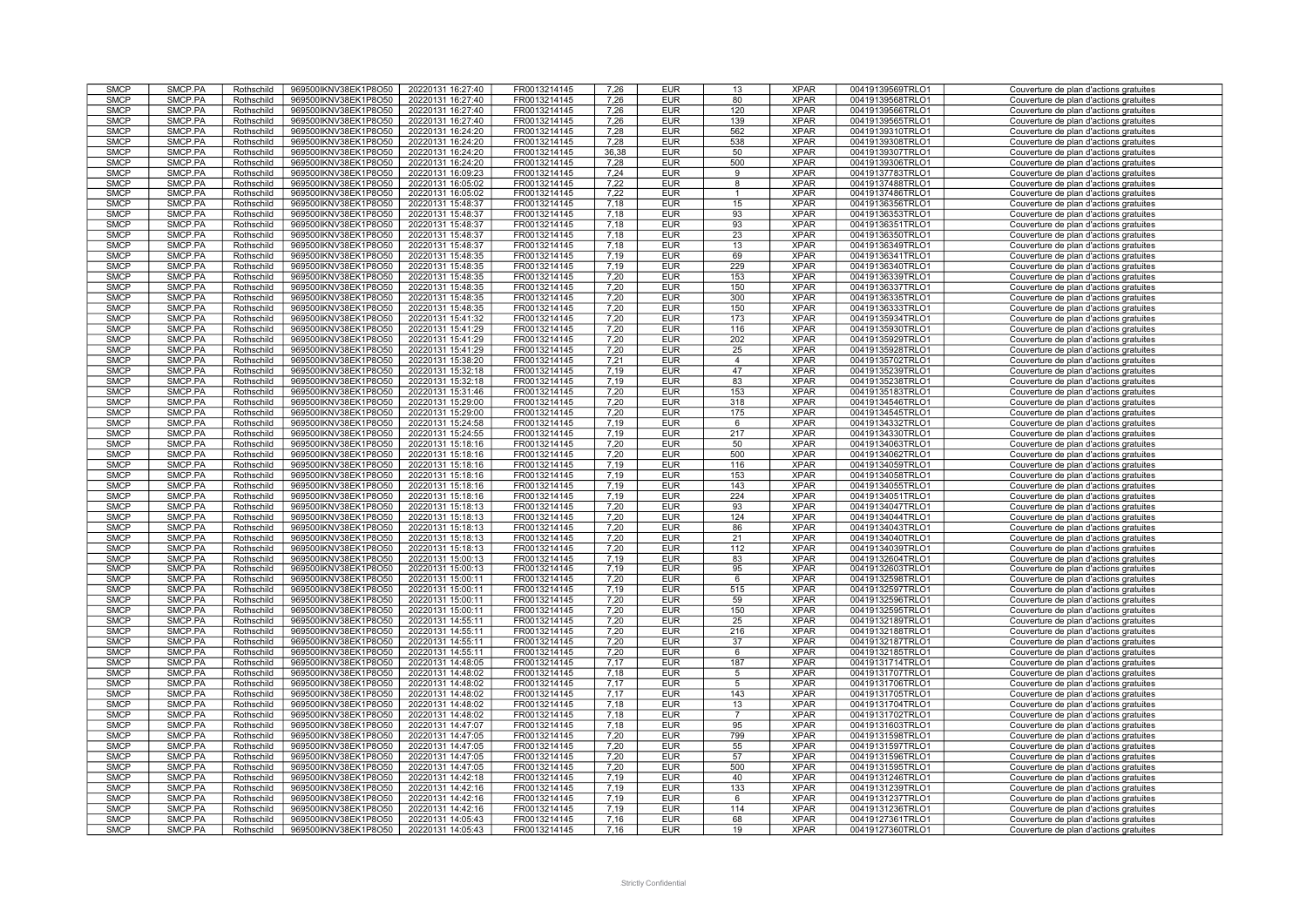| <b>SMCP</b> | SMCP.PA | Rothschild | 969500IKNV38EK1P8O50 | 20220131 14:05:43 | FR0013214145 | 7,16 | <b>EUR</b> | 19              | <b>XPAR</b> | 00419127359TRLO1 | Couverture de plan d'actions gratuites |
|-------------|---------|------------|----------------------|-------------------|--------------|------|------------|-----------------|-------------|------------------|----------------------------------------|
| <b>SMCP</b> | SMCP.PA | Rothschild | 969500IKNV38EK1P8O50 | 20220131 14:05:41 | FR0013214145 | 7,17 | <b>EUR</b> | 88              | <b>XPAR</b> | 00419127357TRLO1 | Couverture de plan d'actions gratuites |
| <b>SMCP</b> | SMCP.PA | Rothschild | 969500IKNV38EK1P8O50 | 20220131 14:05:41 | FR0013214145 | 7.17 | <b>EUR</b> | 25              | <b>XPAR</b> | 00419127352TRLO1 | Couverture de plan d'actions gratuites |
| <b>SMCP</b> | SMCP.PA | Rothschild | 969500IKNV38EK1P8O50 | 20220131 14:05:41 | FR0013214145 | 7,17 | <b>EUR</b> | 148             | <b>XPAR</b> | 00419127351TRLO1 | Couverture de plan d'actions gratuites |
|             |         |            |                      |                   |              |      |            |                 |             |                  |                                        |
| <b>SMCP</b> | SMCP.PA | Rothschild | 969500IKNV38EK1P8O50 | 20220131 14:05:41 | FR0013214145 | 7.17 | <b>EUR</b> | $\mathbf{1}$    | <b>XPAR</b> | 00419127350TRLO1 | Couverture de plan d'actions gratuites |
| <b>SMCP</b> | SMCP.PA | Rothschild | 969500IKNV38EK1P8O50 | 20220131 14:05:41 | FR0013214145 | 7.17 | <b>EUR</b> | 127             | <b>XPAR</b> | 00419127349TRLO1 | Couverture de plan d'actions gratuites |
| <b>SMCP</b> | SMCP.PA | Rothschild | 969500IKNV38EK1P8O50 | 20220131 13:49:39 | FR0013214145 | 7,15 | <b>EUR</b> | 24              | <b>XPAR</b> | 00419126325TRLO1 | Couverture de plan d'actions gratuites |
| <b>SMCP</b> | SMCP.PA | Rothschild | 969500IKNV38EK1P8O50 | 20220131 13:49:35 | FR0013214145 | 7,15 | <b>EUR</b> | 138             | <b>XPAR</b> | 00419126322TRLO1 | Couverture de plan d'actions gratuites |
| <b>SMCP</b> | SMCP.PA | Rothschild | 969500IKNV38EK1P8O50 | 20220131 13:49:35 | FR0013214145 | 7,15 | <b>EUR</b> | 230             | <b>XPAR</b> | 00419126321TRLO1 | Couverture de plan d'actions gratuites |
|             |         |            |                      |                   |              |      |            |                 |             |                  |                                        |
| <b>SMCP</b> | SMCP.PA | Rothschild | 969500IKNV38EK1P8O50 | 20220131 13:47:46 | FR0013214145 | 7,16 | <b>EUR</b> | 410             | <b>XPAR</b> | 00419126229TRLO1 | Couverture de plan d'actions gratuites |
| <b>SMCP</b> | SMCP.PA | Rothschild | 969500IKNV38EK1P8O50 | 20220131 13:47:46 | FR0013214145 | 7,16 | <b>EUR</b> | 226             | <b>XPAR</b> | 00419126228TRLO1 | Couverture de plan d'actions gratuites |
| <b>SMCP</b> | SMCP.PA | Rothschild | 969500IKNV38EK1P8O50 | 20220131 13:22:13 | FR0013214145 | 7.14 | <b>EUR</b> | 88              | <b>XPAR</b> | 00419124619TRLO1 | Couverture de plan d'actions gratuites |
| <b>SMCP</b> | SMCP.PA | Rothschild | 969500IKNV38EK1P8O50 | 20220131 13:22:13 | FR0013214145 | 7.14 | <b>EUR</b> | 43              | <b>XPAR</b> | 00419124618TRLO1 | Couverture de plan d'actions gratuites |
| <b>SMCP</b> | SMCP.PA | Rothschild | 969500IKNV38EK1P8O50 | 20220131 13:22:13 | FR0013214145 | 7,14 | <b>EUR</b> | 89              | <b>XPAR</b> | 00419124616TRLO1 | Couverture de plan d'actions gratuites |
|             |         |            |                      |                   |              |      |            |                 | <b>XPAR</b> |                  |                                        |
| <b>SMCP</b> | SMCP.PA | Rothschild | 969500IKNV38EK1P8O50 | 20220131 13:10:46 | FR0013214145 | 7.14 | <b>EUR</b> | 25              |             | 00419123968TRLO1 | Couverture de plan d'actions gratuites |
| <b>SMCP</b> | SMCP.PA | Rothschild | 969500IKNV38EK1P8O50 | 20220131 13:10:46 | FR0013214145 | 7,14 | <b>EUR</b> | 90              | <b>XPAR</b> | 00419123967TRLO1 | Couverture de plan d'actions gratuites |
| <b>SMCP</b> | SMCP.PA | Rothschild | 969500IKNV38EK1P8O50 | 20220131 13:10:46 | FR0013214145 | 7,14 | <b>EUR</b> | 500             | <b>XPAR</b> | 00419123966TRLO1 | Couverture de plan d'actions gratuites |
| <b>SMCP</b> | SMCP.PA | Rothschild | 969500IKNV38EK1P8O50 | 20220131 13:10:46 | FR0013214145 | 7.14 | <b>EUR</b> | 322             | <b>XPAR</b> | 00419123965TRLO1 | Couverture de plan d'actions gratuites |
| <b>SMCP</b> | SMCP.PA | Rothschild | 969500IKNV38EK1P8O50 | 20220131 13:10:46 | FR0013214145 | 7,13 | <b>EUR</b> | 227             | <b>XPAR</b> | 00419123964TRLO1 | Couverture de plan d'actions gratuites |
| <b>SMCP</b> | SMCP.PA |            |                      |                   |              |      |            | 216             | <b>XPAR</b> |                  |                                        |
|             |         | Rothschild | 969500IKNV38EK1P8O50 | 20220131 13:05:04 | FR0013214145 | 7,12 | <b>EUR</b> |                 |             | 00419123541TRLO1 | Couverture de plan d'actions gratuites |
| <b>SMCP</b> | SMCP.PA | Rothschild | 969500IKNV38EK1P8O50 | 20220131 12:53:10 | FR0013214145 | 7,11 | <b>EUR</b> | 9               | <b>XPAR</b> | 00419122287TRLO1 | Couverture de plan d'actions gratuites |
| <b>SMCP</b> | SMCP.PA | Rothschild | 969500IKNV38EK1P8O50 | 20220131 12:53:10 | FR0013214145 | 7,11 | <b>EUR</b> | $\mathbf{1}$    | <b>XPAR</b> | 00419122286TRLO1 | Couverture de plan d'actions gratuites |
| <b>SMCP</b> | SMCP.PA | Rothschild | 969500IKNV38EK1P8O50 | 20220131 12:53:10 | FR0013214145 | 7,12 | <b>EUR</b> | 164             | <b>XPAR</b> | 00419122285TRLO1 | Couverture de plan d'actions gratuites |
| <b>SMCP</b> | SMCP.PA | Rothschild | 969500IKNV38EK1P8O50 | 20220131 12:53:09 | FR0013214145 | 7,12 | <b>EUR</b> | 193             | <b>XPAR</b> | 00419122277TRLO1 | Couverture de plan d'actions gratuites |
| <b>SMCP</b> | SMCP.PA | Rothschild | 969500IKNV38EK1P8O50 | 20220131 12:48:29 | FR0013214145 | 7,11 | <b>EUR</b> | 8               | <b>XPAR</b> | 00419121929TRLO1 | Couverture de plan d'actions gratuites |
| <b>SMCP</b> | SMCP.PA |            |                      |                   |              |      |            |                 | <b>XPAR</b> |                  |                                        |
|             |         | Rothschild | 969500IKNV38EK1P8O50 | 20220131 12:48:29 | FR0013214145 | 7.11 | <b>EUR</b> | $\overline{7}$  |             | 00419121928TRLO1 | Couverture de plan d'actions gratuites |
| <b>SMCP</b> | SMCP.PA | Rothschild | 969500IKNV38EK1P8O50 | 20220131 12:42:01 | FR0013214145 | 7,11 | <b>EUR</b> | 39              | <b>XPAR</b> | 00419121510TRLO1 | Couverture de plan d'actions gratuites |
| <b>SMCP</b> | SMCP.PA | Rothschild | 969500IKNV38EK1P8O50 | 20220131 12:38:33 | FR0013214145 | 7,12 | <b>EUR</b> | 19              | <b>XPAR</b> | 00419121373TRLO1 | Couverture de plan d'actions gratuites |
| <b>SMCP</b> | SMCP.PA | Rothschild | 969500IKNV38EK1P8O50 | 20220131 12:38:33 | FR0013214145 | 7,12 | <b>EUR</b> | 52              | <b>XPAR</b> | 00419121372TRLO1 | Couverture de plan d'actions gratuites |
| <b>SMCP</b> | SMCP.PA | Rothschild | 969500IKNV38EK1P8O50 | 20220131 12:38:29 | FR0013214145 | 7,12 | <b>EUR</b> | 57              | <b>XPAR</b> | 00419121369TRLO1 | Couverture de plan d'actions gratuites |
| <b>SMCP</b> | SMCP.PA | Rothschild | 969500IKNV38EK1P8O50 | 20220131 12:38:29 | FR0013214145 | 7,12 | <b>EUR</b> | 75              | <b>XPAR</b> | 00419121367TRLO1 | Couverture de plan d'actions gratuites |
|             |         |            |                      |                   |              |      |            |                 |             |                  |                                        |
| <b>SMCP</b> | SMCP.PA | Rothschild | 969500IKNV38EK1P8O50 | 20220131 12:38:29 | FR0013214145 | 7.12 | <b>EUR</b> | 8               | <b>XPAR</b> | 00419121365TRLO1 | Couverture de plan d'actions gratuites |
| <b>SMCP</b> | SMCP.PA | Rothschild | 969500IKNV38EK1P8O50 | 20220131 12:38:29 | FR0013214145 | 7,12 | <b>EUR</b> | $\mathfrak{p}$  | <b>XPAR</b> | 00419121364TRLO1 | Couverture de plan d'actions gratuites |
| <b>SMCP</b> | SMCP.PA | Rothschild | 969500IKNV38EK1P8O50 | 20220131 12:28:22 | FR0013214145 | 7,13 | <b>EUR</b> | 126             | <b>XPAR</b> | 00419120823TRLO1 | Couverture de plan d'actions gratuites |
| <b>SMCP</b> | SMCP.PA | Rothschild | 969500IKNV38EK1P8O50 | 20220131 12:27:52 | FR0013214145 | 7,13 | <b>EUR</b> | $\overline{4}$  | <b>XPAR</b> | 00419120788TRLO1 | Couverture de plan d'actions gratuites |
| <b>SMCP</b> | SMCP.PA | Rothschild | 969500IKNV38EK1P8O50 | 20220131 12:27:52 | FR0013214145 | 7,13 | <b>EUR</b> | $\overline{20}$ | <b>XPAR</b> | 00419120787TRLO1 | Couverture de plan d'actions gratuites |
| <b>SMCP</b> | SMCP.PA | Rothschild | 969500IKNV38EK1P8O50 | 20220131 12:27:52 | FR0013214145 | 7,13 | <b>EUR</b> | 9               | <b>XPAR</b> | 00419120786TRLO1 | Couverture de plan d'actions gratuites |
|             |         |            |                      |                   |              |      |            | 53              |             |                  |                                        |
| <b>SMCP</b> | SMCP.PA | Rothschild | 969500IKNV38EK1P8O50 | 20220131 12:27:51 | FR0013214145 | 7,15 | <b>EUR</b> |                 | <b>XPAR</b> | 00419120782TRLO1 | Couverture de plan d'actions gratuites |
| <b>SMCP</b> | SMCP.PA | Rothschild | 969500IKNV38EK1P8O50 | 20220131 12:27:51 | FR0013214145 | 7.15 | <b>EUR</b> | 514             | <b>XPAR</b> | 00419120781TRLO1 | Couverture de plan d'actions gratuites |
| <b>SMCP</b> | SMCP.PA | Rothschild | 969500IKNV38EK1P8O50 | 20220131 12:27:51 | FR0013214145 | 7,15 | <b>EUR</b> | 170             | <b>XPAR</b> | 00419120780TRLO1 | Couverture de plan d'actions gratuites |
| <b>SMCP</b> | SMCP.PA | Rothschild | 969500IKNV38EK1P8O50 | 20220131 12:13:11 | FR0013214145 | 7,13 | <b>EUR</b> | 27              | <b>XPAR</b> | 00419120198TRLO1 | Couverture de plan d'actions gratuites |
| <b>SMCP</b> | SMCP.PA | Rothschild | 969500IKNV38EK1P8O50 | 20220131 12:13:11 | FR0013214145 | 7.13 | <b>EUR</b> | $\overline{4}$  | <b>XPAR</b> | 00419120196TRLO1 | Couverture de plan d'actions gratuites |
| <b>SMCP</b> | SMCP.PA | Rothschild | 969500IKNV38EK1P8O50 | 20220131 12:13:11 | FR0013214145 | 7,13 | <b>EUR</b> | 12              | <b>XPAR</b> | 00419120194TRLO1 | Couverture de plan d'actions gratuites |
|             |         |            |                      |                   |              |      |            |                 |             |                  |                                        |
| <b>SMCP</b> | SMCP.PA | Rothschild | 969500IKNV38EK1P8O50 | 20220131 12:13:11 | FR0013214145 | 7,13 | <b>EUR</b> | $\overline{4}$  | <b>XPAR</b> | 00419120193TRLO1 | Couverture de plan d'actions gratuites |
| <b>SMCP</b> | SMCP.PA | Rothschild | 969500IKNV38EK1P8O50 | 20220131 12:12:53 | FR0013214145 | 7,14 | <b>EUR</b> | 152             | <b>XPAR</b> | 00419120187TRLO1 | Couverture de plan d'actions gratuites |
| <b>SMCP</b> | SMCP.PA | Rothschild | 969500IKNV38EK1P8O50 | 20220131 12:02:16 | FR0013214145 | 7,14 | <b>EUR</b> | 104             | <b>XPAR</b> | 00419119722TRLO1 | Couverture de plan d'actions gratuites |
| <b>SMCP</b> | SMCP.PA | Rothschild | 969500IKNV38EK1P8O50 | 20220131 12:02:16 | FR0013214145 | 7,14 | <b>EUR</b> | 121             | <b>XPAR</b> | 00419119719TRLO1 | Couverture de plan d'actions gratuites |
|             |         |            |                      |                   |              |      |            |                 |             |                  |                                        |
| <b>SMCP</b> | SMCP.PA | Rothschild | 969500IKNV38EK1P8O50 | 20220131 12:02:16 | FR0013214145 | 7,14 | <b>EUR</b> | 54              | <b>XPAR</b> | 00419119718TRLO1 | Couverture de plan d'actions gratuites |
| <b>SMCP</b> | SMCP.PA | Rothschild | 969500IKNV38EK1P8O50 | 20220131 12:02:16 | FR0013214145 | 7,14 | <b>EUR</b> | 3               | <b>XPAR</b> | 00419119714TRLO1 | Couverture de plan d'actions gratuites |
| <b>SMCP</b> | SMCP.PA | Rothschild | 969500IKNV38EK1P8O50 | 20220131 12:02:16 | FR0013214145 | 7.14 | <b>EUR</b> | 47              | <b>XPAR</b> | 00419119713TRLO1 | Couverture de plan d'actions gratuites |
| <b>SMCP</b> | SMCP.PA | Rothschild | 969500IKNV38EK1P8O50 | 20220131 12:02:16 | FR0013214145 | 7,15 | <b>EUR</b> | 10              | <b>XPAR</b> | 00419119712TRLO1 | Couverture de plan d'actions gratuites |
| <b>SMCP</b> | SMCP.PA | Rothschild | 969500IKNV38EK1P8O50 | 20220131 12:02:16 | FR0013214145 | 7.15 | <b>EUR</b> | 3               | <b>XPAR</b> | 00419119710TRLO1 | Couverture de plan d'actions gratuites |
| <b>SMCP</b> | SMCP.PA |            |                      | 20220131 12:02:15 | FR0013214145 | 7.16 | <b>EUR</b> | 281             | <b>XPAR</b> | 00419119707TRLO1 |                                        |
|             |         | Rothschild | 969500IKNV38EK1P8O50 |                   |              |      |            |                 |             |                  | Couverture de plan d'actions gratuites |
| <b>SMCP</b> | SMCP.PA | Rothschild | 969500IKNV38EK1P8O50 | 20220131 12:02:15 | FR0013214145 | 7,16 | <b>EUR</b> | 136             | <b>XPAR</b> | 00419119706TRLO1 | Couverture de plan d'actions gratuites |
| <b>SMCP</b> | SMCP.PA | Rothschild | 969500IKNV38EK1P8O50 | 20220131 11:59:09 | FR0013214145 | 7,16 | <b>EUR</b> | 159             | <b>XPAR</b> | 00419119486TRLO1 | Couverture de plan d'actions gratuites |
| <b>SMCP</b> | SMCP.PA | Rothschild | 969500IKNV38EK1P8O50 | 20220131 11:53:34 | FR0013214145 | 7,15 | <b>EUR</b> | 6               | <b>XPAR</b> | 00419119214TRLO1 | Couverture de plan d'actions gratuites |
| <b>SMCP</b> | SMCP.PA | Rothschild | 969500IKNV38EK1P8O50 | 20220131 11:53:34 | FR0013214145 | 7,15 | <b>EUR</b> | 448             | <b>XPAR</b> | 00419119213TRLO1 | Couverture de plan d'actions gratuites |
| <b>SMCP</b> | SMCP.PA |            |                      |                   | FR0013214145 | 7,16 |            | 124             | <b>XPAR</b> |                  |                                        |
|             |         | Rothschild | 969500IKNV38EK1P8O50 | 20220131 11:44:23 |              |      | <b>EUR</b> |                 |             | 00419118575TRLO1 | Couverture de plan d'actions gratuites |
| <b>SMCP</b> | SMCP.PA | Rothschild | 969500IKNV38EK1P8O50 | 20220131 11:44:21 | FR0013214145 | 7,17 | <b>EUR</b> | 220             | <b>XPAR</b> | 00419118567TRLO1 | Couverture de plan d'actions gratuites |
| <b>SMCP</b> | SMCP.PA | Rothschild | 969500IKNV38EK1P8O50 | 20220131 11:39:45 | FR0013214145 | 7.12 | <b>EUR</b> | 79              | <b>XPAR</b> | 00419118321TRLO1 | Couverture de plan d'actions gratuites |
| <b>SMCP</b> | SMCP.PA | Rothschild | 969500IKNV38EK1P8O50 | 20220131 11:39:43 | FR0013214145 | 7,12 | <b>EUR</b> | 40              | <b>XPAR</b> | 00419118313TRLO1 | Couverture de plan d'actions gratuites |
| <b>SMCP</b> | SMCP.PA | Rothschild | 969500IKNV38EK1P8O50 | 20220131 11:39:43 | FR0013214145 | 7,12 | <b>EUR</b> | 35              | <b>XPAR</b> | 00419118312TRLO1 | Couverture de plan d'actions gratuites |
| <b>SMCP</b> | SMCP.PA | Rothschild | 969500IKNV38EK1P8O50 | 20220131 11:39:43 | FR0013214145 | 7.12 | <b>EUR</b> | 34              | <b>XPAR</b> | 00419118311TRLO1 | Couverture de plan d'actions gratuites |
|             |         |            |                      |                   |              |      |            |                 |             |                  |                                        |
| <b>SMCP</b> | SMCP.PA | Rothschild | 969500IKNV38EK1P8O50 | 20220131 11:32:44 | FR0013214145 | 7,09 | <b>EUR</b> | 132             | <b>XPAR</b> | 00419117986TRLO1 | Couverture de plan d'actions gratuites |
| <b>SMCP</b> | SMCP.PA | Rothschild | 969500IKNV38EK1P8O50 | 20220131 11:32:16 | FR0013214145 | 7,10 | <b>EUR</b> | 218             | <b>XPAR</b> | 00419117967TRLO1 | Couverture de plan d'actions gratuites |
| <b>SMCP</b> | SMCP.PA | Rothschild | 969500IKNV38EK1P8O50 | 20220131 11:32:15 | FR0013214145 | 7.10 | <b>EUR</b> | 454             | <b>XPAR</b> | 00419117965TRLO1 | Couverture de plan d'actions gratuites |
| <b>SMCP</b> | SMCP.PA | Rothschild | 969500IKNV38EK1P8O50 | 20220131 11:31:06 | FR0013214145 | 7,11 | <b>EUR</b> | 123             | <b>XPAR</b> | 00419117938TRLO1 | Couverture de plan d'actions gratuites |
| <b>SMCP</b> | SMCP.PA |            | 969500IKNV38EK1P8O50 | 20220131 11:31:06 | FR0013214145 | 7.11 | <b>EUR</b> | 159             | <b>XPAR</b> | 00419117937TRLO1 |                                        |
|             |         | Rothschild |                      |                   |              |      |            |                 |             |                  | Couverture de plan d'actions gratuites |
| <b>SMCP</b> | SMCP.PA | Rothschild | 969500IKNV38EK1P8O50 | 20220131 11:23:17 | FR0013214145 | 7.10 | <b>EUR</b> | 31              | <b>XPAR</b> | 00419117739TRLO1 | Couverture de plan d'actions gratuites |
| <b>SMCP</b> | SMCP.PA | Rothschild | 969500IKNV38EK1P8O50 | 20220131 11:17:25 | FR0013214145 | 7,11 | <b>EUR</b> | 132             | <b>XPAR</b> | 00419117579TRLO1 | Couverture de plan d'actions gratuites |
| <b>SMCP</b> | SMCP.PA | Rothschild | 969500IKNV38EK1P8O50 | 20220131 11:17:25 | FR0013214145 | 7,11 | <b>EUR</b> | $\overline{5}$  | <b>XPAR</b> | 00419117576TRLO1 | Couverture de plan d'actions gratuites |
|             |         |            |                      |                   |              |      |            |                 |             |                  |                                        |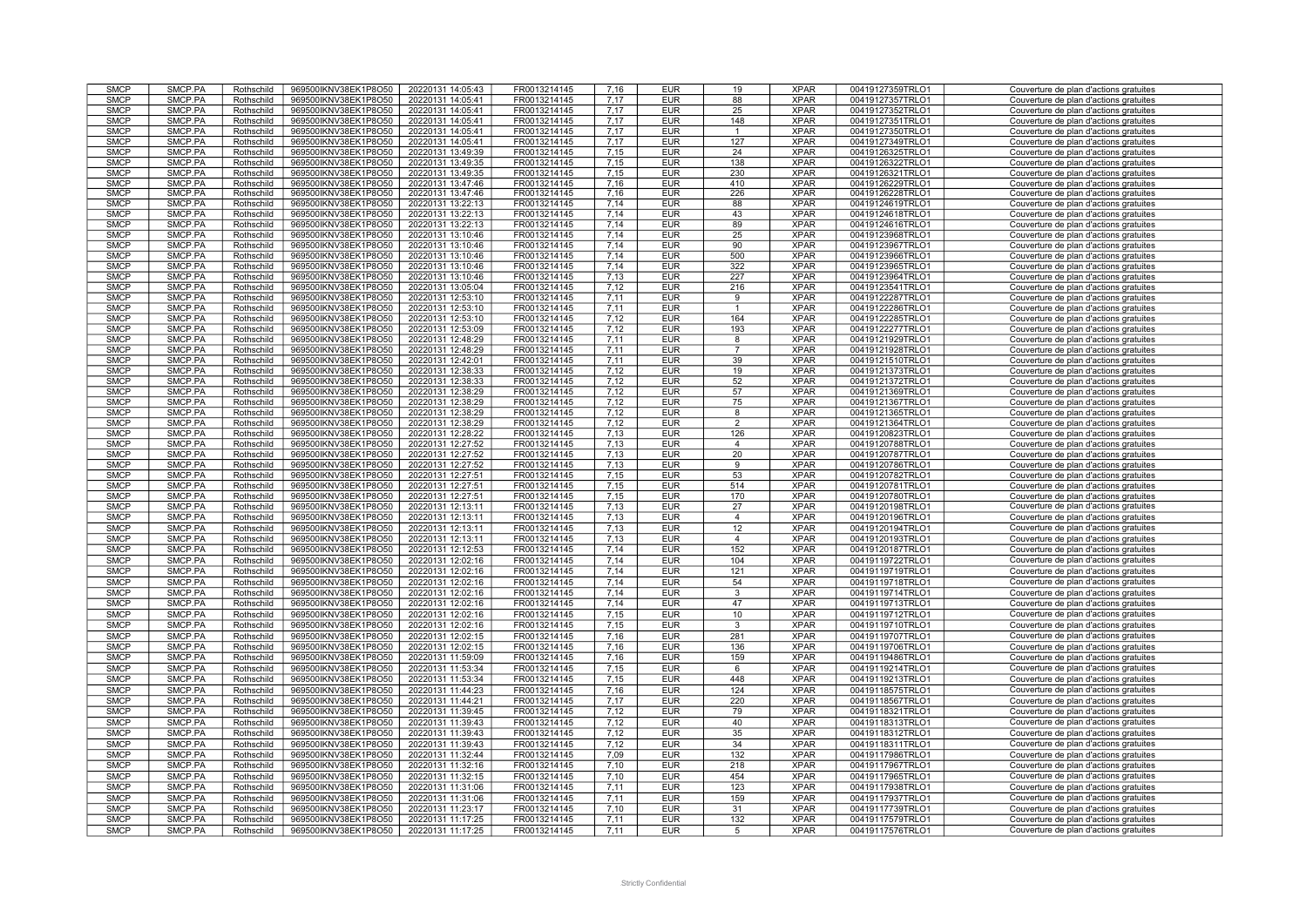| <b>SMCP</b>                | SMCP.PA            | Rothschild               | 969500IKNV38EK1P8O50                         | 20220131 11:17:25                    | FR0013214145                 | 7,11         | <b>EUR</b>               | 27              | <b>XPAR</b>                | 00419117574TRLO1                     | Couverture de plan d'actions gratuites                                           |
|----------------------------|--------------------|--------------------------|----------------------------------------------|--------------------------------------|------------------------------|--------------|--------------------------|-----------------|----------------------------|--------------------------------------|----------------------------------------------------------------------------------|
| <b>SMCP</b>                | SMCP.PA            | Rothschild               | 969500IKNV38EK1P8O50                         | 20220131 11:17:25                    | FR0013214145                 | 7,12         | <b>EUR</b>               | 130             | <b>XPAR</b>                | 00419117573TRLO1                     | Couverture de plan d'actions gratuites                                           |
| <b>SMCP</b>                | SMCP.PA            | Rothschild               | 969500IKNV38EK1P8O50                         | 20220131 11:17:25                    | FR0013214145                 | 7.12         | <b>EUR</b>               | 26              | <b>XPAR</b>                | 00419117572TRLO1                     | Couverture de plan d'actions gratuites                                           |
|                            |                    |                          |                                              |                                      |                              |              |                          |                 |                            |                                      |                                                                                  |
| <b>SMCP</b>                | SMCP.PA            | Rothschild               | 969500IKNV38EK1P8O50                         | 20220131 11:16:30                    | FR0013214145                 | 7,12         | <b>EUR</b>               | 34              | <b>XPAR</b>                | 00419117539TRLO1                     | Couverture de plan d'actions gratuites                                           |
| <b>SMCP</b>                | SMCP.PA            | Rothschild               | 969500IKNV38EK1P8O50                         | 20220131 11:16:30                    | FR0013214145                 | 7,13         | <b>EUR</b>               | 17              | <b>XPAR</b>                | 00419117537TRLO1                     | Couverture de plan d'actions gratuites                                           |
| <b>SMCP</b>                | SMCP.PA            | Rothschild               | 969500IKNV38EK1P8O50                         | 20220131 11:16:30                    | FR0013214145                 | 7.13         | <b>EUR</b>               | 124             | <b>XPAR</b>                | 00419117536TRLO1                     | Couverture de plan d'actions gratuites                                           |
| <b>SMCP</b>                | SMCP.PA            | Rothschild               | 969500IKNV38EK1P8O50                         | 20220131 11:16:30                    | FR0013214145                 | 7.13         | <b>EUR</b>               | 147             | <b>XPAR</b>                | 00419117534TRLO1                     | Couverture de plan d'actions gratuites                                           |
|                            |                    |                          |                                              |                                      |                              |              |                          |                 |                            |                                      |                                                                                  |
| <b>SMCP</b>                | SMCP.PA            | Rothschild               | 969500IKNV38EK1P8O50                         | 20220131 11:13:36                    | FR0013214145                 | 7,13         | <b>EUR</b>               | 24              | <b>XPAR</b>                | 00419117439TRLO1                     | Couverture de plan d'actions gratuites                                           |
| <b>SMCP</b>                | SMCP.PA            | Rothschild               | 969500IKNV38EK1P8O50                         | 20220131 11:13:30                    | FR0013214145                 | 7.14         | <b>EUR</b>               | 5               | <b>XPAR</b>                | 00419117435TRLO1                     | Couverture de plan d'actions gratuites                                           |
| <b>SMCP</b>                | SMCP.PA            | Rothschild               | 969500IKNV38EK1P8O50                         | 20220131 11:13:30                    | FR0013214145                 | 7,14         | <b>EUR</b>               | $\overline{7}$  | <b>XPAR</b>                | 00419117434TRLO1                     | Couverture de plan d'actions gratuites                                           |
| <b>SMCP</b>                | SMCP.PA            |                          |                                              |                                      | FR0013214145                 | 7,14         | <b>EUR</b>               | 50              | <b>XPAR</b>                |                                      |                                                                                  |
|                            |                    | Rothschild               | 969500IKNV38EK1P8O50                         | 20220131 11:13:30                    |                              |              |                          |                 |                            | 00419117433TRLO1                     | Couverture de plan d'actions gratuites                                           |
| <b>SMCP</b>                | SMCP.PA            | Rothschild               | 969500IKNV38EK1P8O50                         | 20220131 11:10:00                    | FR0013214145                 | 7.14         | <b>EUR</b>               | 85              | <b>XPAR</b>                | 00419117317TRLO1                     | Couverture de plan d'actions gratuites                                           |
| <b>SMCP</b>                | SMCP.PA            | Rothschild               | 969500IKNV38EK1P8O50                         | 20220131 11:10:00                    | FR0013214145                 | 7,16         | <b>EUR</b>               | 332             | <b>XPAR</b>                | 00419117314TRLO1                     | Couverture de plan d'actions gratuites                                           |
| <b>SMCP</b>                | SMCP.PA            | Rothschild               | 969500IKNV38EK1P8O50                         | 20220131 11:10:00                    | FR0013214145                 | 7,16         | <b>EUR</b>               | 366             | <b>XPAR</b>                | 00419117313TRLO1                     | Couverture de plan d'actions gratuites                                           |
| <b>SMCP</b>                | SMCP.PA            |                          |                                              |                                      | FR0013214145                 | 7,14         | <b>EUR</b>               | 230             | <b>XPAR</b>                | 00419116748TRLO1                     |                                                                                  |
|                            |                    | Rothschild               | 969500IKNV38EK1P8O50                         | 20220131 10:52:26                    |                              |              |                          |                 |                            |                                      | Couverture de plan d'actions gratuites                                           |
| <b>SMCP</b>                | SMCP.PA            | Rothschild               | 969500IKNV38EK1P8O50                         | 20220131 10:42:13                    | FR0013214145                 | 7,13         | <b>EUR</b>               | 218             | <b>XPAR</b>                | 00419116251TRLO1                     | Couverture de plan d'actions gratuites                                           |
| <b>SMCP</b>                | SMCP.PA            | Rothschild               | 969500IKNV38EK1P8O50                         | 20220131 10:42:13                    | FR0013214145                 | 7,13         | <b>EUR</b>               | 168             | <b>XPAR</b>                | 00419116250TRLO1                     | Couverture de plan d'actions gratuites                                           |
| <b>SMCP</b>                | SMCP.PA            | Rothschild               | 969500IKNV38EK1P8O50                         | 20220131 10:42:13                    | FR0013214145                 | 7.13         | <b>EUR</b>               | 47              | <b>XPAR</b>                | 00419116248TRLO1                     | Couverture de plan d'actions gratuites                                           |
|                            |                    |                          |                                              |                                      |                              |              |                          |                 |                            |                                      |                                                                                  |
| <b>SMCP</b>                | SMCP.PA            | Rothschild               | 969500IKNV38EK1P8O50                         | 20220131 10:42:13                    | FR0013214145                 | 7,14         | <b>EUR</b>               | 125             | <b>XPAR</b>                | 00419116247TRLO1                     | Couverture de plan d'actions gratuites                                           |
| <b>SMCP</b>                | SMCP.PA            | Rothschild               | 969500IKNV38EK1P8O50                         | 20220131 10:42:10                    | FR0013214145                 | 7,14         | <b>EUR</b>               | 122             | <b>XPAR</b>                | 00419116241TRLO1                     | Couverture de plan d'actions gratuites                                           |
| <b>SMCP</b>                | SMCP.PA            | Rothschild               | 969500IKNV38EK1P8O50                         | 20220131 10:42:10                    | FR0013214145                 | 7.14         | <b>EUR</b>               | 31              | <b>XPAR</b>                | 00419116240TRLO1                     | Couverture de plan d'actions gratuites                                           |
| <b>SMCP</b>                | SMCP.PA            | Rothschild               | 969500IKNV38EK1P8O50                         | 20220131 10:42:10                    | FR0013214145                 | 7,14         | <b>EUR</b>               | 305             | <b>XPAR</b>                | 00419116239TRLO1                     | Couverture de plan d'actions gratuites                                           |
|                            |                    |                          |                                              |                                      |                              |              |                          |                 |                            |                                      |                                                                                  |
| <b>SMCP</b>                | SMCP.PA            | Rothschild               | 969500IKNV38EK1P8O50                         | 20220131 10:36:54                    | FR0013214145                 | 7,13         | <b>EUR</b>               | 70              | <b>XPAR</b>                | 00419115969TRLO1                     | Couverture de plan d'actions gratuites                                           |
| <b>SMCP</b>                | SMCP.PA            | Rothschild               | 969500IKNV38EK1P8O50                         | 20220131 10:31:55                    | FR0013214145                 | 7,13         | <b>EUR</b>               | 138             | <b>XPAR</b>                | 00419115721TRLO1                     | Couverture de plan d'actions gratuites                                           |
| <b>SMCP</b>                | SMCP.PA            | Rothschild               | 969500IKNV38EK1P8O50                         | 20220131 10:31:55                    | FR0013214145                 | 7.13         | <b>EUR</b>               | 74              | <b>XPAR</b>                | 00419115720TRLO1                     | Couverture de plan d'actions gratuites                                           |
| <b>SMCP</b>                | SMCP.PA            | Rothschild               | 969500IKNV38EK1P8O50                         | 20220131 10:31:55                    | FR0013214145                 | 7,13         | <b>EUR</b>               | $\overline{4}$  | <b>XPAR</b>                | 00419115719TRLO1                     | Couverture de plan d'actions gratuites                                           |
|                            |                    |                          |                                              |                                      |                              |              |                          |                 |                            |                                      |                                                                                  |
| <b>SMCP</b>                | SMCP.PA            | Rothschild               | 969500IKNV38EK1P8O50                         | 20220131 10:31:53                    | FR0013214145                 | 7,14         | <b>EUR</b>               | 153             | <b>XPAR</b>                | 00419115711TRLO1                     | Couverture de plan d'actions gratuites                                           |
| <b>SMCP</b>                | SMCP.PA            | Rothschild               | 969500IKNV38EK1P8O50                         | 20220131 10:31:53                    | FR0013214145                 | 7.14         | <b>EUR</b>               | 65              | <b>XPAR</b>                | 00419115710TRLO1                     | Couverture de plan d'actions gratuites                                           |
| <b>SMCP</b>                | SMCP.PA            | Rothschild               | 969500IKNV38EK1P8O50                         | 20220131 10:31:53                    | FR0013214145                 | 7,14         | <b>EUR</b>               | 234             | <b>XPAR</b>                | 00419115708TRLO1                     | Couverture de plan d'actions gratuites                                           |
| <b>SMCP</b>                | SMCP.PA            |                          |                                              |                                      |                              |              |                          | 173             | <b>XPAR</b>                |                                      |                                                                                  |
|                            |                    | Rothschild               | 969500IKNV38EK1P8O50                         | 20220131 10:31:53                    | FR0013214145                 | 7,14         | <b>EUR</b>               |                 |                            | 00419115706TRLO1                     | Couverture de plan d'actions gratuites                                           |
| <b>SMCP</b>                | SMCP.PA            | Rothschild               | 969500IKNV38EK1P8O50                         | 20220131 10:31:53                    | FR0013214145                 | 7.14         | <b>EUR</b>               | 115             | <b>XPAR</b>                | 00419115705TRLO1                     | Couverture de plan d'actions gratuites                                           |
| <b>SMCP</b>                | SMCP.PA            | Rothschild               | 969500IKNV38EK1P8O50                         | 20220131 10:24:25                    | FR0013214145                 | 7.16         | <b>EUR</b>               | 550             | <b>XPAR</b>                | 00419115179TRLO1                     | Couverture de plan d'actions gratuites                                           |
| <b>SMCP</b>                | SMCP.PA            | Rothschild               | 969500IKNV38EK1P8O50                         | 20220131 10:15:48                    | FR0013214145                 | 7,14         | <b>EUR</b>               | 80              | <b>XPAR</b>                | 00419114762TRLO1                     | Couverture de plan d'actions gratuites                                           |
| <b>SMCP</b>                | SMCP.PA            |                          |                                              |                                      | FR0013214145                 | 7.14         |                          |                 | <b>XPAR</b>                | 00419114760TRLO1                     |                                                                                  |
|                            |                    | Rothschild               | 969500IKNV38EK1P8O50                         | 20220131 10:15:48                    |                              |              | <b>EUR</b>               | 35              |                            |                                      | Couverture de plan d'actions gratuites                                           |
| <b>SMCP</b>                | SMCP.PA            | Rothschild               | 969500IKNV38EK1P8O50                         | 20220131 10:15:48                    | FR0013214145                 | 7,14         | <b>EUR</b>               | 32              | <b>XPAR</b>                | 00419114759TRLO1                     | Couverture de plan d'actions gratuites                                           |
| <b>SMCP</b>                | SMCP.PA            | Rothschild               | 969500IKNV38EK1P8O50                         | 20220131 10:15:48                    | FR0013214145                 | 7,14         | <b>EUR</b>               | 21              | <b>XPAR</b>                | 00419114756TRLO1                     | Couverture de plan d'actions gratuites                                           |
| <b>SMCP</b>                | SMCP.PA            | Rothschild               | 969500IKNV38EK1P8O50                         | 20220131 10:15:48                    | FR0013214145                 | 7.15         | <b>EUR</b>               | 25              | <b>XPAR</b>                | 00419114755TRLO1                     | Couverture de plan d'actions gratuites                                           |
|                            |                    |                          |                                              |                                      |                              |              |                          |                 | <b>XPAR</b>                |                                      |                                                                                  |
| <b>SMCP</b>                | SMCP.PA            | Rothschild               | 969500IKNV38EK1P8O50                         | 20220131 10:15:48                    | FR0013214145                 | 7,15         | <b>EUR</b>               | 71              |                            | 00419114754TRLO1                     | Couverture de plan d'actions gratuites                                           |
| <b>SMCP</b>                | SMCP.PA            | Rothschild               | 969500IKNV38EK1P8O50                         | 20220131 10:15:48                    | FR0013214145                 | 7,15         | <b>EUR</b>               | 40              | <b>XPAR</b>                | 00419114753TRLO1                     | Couverture de plan d'actions gratuites                                           |
| <b>SMCP</b>                | SMCP.PA            | Rothschild               | 969500IKNV38EK1P8O50                         | 20220131 10:15:48                    | FR0013214145                 | 7,15         | <b>EUR</b>               | 18              | <b>XPAR</b>                | 00419114752TRLO1                     | Couverture de plan d'actions gratuites                                           |
| <b>SMCP</b>                | SMCP.PA            | Rothschild               | 969500IKNV38EK1P8O50                         | 20220131 10:14:54                    | FR0013214145                 | 7,15         | <b>EUR</b>               | 22              | <b>XPAR</b>                | 00419114687TRLO1                     | Couverture de plan d'actions gratuites                                           |
|                            |                    |                          |                                              |                                      |                              |              |                          |                 |                            |                                      |                                                                                  |
| <b>SMCP</b>                | SMCP.PA            | Rothschild               | 969500IKNV38EK1P8O50                         | 20220131 10:14:54                    | FR0013214145                 | 7.15         | <b>EUR</b>               | $\overline{22}$ | <b>XPAR</b>                | 00419114686TRLO1                     | Couverture de plan d'actions gratuites                                           |
| <b>SMCP</b>                | SMCP.PA            | Rothschild               | 969500IKNV38EK1P8O50                         | 20220131 10:06:47                    | FR0013214145                 | 7,18         | <b>EUR</b>               | 50              | <b>XPAR</b>                | 00419114281TRLO1                     | Couverture de plan d'actions gratuites                                           |
| <b>SMCP</b>                | SMCP.PA            | Rothschild               | 969500IKNV38EK1P8O50                         | 20220131 10:06:47                    | FR0013214145                 | 7,18         | <b>EUR</b>               | 500             | <b>XPAR</b>                | 00419114280TRLO1                     | Couverture de plan d'actions gratuites                                           |
| <b>SMCP</b>                | SMCP.PA            | Rothschild               | 969500IKNV38EK1P8O50                         | 20220131 10:06:47                    | FR0013214145                 | 7,17         | <b>EUR</b>               | 214             |                            |                                      |                                                                                  |
|                            |                    |                          |                                              |                                      |                              |              |                          |                 |                            |                                      |                                                                                  |
| <b>SMCP</b>                | SMCP.PA            | Rothschild               | 969500IKNV38EK1P8O50                         | 20220131 10:06:47                    |                              |              |                          |                 | <b>XPAR</b>                | 00419114279TRLO1                     | Couverture de plan d'actions gratuites                                           |
| <b>SMCP</b>                | SMCP.PA            |                          |                                              |                                      | FR0013214145                 | 7.18         | <b>EUR</b>               | 25              | <b>XPAR</b>                | 00419114277TRLO1                     | Couverture de plan d'actions gratuites                                           |
| <b>SMCP</b>                |                    | Rothschild               | 969500IKNV38EK1P8O50                         | 20220131 10:06:47                    | FR0013214145                 | 7,18         | <b>EUR</b>               | 125             | <b>XPAR</b>                | 00419114276TRLO1                     | Couverture de plan d'actions gratuites                                           |
|                            |                    |                          |                                              |                                      |                              |              |                          |                 |                            |                                      |                                                                                  |
|                            | SMCP.PA            | Rothschild               | 969500IKNV38EK1P8O50                         | 20220131 10:05:50                    | FR0013214145                 | 7,19         | <b>EUR</b>               | 275             | <b>XPAR</b>                | 00419114254TRLO1                     | Couverture de plan d'actions gratuites                                           |
| <b>SMCP</b>                | SMCP.PA            | Rothschild               | 969500IKNV38EK1P8O50                         | 20220131 10:05:50                    | FR0013214145                 | 7.20         | <b>EUR</b>               | 12              | <b>XPAR</b>                | 00419114252TRLO1                     | Couverture de plan d'actions gratuites                                           |
| <b>SMCP</b>                | SMCP.PA            | Rothschild               | 969500IKNV38EK1P8O50                         | 20220131 10:03:56                    | FR0013214145                 | 7,20         | <b>EUR</b>               | 169             | <b>XPAR</b>                | 00419114175TRLO1                     | Couverture de plan d'actions gratuites                                           |
| <b>SMCP</b>                | SMCP.PA            | Rothschild               | 969500IKNV38EK1P8O50                         | 20220131 10:03:56                    | FR0013214145                 | 7,20         | <b>EUR</b>               | 6               | <b>XPAR</b>                | 00419114174TRLO1                     | Couverture de plan d'actions gratuites                                           |
|                            |                    |                          |                                              |                                      |                              |              |                          |                 |                            |                                      |                                                                                  |
| <b>SMCP</b>                | SMCP.PA            | Rothschild               | 969500IKNV38EK1P8O50                         | 20220131 10:02:23                    | FR0013214145                 | 7,20         | <b>EUR</b>               | 96              | <b>XPAR</b>                | 00419114118TRLO1                     | Couverture de plan d'actions gratuites                                           |
| <b>SMCP</b>                | SMCP.PA            | Rothschild               | 969500IKNV38EK1P8O50                         | 20220131 10:02:23                    | FR0013214145                 | 7,22         | <b>EUR</b>               | 53              | <b>XPAR</b>                | 00419114113TRLO1                     | Couverture de plan d'actions gratuites                                           |
| <b>SMCP</b>                | SMCP.PA            | Rothschild               | 969500IKNV38EK1P8O50                         | 20220131 10:02:23                    | FR0013214145                 | 7,22         | <b>EUR</b>               | $6\overline{6}$ | <b>XPAR</b>                | 00419114112TRLO1                     | Couverture de plan d'actions gratuites                                           |
| <b>SMCP</b>                | SMCP.PA            | Rothschild               | 969500IKNV38EK1P8O50                         | 20220131 10:02:23                    | FR0013214145                 | 7,22         | <b>EUR</b>               | 50              | <b>XPAR</b>                | 00419114111TRLO1                     | Couverture de plan d'actions gratuites                                           |
|                            | SMCP.PA            |                          |                                              |                                      |                              |              |                          |                 | <b>XPAR</b>                | 00419114110TRLO1                     | Couverture de plan d'actions gratuites                                           |
| <b>SMCP</b>                |                    | Rothschild               | 969500IKNV38EK1P8O50                         | 20220131 10:02:23                    | FR0013214145                 | 7,22         | <b>EUR</b>               | 205             |                            |                                      |                                                                                  |
| <b>SMCP</b>                | SMCP.PA            | Rothschild               | 969500IKNV38EK1P8O50                         | 20220131 9:51:00                     | FR0013214145                 | 7.20         | <b>EUR</b>               | 56              | <b>XPAR</b>                | 00419113437TRLO1                     | Couverture de plan d'actions gratuites                                           |
| <b>SMCP</b>                | SMCP.PA            | Rothschild               | 969500IKNV38EK1P8O50                         | 20220131 9:45:43                     | FR0013214145                 | 7,17         | <b>EUR</b>               | 176             | <b>XPAR</b>                | 00419113104TRLO1                     | Couverture de plan d'actions gratuites                                           |
| <b>SMCP</b>                | SMCP.PA            | Rothschild               | 969500IKNV38EK1P8O50                         | 20220131 9:44:27                     | FR0013214145                 | 7.18         | <b>EUR</b>               | 94              | <b>XPAR</b>                | 00419113020TRLO1                     | Couverture de plan d'actions gratuites                                           |
|                            |                    |                          |                                              |                                      |                              |              |                          |                 |                            |                                      |                                                                                  |
| <b>SMCP</b>                | SMCP.PA            | Rothschild               | 969500IKNV38EK1P8O50                         | 20220131 9:44:27                     | FR0013214145                 | 7,19         | <b>EUR</b>               | 226             | <b>XPAR</b>                | 00419113019TRLO1                     | Couverture de plan d'actions gratuites                                           |
| <b>SMCP</b>                | SMCP.PA            | Rothschild               | 969500IKNV38EK1P8O50                         | 20220131 9:44:27                     | FR0013214145                 | 7,19         | <b>EUR</b>               | 182             | <b>XPAR</b>                | 00419113018TRLO1                     | Couverture de plan d'actions gratuites                                           |
| <b>SMCP</b>                | SMCP.PA            | Rothschild               | 969500IKNV38EK1P8O50                         | 20220131 9:42:39                     | FR0013214145                 | 7.18         | <b>EUR</b>               | 439             | <b>XPAR</b>                | 00419112872TRLO1                     | Couverture de plan d'actions gratuites                                           |
| <b>SMCP</b>                | SMCP.PA            | Rothschild               | 969500IKNV38EK1P8O50                         | 20220131 9:39:30                     | FR0013214145                 | 7,11         | <b>EUR</b>               | 45              | <b>XPAR</b>                | 00419112729TRLO1                     | Couverture de plan d'actions gratuites                                           |
| <b>SMCP</b>                | SMCP.PA            |                          |                                              |                                      | FR0013214145                 | 7.11         | <b>EUR</b>               |                 | <b>XPAR</b>                | 00419112727TRLO1                     | Couverture de plan d'actions gratuites                                           |
|                            |                    | Rothschild               | 969500IKNV38EK1P8O50                         | 20220131 9:39:30                     |                              |              |                          | 3               |                            |                                      |                                                                                  |
| <b>SMCP</b>                | SMCP.PA            | Rothschild               | 969500IKNV38EK1P8O50                         | 20220131 9:39:30                     | FR0013214145                 | 7.12         | <b>EUR</b>               | 3               | <b>XPAR</b>                | 00419112726TRLO1                     | Couverture de plan d'actions gratuites                                           |
| <b>SMCP</b>                | SMCP.PA            | Rothschild               | 969500IKNV38EK1P8O50                         | 20220131 9:39:26                     | FR0013214145                 | 7,13         | <b>EUR</b>               | 220             | <b>XPAR</b>                | 00419112724TRLO1                     | Couverture de plan d'actions gratuites                                           |
| <b>SMCP</b>                | SMCP.PA            | Rothschild               | 969500IKNV38EK1P8O50                         | 20220131 9:39:26                     | FR0013214145                 | 7.13         | <b>EUR</b>               | 158             | <b>XPAR</b>                | 00419112722TRLO1                     | Couverture de plan d'actions gratuites                                           |
|                            |                    |                          |                                              |                                      |                              |              |                          |                 |                            |                                      |                                                                                  |
| <b>SMCP</b><br><b>SMCP</b> | SMCP.PA<br>SMCP.PA | Rothschild<br>Rothschild | 969500IKNV38EK1P8O50<br>969500IKNV38EK1P8O50 | 20220131 9:39:20<br>20220131 9:39:20 | FR0013214145<br>FR0013214145 | 7,13<br>7,14 | <b>EUR</b><br><b>EUR</b> | 59<br>314       | <b>XPAR</b><br><b>XPAR</b> | 00419112715TRLO1<br>00419112714TRLO1 | Couverture de plan d'actions gratuites<br>Couverture de plan d'actions gratuites |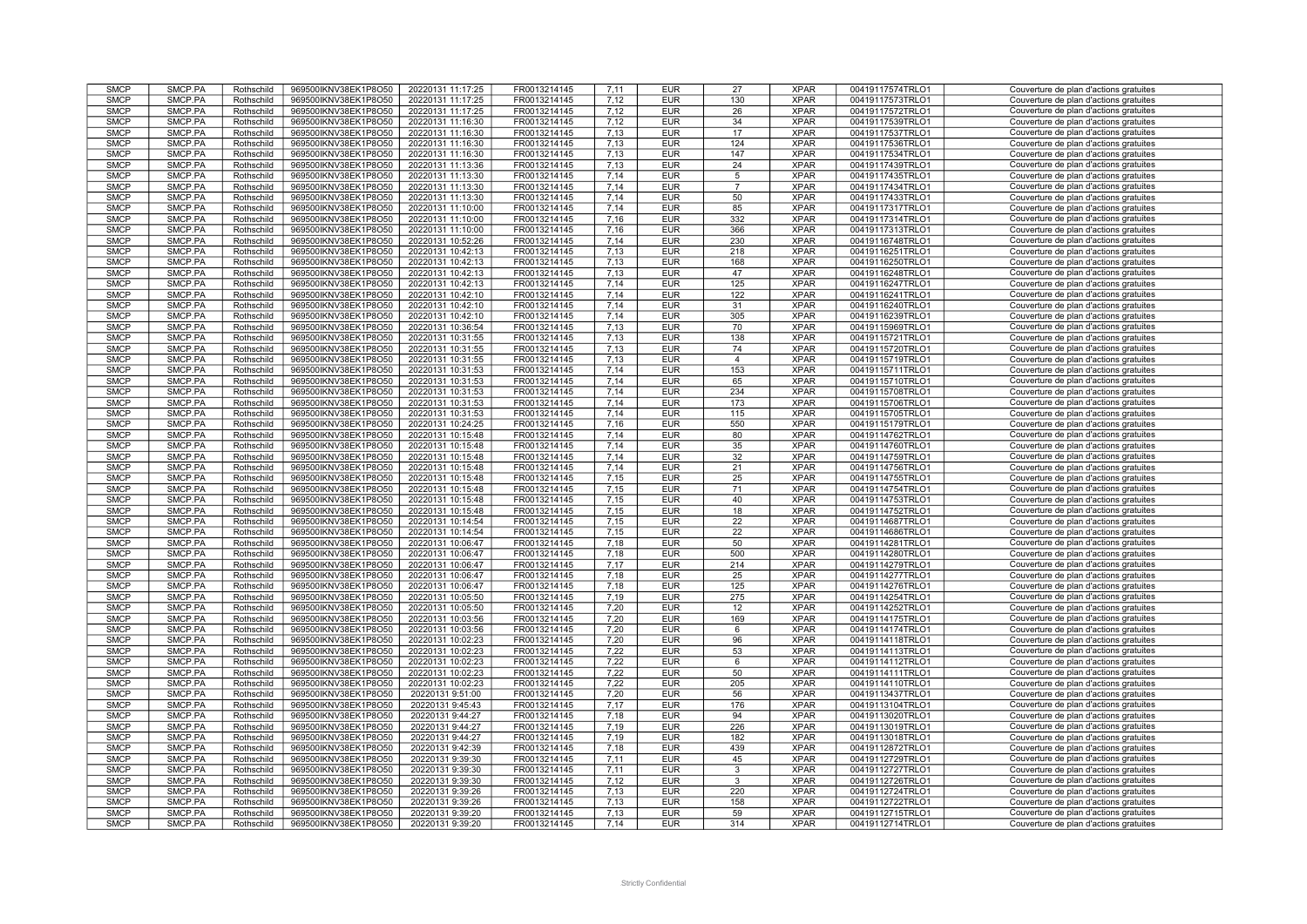| <b>SMCP</b> | SMCP.PA | Rothschild | 969500IKNV38EK1P8O50 | 20220131 9:39:01  | FR0013214145 | 7,15 | <b>EUR</b> | 17             | <b>XPAR</b> | 00419112676TRLO1 | Couverture de plan d'actions gratuites |
|-------------|---------|------------|----------------------|-------------------|--------------|------|------------|----------------|-------------|------------------|----------------------------------------|
| <b>SMCP</b> | SMCP.PA | Rothschild | 969500IKNV38EK1P8O50 | 20220131 9:39:01  | FR0013214145 | 7.15 | <b>EUR</b> | 198            | <b>XPAR</b> | 00419112674TRLO1 | Couverture de plan d'actions gratuites |
|             |         |            |                      |                   |              |      |            |                |             |                  |                                        |
| <b>SMCP</b> | SMCP.PA | Rothschild | 969500IKNV38EK1P8O50 | 20220131 9:31:55  | FR0013214145 | 7.12 | <b>EUR</b> | 29             | <b>XPAR</b> | 00419112246TRLO1 | Couverture de plan d'actions gratuites |
| <b>SMCP</b> | SMCP.PA | Rothschild | 969500IKNV38EK1P8O50 | 20220131 9:31:55  | FR0013214145 | 7,12 | <b>EUR</b> | 8              | <b>XPAR</b> | 00419112244TRLO1 | Couverture de plan d'actions gratuites |
| <b>SMCP</b> | SMCP.PA | Rothschild | 969500IKNV38EK1P8O50 | 20220131 9:31:55  | FR0013214145 | 7.12 | <b>EUR</b> | 3              | <b>XPAR</b> | 00419112243TRLO1 | Couverture de plan d'actions gratuites |
| <b>SMCP</b> | SMCP.PA | Rothschild | 969500IKNV38EK1P8O50 | 20220131 9:21:51  | FR0013214145 | 7,18 | <b>EUR</b> | 156            | <b>XPAR</b> | 00419111614TRLO1 | Couverture de plan d'actions gratuites |
| <b>SMCP</b> | SMCP.PA | Rothschild | 969500IKNV38EK1P8O50 | 20220131 9:21:51  | FR0013214145 | 7,18 | <b>EUR</b> | 214            | <b>XPAR</b> | 00419111613TRLO1 | Couverture de plan d'actions gratuites |
| <b>SMCP</b> | SMCP.PA | Rothschild | 969500IKNV38EK1P8O50 | 20220131 9:21:42  | FR0013214145 | 7,19 | <b>EUR</b> | 105            | <b>XPAR</b> | 00419111604TRLO1 | Couverture de plan d'actions gratuites |
|             |         |            |                      |                   |              |      |            |                |             |                  |                                        |
| <b>SMCP</b> | SMCP.PA | Rothschild | 969500IKNV38EK1P8O50 | 20220131 9:21:40  | FR0013214145 | 7,19 | <b>EUR</b> | 287            | <b>XPAR</b> | 00419111598TRLO1 | Couverture de plan d'actions gratuites |
| <b>SMCP</b> | SMCP.PA | Rothschild | 969500IKNV38EK1P8O50 | 20220131 9:21:40  | FR0013214145 | 7,20 | <b>EUR</b> | 170            | <b>XPAR</b> | 00419111596TRLO1 | Couverture de plan d'actions gratuites |
| <b>SMCP</b> | SMCP.PA | Rothschild | 969500IKNV38EK1P8O50 | 20220131 9:17:24  | FR0013214145 | 7,19 | <b>EUR</b> | 13             | <b>XPAR</b> | 00419111363TRLO1 | Couverture de plan d'actions gratuites |
| <b>SMCP</b> | SMCP.PA | Rothschild | 969500IKNV38EK1P8O50 | 20220131 9:17:24  | FR0013214145 | 7,19 | <b>EUR</b> | 100            | <b>XPAR</b> | 00419111362TRLO1 | Couverture de plan d'actions gratuites |
| <b>SMCP</b> | SMCP.PA | Rothschild | 969500IKNV38EK1P8O50 | 20220131 9:17:24  | FR0013214145 | 7,19 | <b>EUR</b> | 63             | <b>XPAR</b> | 00419111361TRLO1 | Couverture de plan d'actions gratuites |
| <b>SMCP</b> | SMCP.PA | Rothschild | 969500IKNV38EK1P8O50 | 20220131 9:17:11  | FR0013214145 | 7,20 | <b>EUR</b> | 18             | <b>XPAR</b> | 00419111341TRLO1 | Couverture de plan d'actions gratuites |
| <b>SMCP</b> | SMCP.PA |            |                      |                   |              |      |            |                | <b>XPAR</b> |                  |                                        |
|             |         | Rothschild | 969500IKNV38EK1P8O50 | 20220131 9:17:09  | FR0013214145 | 7,21 | <b>EUR</b> | 10             |             | 00419111338TRLO1 | Couverture de plan d'actions gratuites |
| <b>SMCP</b> | SMCP.PA | Rothschild | 969500IKNV38EK1P8O50 | 20220131 9:17:09  | FR0013214145 | 7.21 | <b>EUR</b> | 15             | <b>XPAR</b> | 00419111337TRLO1 | Couverture de plan d'actions gratuites |
| <b>SMCP</b> | SMCP.PA | Rothschild | 969500IKNV38EK1P8O50 | 20220131 9:13:50  | FR0013214145 | 7,22 | <b>EUR</b> | 149            | <b>XPAR</b> | 00419110925TRLO1 | Couverture de plan d'actions gratuites |
| <b>SMCP</b> | SMCP.PA | Rothschild | 969500IKNV38EK1P8O50 | 20220131 9:08:33  | FR0013214145 | 7.20 | <b>EUR</b> | 107            | <b>XPAR</b> | 00419110571TRLO1 | Couverture de plan d'actions gratuites |
| <b>SMCP</b> | SMCP.PA | Rothschild | 969500IKNV38EK1P8O50 | 20220131 9:08:33  | FR0013214145 | 7.21 | <b>EUR</b> | 104            | <b>XPAR</b> | 00419110570TRLO1 | Couverture de plan d'actions gratuites |
| <b>SMCP</b> | SMCP.PA | Rothschild | 969500IKNV38EK1P8O50 | 20220131 9:08:33  | FR0013214145 | 7,21 | <b>EUR</b> | 4              | <b>XPAR</b> | 00419110569TRLO1 | Couverture de plan d'actions gratuites |
| <b>SMCP</b> | SMCP.PA | Rothschild | 969500IKNV38EK1P8O50 | 20220131 9:08:32  | FR0013214145 | 7.21 | <b>EUR</b> | 15             | <b>XPAR</b> | 00419110560TRLO1 | Couverture de plan d'actions gratuites |
|             |         |            |                      |                   |              |      |            |                |             |                  |                                        |
| <b>SMCP</b> | SMCP.PA | Rothschild | 969500IKNV38EK1P8O50 | 20220131 9:08:32  | FR0013214145 | 7,21 | <b>EUR</b> | 94             | <b>XPAR</b> | 00419110559TRLO1 | Couverture de plan d'actions gratuites |
| <b>SMCP</b> | SMCP.PA | Rothschild | 969500IKNV38EK1P8O50 | 20220131 9:08:32  | FR0013214145 | 7,23 | <b>EUR</b> | 94             | <b>XPAR</b> | 00419110550TRLO1 | Couverture de plan d'actions gratuites |
| <b>SMCP</b> | SMCP.PA | Rothschild | 969500IKNV38EK1P8O50 | 20220131 9:08:32  | FR0013214145 | 7,22 | <b>EUR</b> | 850            | <b>XPAR</b> | 00419110548TRLO1 | Couverture de plan d'actions gratuites |
| <b>SMCP</b> | SMCP.PA | Rothschild | 969500IKNV38EK1P8O50 | 20220131 9:08:32  | FR0013214145 | 7,22 | <b>EUR</b> | 68             | <b>XPAR</b> | 00419110547TRLO1 | Couverture de plan d'actions gratuites |
| <b>SMCP</b> | SMCP.PA | Rothschild | 969500IKNV38EK1P8O50 | 20220131 9:08:32  | FR0013214145 | 7,22 | <b>EUR</b> | 3              | <b>XPAR</b> | 00419110546TRLO1 | Couverture de plan d'actions gratuites |
| <b>SMCP</b> | SMCP.PA | Rothschild | 969500IKNV38EK1P8O50 | 20220131 9:08:32  | FR0013214145 | 7,22 | <b>EUR</b> | 61             | <b>XPAR</b> | 00419110545TRLO1 | Couverture de plan d'actions gratuites |
|             |         |            |                      |                   |              |      |            |                |             |                  |                                        |
| <b>SMCP</b> | SMCP.PA | Rothschild | 969500IKNV38EK1P8O50 | 20220131 9:03:50  | FR0013214145 | 7,17 | <b>EUR</b> | $\overline{4}$ | <b>XPAR</b> | 00419110190TRLO1 | Couverture de plan d'actions gratuites |
| <b>SMCP</b> | SMCP.PA | Rothschild | 969500IKNV38EK1P8O50 | 20220131 9:03:50  | FR0013214145 | 7,17 | <b>EUR</b> | 155            | <b>XPAR</b> | 00419110189TRLO1 | Couverture de plan d'actions gratuites |
| <b>SMCP</b> | SMCP.PA | Rothschild | 969500IKNV38EK1P8O50 | 20220201 17:08:34 | FR0013214145 | 7,50 | <b>EUR</b> | 109            | <b>XPAR</b> | 00419199076TRLO1 | Couverture de plan d'actions gratuites |
| <b>SMCP</b> | SMCP.PA | Rothschild | 969500IKNV38EK1P8O50 | 20220201 17:08:34 | FR0013214145 | 7.50 | <b>EUR</b> | 87             | <b>XPAR</b> | 00419199075TRLO1 | Couverture de plan d'actions gratuites |
| <b>SMCP</b> | SMCP.PA | Rothschild | 969500IKNV38EK1P8O50 | 20220201 17:08:34 | FR0013214145 | 7.50 | <b>EUR</b> | 310            | <b>XPAR</b> | 00419199073TRLO1 | Couverture de plan d'actions gratuites |
| <b>SMCP</b> | SMCP.PA | Rothschild | 969500IKNV38EK1P8O50 | 20220201 17:08:34 | FR0013214145 | 7,50 | <b>EUR</b> | 371            | <b>XPAR</b> | 00419199071TRLO1 | Couverture de plan d'actions gratuites |
| <b>SMCP</b> | SMCP.PA | Rothschild |                      |                   | FR0013214145 | 7,50 |            | 310            | <b>XPAR</b> | 00419199070TRLO1 |                                        |
|             |         |            | 969500IKNV38EK1P8O50 | 20220201 17:08:34 |              |      | <b>EUR</b> |                |             |                  | Couverture de plan d'actions gratuites |
| <b>SMCP</b> | SMCP.PA | Rothschild | 969500IKNV38EK1P8O50 | 20220201 17:08:34 | FR0013214145 | 7,50 | <b>EUR</b> | 155            | <b>XPAR</b> | 00419199068TRLO1 | Couverture de plan d'actions gratuites |
| <b>SMCP</b> | SMCP.PA | Rothschild | 969500IKNV38EK1P8O50 | 20220201 17:08:34 | FR0013214145 | 7,50 | <b>EUR</b> | 155            | <b>XPAR</b> | 00419199067TRLO1 | Couverture de plan d'actions gratuites |
| <b>SMCP</b> | SMCP.PA | Rothschild | 969500IKNV38EK1P8O50 | 20220201 17:08:34 | FR0013214145 | 7.50 | <b>EUR</b> | 310            | <b>XPAR</b> | 00419199066TRLO1 | Couverture de plan d'actions gratuites |
| <b>SMCP</b> | SMCP.PA | Rothschild | 969500IKNV38EK1P8O50 | 20220201 17:08:34 | FR0013214145 | 7,50 | <b>EUR</b> | 21             | <b>XPAR</b> | 00419199064TRLO1 | Couverture de plan d'actions gratuites |
| <b>SMCP</b> | SMCP.PA | Rothschild | 969500IKNV38EK1P8O50 | 20220201 17:08:34 | FR0013214145 | 7,50 | <b>EUR</b> | 120            | <b>XPAR</b> | 00419199062TRLO1 | Couverture de plan d'actions gratuites |
| <b>SMCP</b> | SMCP.PA | Rothschild | 969500IKNV38EK1P8O50 | 20220201 17:08:34 | FR0013214145 | 7,50 | <b>EUR</b> | 35             | <b>XPAR</b> | 00419199060TRLO1 | Couverture de plan d'actions gratuites |
| <b>SMCP</b> | SMCP.PA | Rothschild | 969500IKNV38EK1P8O50 | 20220201 17:08:34 | FR0013214145 | 7,50 | <b>EUR</b> | 155            | <b>XPAR</b> | 00419199059TRLO1 | Couverture de plan d'actions gratuites |
|             |         |            |                      |                   |              |      |            |                |             |                  |                                        |
| <b>SMCP</b> | SMCP.PA | Rothschild | 969500IKNV38EK1P8O50 | 20220201 17:08:34 | FR0013214145 | 7.50 | <b>EUR</b> | 197            | <b>XPAR</b> | 00419199058TRLO1 | Couverture de plan d'actions gratuites |
| <b>SMCF</b> | SMCP.PA | Rothschild | 969500IKNV38EK1P8O50 | 20220201 17:07:54 | FR0013214145 | 7,50 | <b>EUR</b> | 113            | <b>XPAR</b> | 00419198992TRLO1 | Couverture de plan d'actions gratuites |
| <b>SMCP</b> | SMCP.PA | Rothschild | 969500IKNV38EK1P8O50 | 20220201 17:02:01 | FR0013214145 | 7,49 | <b>EUR</b> | 194            | <b>XPAR</b> | 00419198383TRLO1 | Couverture de plan d'actions gratuites |
| <b>SMCP</b> | SMCP.PA | Rothschild | 969500IKNV38EK1P8O50 | 20220201 17:02:01 | FR0013214145 | 7.49 | <b>EUR</b> | 116            | <b>XPAR</b> | 00419198382TRLO1 | Couverture de plan d'actions gratuites |
| <b>SMCP</b> | SMCP.PA | Rothschild | 969500IKNV38EK1P8O50 | 20220201 17:02:01 | FR0013214145 | 7,49 | <b>EUR</b> | 194            | <b>XPAR</b> | 00419198381TRLO1 | Couverture de plan d'actions gratuites |
| <b>SMCP</b> | SMCP.PA | Rothschild | 969500IKNV38EK1P8O50 | 20220201 17:02:01 | FR0013214145 | 7.49 | <b>EUR</b> | 24             | <b>XPAR</b> | 00419198380TRLO1 | Couverture de plan d'actions gratuites |
| <b>SMCP</b> | SMCP.PA | Rothschild | 969500IKNV38EK1P8O50 | 20220201 17:02:01 | FR0013214145 | 7,49 | <b>EUR</b> | 262            | <b>XPAR</b> | 00419198377TRLO1 | Couverture de plan d'actions gratuites |
|             |         |            |                      |                   |              |      |            |                |             |                  |                                        |
| <b>SMCP</b> | SMCP.PA | Rothschild | 969500IKNV38EK1P8O50 | 20220201 17:02:01 | FR0013214145 | 7,49 | <b>EUR</b> | 24             | <b>XPAR</b> | 00419198375TRLO1 | Couverture de plan d'actions gratuites |
| <b>SMCP</b> | SMCP.PA | Rothschild | 969500IKNV38EK1P8O50 | 20220201 17:02:01 | FR0013214145 | 7.49 | <b>EUR</b> | 24             | <b>XPAR</b> | 00419198373TRLO1 | Couverture de plan d'actions gratuites |
| <b>SMCP</b> | SMCP.PA | Rothschild | 969500IKNV38EK1P8O50 | 20220201 17:02:01 | FR0013214145 | 7,49 | <b>EUR</b> | 24             | <b>XPAR</b> | 00419198372TRLO1 | Couverture de plan d'actions gratuites |
| <b>SMCP</b> | SMCP.PA | Rothschild | 969500IKNV38EK1P8O50 | 20220201 17:02:01 | FR0013214145 | 7,49 | <b>EUR</b> | 286            | <b>XPAR</b> | 00419198371TRLO1 | Couverture de plan d'actions gratuites |
| <b>SMCP</b> | SMCP.PA | Rothschild | 969500IKNV38EK1P8O50 | 20220201 17:02:01 | FR0013214145 | 7.49 | <b>EUR</b> | 310            | <b>XPAR</b> | 00419198369TRLO1 | Couverture de plan d'actions gratuites |
| <b>SMCP</b> | SMCP.PA | Rothschild | 969500IKNV38EK1P8O50 | 20220201 16:58:00 | FR0013214145 | 7,49 | <b>EUR</b> | 41             | <b>XPAR</b> | 00419197919TRLO1 | Couverture de plan d'actions gratuites |
| <b>SMCP</b> | SMCP.PA | Rothschild | 969500IKNV38EK1P8O50 | 20220201 16:58:00 | FR0013214145 | 7.49 | <b>EUR</b> | 414            | <b>XPAR</b> | 00419197917TRLO1 | Couverture de plan d'actions gratuites |
| <b>SMCP</b> | SMCP.PA | Rothschild | 969500IKNV38EK1P8O50 | 20220201 16:50:00 | FR0013214145 | 7.45 | <b>EUR</b> | 4              | <b>XPAR</b> |                  | Couverture de plan d'actions gratuites |
|             |         |            |                      |                   |              |      |            |                |             | 00419196883TRLO1 |                                        |
| <b>SMCP</b> | SMCP.PA | Rothschild | 969500IKNV38EK1P8O50 | 20220201 16:50:00 | FR0013214145 | 7,45 | <b>EUR</b> | 471            | <b>XPAR</b> | 00419196881TRLO1 | Couverture de plan d'actions gratuites |
| <b>SMCP</b> | SMCP.PA | Rothschild | 969500IKNV38EK1P8O50 | 20220201 16:50:00 | FR0013214145 | 7.45 | <b>EUR</b> | 190            | <b>XPAR</b> | 00419196879TRLO1 | Couverture de plan d'actions gratuites |
| <b>SMCP</b> | SMCP.PA | Rothschild | 969500IKNV38EK1P8O50 | 20220201 16:43:26 | FR0013214145 | 7,45 | <b>EUR</b> | 15             | <b>XPAR</b> | 00419196037TRLO1 | Couverture de plan d'actions gratuites |
| <b>SMCP</b> | SMCP.PA | Rothschild | 969500IKNV38EK1P8O50 | 20220201 16:37:45 | FR0013214145 | 7,48 | <b>EUR</b> | 164            | <b>XPAR</b> | 00419195227TRLO1 | Couverture de plan d'actions gratuites |
| <b>SMCP</b> | SMCP.PA | Rothschild | 969500IKNV38EK1P8O50 | 20220201 16:37:41 | FR0013214145 | 7,49 | <b>EUR</b> | 147            | <b>XPAR</b> | 00419195224TRLO1 | Couverture de plan d'actions gratuites |
| <b>SMCP</b> | SMCP.PA | Rothschild | 969500IKNV38EK1P8O50 | 20220201 16:37:41 | FR0013214145 | 7,50 | <b>EUR</b> | 143            | <b>XPAR</b> | 00419195223TRLO1 | Couverture de plan d'actions gratuites |
| <b>SMCP</b> | SMCP.PA | Rothschild |                      |                   | FR0013214145 | 7,50 | <b>EUR</b> | 159            | <b>XPAR</b> |                  |                                        |
|             |         |            | 969500IKNV38EK1P8O50 | 20220201 16:37:40 |              |      |            |                |             | 00419195220TRLO1 | Couverture de plan d'actions gratuites |
| <b>SMCP</b> | SMCP.PA | Rothschild | 969500IKNV38EK1P8O50 | 20220201 16:37:40 | FR0013214145 | 7,50 | <b>EUR</b> | 56             | <b>XPAR</b> | 00419195219TRLO1 | Couverture de plan d'actions gratuites |
| <b>SMCP</b> | SMCP.PA | Rothschild | 969500IKNV38EK1P8O50 | 20220201 16:37:39 | FR0013214145 | 7,48 | <b>EUR</b> | 161            | <b>XPAR</b> | 00419195217TRLO1 | Couverture de plan d'actions gratuites |
| <b>SMCP</b> | SMCP.PA | Rothschild | 969500IKNV38EK1P8O50 | 20220201 16:33:13 | FR0013214145 | 7,47 | <b>EUR</b> | 139            | <b>XPAR</b> | 00419194269TRLO1 | Couverture de plan d'actions gratuites |
| <b>SMCP</b> | SMCP.PA | Rothschild | 969500IKNV38EK1P8O50 | 20220201 16:33:13 | FR0013214145 | 7,47 | <b>EUR</b> | 61             | <b>XPAR</b> | 00419194268TRLO1 | Couverture de plan d'actions gratuites |
| <b>SMCP</b> | SMCP.PA | Rothschild | 969500IKNV38EK1P8O50 | 20220201 16:33:13 | FR0013214145 | 7.48 | <b>EUR</b> | 133            | <b>XPAR</b> | 00419194267TRLO1 | Couverture de plan d'actions gratuites |
|             |         |            |                      |                   |              |      | <b>EUR</b> | 50             | <b>XPAR</b> | 00419193186TRLO1 | Couverture de plan d'actions gratuites |
| <b>SMCP</b> | SMCP.PA | Rothschild | 969500IKNV38EK1P8O50 | 20220201 16:27:47 | FR0013214145 | 7,46 |            |                |             |                  |                                        |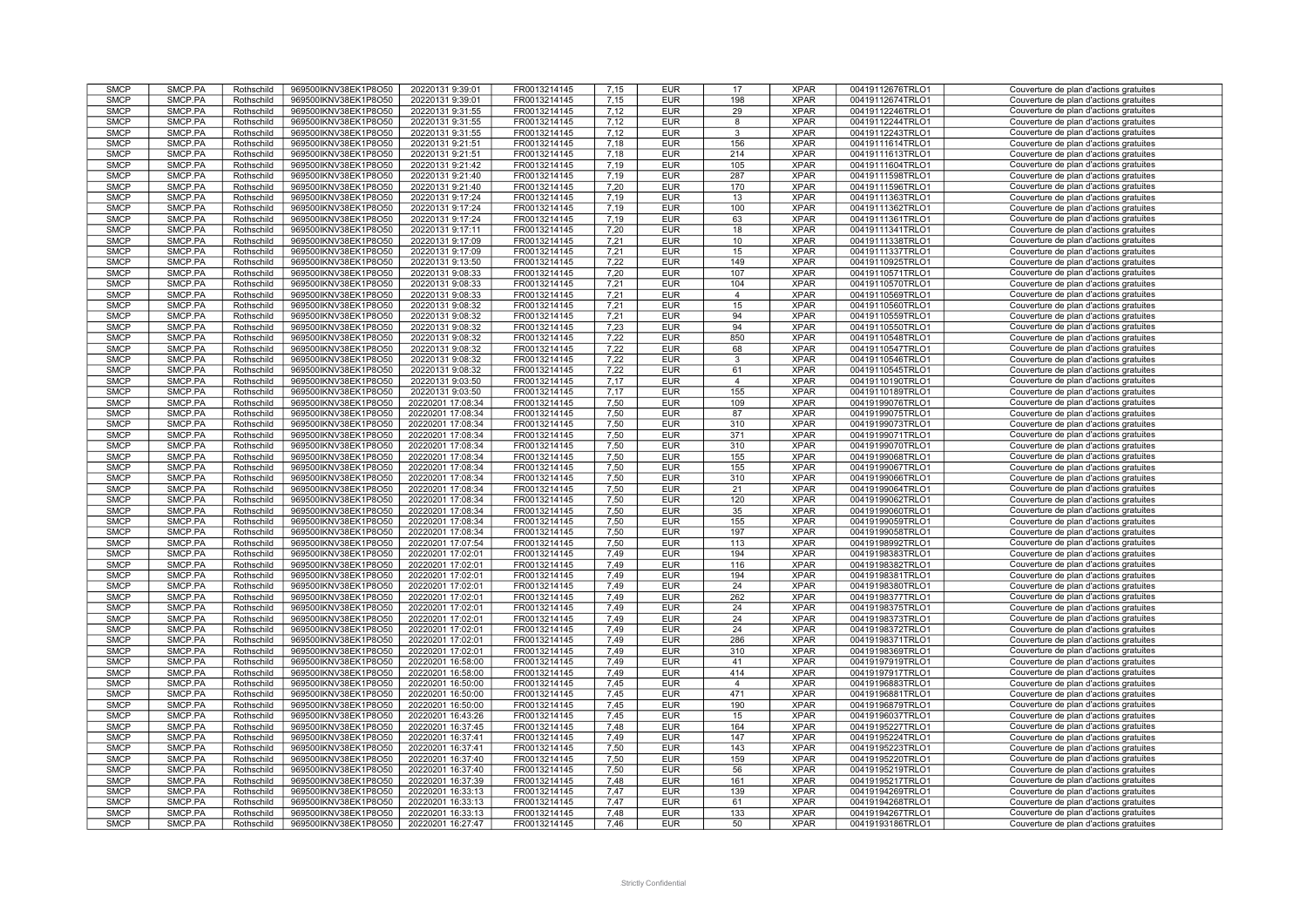| <b>SMCP</b> | SMCP.PA | Rothschild | 969500IKNV38EK1P8O50 | 20220201 16:27:47 | FR0013214145 | 7,46 | <b>EUR</b> | 500          | <b>XPAR</b> | 00419193185TRLO1 | Couverture de plan d'actions gratuites |
|-------------|---------|------------|----------------------|-------------------|--------------|------|------------|--------------|-------------|------------------|----------------------------------------|
|             |         |            |                      |                   |              |      |            |              |             |                  |                                        |
| <b>SMCP</b> | SMCP.PA | Rothschild | 969500IKNV38EK1P8O50 | 20220201 16:27:47 | FR0013214145 | 7.45 | <b>EUR</b> | 146          | <b>XPAR</b> | 00419193182TRLO1 | Couverture de plan d'actions gratuites |
| <b>SMCP</b> | SMCP.PA | Rothschild | 969500IKNV38EK1P8O50 | 20220201 16:27:47 | FR0013214145 | 7,45 | <b>EUR</b> | 3            | <b>XPAR</b> | 00419193181TRLO1 | Couverture de plan d'actions gratuites |
| <b>SMCP</b> | SMCP.PA | Rothschild | 969500IKNV38EK1P8O50 | 20220201 16:27:47 | FR0013214145 | 7,45 | <b>EUR</b> | 209          | <b>XPAR</b> | 00419193178TRLO1 | Couverture de plan d'actions gratuites |
| <b>SMCP</b> | SMCP.PA |            |                      |                   |              | 7.45 | <b>EUR</b> |              | <b>XPAR</b> | 00419193177TRLO1 | Couverture de plan d'actions gratuites |
|             |         | Rothschild | 969500IKNV38EK1P8O50 | 20220201 16:27:47 | FR0013214145 |      |            | 80           |             |                  |                                        |
| <b>SMCP</b> | SMCP.PA | Rothschild | 969500IKNV38EK1P8O50 | 20220201 16:26:25 | FR0013214145 | 7.46 | <b>EUR</b> | 127          | <b>XPAR</b> | 00419192866TRLO1 | Couverture de plan d'actions gratuites |
| <b>SMCP</b> | SMCP.PA | Rothschild | 969500IKNV38EK1P8O50 | 20220201 16:26:25 | FR0013214145 | 7,47 | <b>EUR</b> | 9            | <b>XPAR</b> | 00419192864TRLO1 | Couverture de plan d'actions gratuites |
| <b>SMCP</b> | SMCP.PA | Rothschild | 969500IKNV38EK1P8O50 | 20220201 16:26:25 | FR0013214145 | 7,47 | <b>EUR</b> | 609          | <b>XPAR</b> | 00419192863TRLO1 | Couverture de plan d'actions gratuites |
|             |         |            |                      |                   |              |      |            |              |             |                  |                                        |
| <b>SMCP</b> | SMCP.PA | Rothschild | 969500IKNV38EK1P8O50 | 20220201 16:16:42 | FR0013214145 | 7,43 | <b>EUR</b> | 74           | <b>XPAR</b> | 00419191835TRLO1 | Couverture de plan d'actions gratuites |
| <b>SMCP</b> | SMCP.PA | Rothschild | 969500IKNV38EK1P8O50 | 20220201 16:16:42 | FR0013214145 | 7,43 | <b>EUR</b> | 37           | <b>XPAR</b> | 00419191834TRLO1 | Couverture de plan d'actions gratuites |
| <b>SMCP</b> | SMCP.PA | Rothschild | 969500IKNV38EK1P8O50 | 20220201 16:16:42 | FR0013214145 | 7,43 | <b>EUR</b> | 38           | <b>XPAR</b> | 00419191833TRLO1 | Couverture de plan d'actions gratuites |
|             |         |            |                      |                   |              |      |            |              |             |                  |                                        |
| <b>SMCP</b> | SMCP.PA | Rothschild | 969500IKNV38EK1P8O50 | 20220201 16:09:30 | FR0013214145 | 7,42 | <b>EUR</b> | 120          | <b>XPAR</b> | 00419191152TRLO1 | Couverture de plan d'actions gratuites |
| <b>SMCP</b> | SMCP.PA | Rothschild | 969500IKNV38EK1P8O50 | 20220201 16:09:30 | FR0013214145 | 7,42 | <b>EUR</b> | 83           | <b>XPAR</b> | 00419191151TRLO1 | Couverture de plan d'actions gratuites |
| <b>SMCP</b> | SMCP.PA | Rothschild | 969500IKNV38EK1P8O50 | 20220201 16:00:00 | FR0013214145 | 7,45 | <b>EUR</b> | 217          | <b>XPAR</b> | 00419190015TRLO1 | Couverture de plan d'actions gratuites |
| <b>SMCP</b> | SMCP.PA |            |                      |                   |              | 7.46 |            |              | <b>XPAR</b> |                  |                                        |
|             |         | Rothschild | 969500IKNV38EK1P8O50 | 20220201 16:00:00 | FR0013214145 |      | <b>EUR</b> | 227          |             | 00419190012TRLO1 | Couverture de plan d'actions gratuites |
| <b>SMCP</b> | SMCP.PA | Rothschild | 969500IKNV38EK1P8O50 | 20220201 16:00:00 | FR0013214145 | 7,46 | <b>EUR</b> | 19           | <b>XPAR</b> | 00419190010TRLO1 | Couverture de plan d'actions gratuites |
| <b>SMCP</b> | SMCP.PA | Rothschild | 969500IKNV38EK1P8O50 | 20220201 16:00:00 | FR0013214145 | 7,46 | <b>EUR</b> | 146          | <b>XPAR</b> | 00419190009TRLO1 | Couverture de plan d'actions gratuites |
| <b>SMCP</b> | SMCP.PA | Rothschild | 969500IKNV38EK1P8O50 | 20220201 16:00:00 | FR0013214145 | 7.46 | <b>EUR</b> | 94           | <b>XPAR</b> | 00419190008TRLO1 | Couverture de plan d'actions gratuites |
|             |         |            |                      |                   |              |      |            |              |             |                  |                                        |
| <b>SMCP</b> | SMCP.PA | Rothschild | 969500IKNV38EK1P8O50 | 20220201 15:59:06 | FR0013214145 | 7.47 | <b>EUR</b> | 867          | <b>XPAR</b> | 00419189965TRLO1 | Couverture de plan d'actions gratuites |
| <b>SMCP</b> | SMCP.PA | Rothschild | 969500IKNV38EK1P8O50 | 20220201 15:59:06 | FR0013214145 | 7,46 | <b>EUR</b> | 161          | <b>XPAR</b> | 00419189963TRLO1 | Couverture de plan d'actions gratuites |
| <b>SMCP</b> | SMCP.PA | Rothschild | 969500IKNV38EK1P8O50 | 20220201 15:54:01 | FR0013214145 | 7.46 | <b>EUR</b> | 50           | <b>XPAR</b> | 00419189409TRLO1 | Couverture de plan d'actions gratuites |
| <b>SMCP</b> |         |            |                      |                   |              |      |            |              |             |                  |                                        |
|             | SMCP.PA | Rothschild | 969500IKNV38EK1P8O50 | 20220201 15:47:59 | FR0013214145 | 7,44 | <b>EUR</b> | 125          | <b>XPAR</b> | 00419188388TRLO1 | Couverture de plan d'actions gratuites |
| <b>SMCP</b> | SMCP.PA | Rothschild | 969500IKNV38EK1P8O50 | 20220201 15:47:59 | FR0013214145 | 7,44 | <b>EUR</b> | 9            | <b>XPAR</b> | 00419188386TRLO1 | Couverture de plan d'actions gratuites |
| <b>SMCP</b> | SMCP.PA | Rothschild | 969500IKNV38EK1P8O50 | 20220201 15:47:59 | FR0013214145 | 7,44 | <b>EUR</b> | 9            | <b>XPAR</b> | 00419188385TRLO1 | Couverture de plan d'actions gratuites |
| <b>SMCP</b> | SMCP.PA | Rothschild | 969500IKNV38EK1P8O50 | 20220201 15:47:59 | FR0013214145 | 7.44 | <b>EUR</b> | 62           | <b>XPAR</b> | 00419188384TRLO1 | Couverture de plan d'actions gratuites |
|             |         |            |                      |                   |              |      |            |              |             |                  |                                        |
| <b>SMCP</b> | SMCP.PA | Rothschild | 969500IKNV38EK1P8O50 | 20220201 15:44:00 | FR0013214145 | 7,46 | <b>EUR</b> | 39           | <b>XPAR</b> | 00419187887TRLO1 | Couverture de plan d'actions gratuites |
| <b>SMCP</b> | SMCP.PA | Rothschild | 969500IKNV38EK1P8O50 | 20220201 15:44:00 | FR0013214145 | 7,46 | <b>EUR</b> | 175          | <b>XPAR</b> | 00419187885TRLO1 | Couverture de plan d'actions gratuites |
| <b>SMCP</b> | SMCP.PA | Rothschild | 969500IKNV38EK1P8O50 | 20220201 15:43:06 | FR0013214145 | 7,47 | <b>EUR</b> | 166          | <b>XPAR</b> | 00419187787TRLO1 | Couverture de plan d'actions gratuites |
|             |         |            |                      |                   |              |      |            |              |             |                  |                                        |
| <b>SMCP</b> | SMCP.PA | Rothschild | 969500IKNV38EK1P8O50 | 20220201 15:43:06 | FR0013214145 | 7,46 | <b>EUR</b> | 196          | <b>XPAR</b> | 00419187783TRLO1 | Couverture de plan d'actions gratuites |
| <b>SMCP</b> | SMCP.PA | Rothschild | 969500IKNV38EK1P8O50 | 20220201 15:43:06 | FR0013214145 | 7,47 | <b>EUR</b> | 203          | <b>XPAR</b> | 00419187781TRLO1 | Couverture de plan d'actions gratuites |
| <b>SMCP</b> | SMCP.PA | Rothschild | 969500IKNV38EK1P8O50 | 20220201 15:41:54 | FR0013214145 | 7.48 | <b>EUR</b> | 96           | <b>XPAR</b> | 00419187708TRLO1 | Couverture de plan d'actions gratuites |
|             | SMCP.PA |            |                      |                   | FR0013214145 | 7.48 | <b>EUR</b> |              | <b>XPAR</b> |                  |                                        |
| <b>SMCP</b> |         | Rothschild | 969500IKNV38EK1P8O50 | 20220201 15:41:54 |              |      |            | -1           |             | 00419187707TRLO1 | Couverture de plan d'actions gratuites |
| <b>SMCP</b> | SMCP.PA | Rothschild | 969500IKNV38EK1P8O50 | 20220201 15:39:21 | FR0013214145 | 7,48 | <b>EUR</b> | 76           | <b>XPAR</b> | 00419187201TRLO1 | Couverture de plan d'actions gratuites |
| <b>SMCP</b> | SMCP.PA | Rothschild | 969500IKNV38EK1P8O50 | 20220201 15:38:22 | FR0013214145 | 7,49 | <b>EUR</b> | 28           | <b>XPAR</b> | 00419186888TRLO1 | Couverture de plan d'actions gratuites |
| <b>SMCP</b> | SMCP.PA | Rothschild | 969500IKNV38EK1P8O50 | 20220201 15:38:22 | FR0013214145 | 7,49 | <b>EUR</b> | 20           | <b>XPAR</b> | 00419186887TRLO1 | Couverture de plan d'actions gratuites |
|             |         |            |                      |                   |              |      |            |              |             |                  |                                        |
| <b>SMCP</b> | SMCP.PA | Rothschild | 969500IKNV38EK1P8O50 | 20220201 15:38:22 | FR0013214145 | 7,49 | <b>EUR</b> | 28           | <b>XPAR</b> | 00419186886TRLO1 | Couverture de plan d'actions gratuites |
| <b>SMCP</b> | SMCP.PA | Rothschild | 969500IKNV38EK1P8O50 | 20220201 15:37:50 | FR0013214145 | 7.47 | <b>EUR</b> | 100          | <b>XPAR</b> | 00419186810TRLO1 | Couverture de plan d'actions gratuites |
| <b>SMCP</b> | SMCP.PA | Rothschild | 969500IKNV38EK1P8O50 | 20220201 15:37:48 | FR0013214145 | 7,48 | <b>EUR</b> | 41           | <b>XPAR</b> | 00419186806TRLO1 | Couverture de plan d'actions gratuites |
|             |         |            |                      |                   |              |      |            |              |             |                  |                                        |
| <b>SMCP</b> | SMCP.PA | Rothschild | 969500IKNV38EK1P8O50 | 20220201 15:37:48 | FR0013214145 | 7,48 | <b>EUR</b> | 121          | <b>XPAR</b> | 00419186804TRLO1 | Couverture de plan d'actions gratuites |
| <b>SMCP</b> | SMCP.PA | Rothschild | 969500IKNV38EK1P8O50 | 20220201 15:37:48 | FR0013214145 | 7,48 | <b>EUR</b> | 89           | <b>XPAR</b> | 00419186803TRLO1 | Couverture de plan d'actions gratuites |
| <b>SMCP</b> | SMCP.PA | Rothschild | 969500IKNV38EK1P8O50 | 20220201 15:37:48 | FR0013214145 | 7,50 | <b>EUR</b> | 185          | <b>XPAR</b> | 00419186802TRLO1 | Couverture de plan d'actions gratuites |
| <b>SMCP</b> | SMCP.PA |            |                      | 20220201 15:31:04 | FR0013214145 | 7.42 | <b>EUR</b> | 211          | <b>XPAR</b> |                  | Couverture de plan d'actions gratuites |
|             |         | Rothschild | 969500IKNV38EK1P8O50 |                   |              |      |            |              |             | 00419184956TRLO1 |                                        |
| <b>SMCP</b> | SMCP.PA | Rothschild | 969500IKNV38EK1P8O50 | 20220201 15:18:23 | FR0013214145 | 7,44 | <b>EUR</b> | 113          | <b>XPAR</b> | 00419183070TRLO1 | Couverture de plan d'actions gratuites |
| <b>SMCP</b> | SMCP.PA | Rothschild | 969500IKNV38EK1P8O50 | 20220201 15:18:23 | FR0013214145 | 7.44 | <b>EUR</b> | 45           | <b>XPAR</b> | 00419183069TRLO1 | Couverture de plan d'actions gratuites |
| <b>SMCP</b> | SMCP.PA | Rothschild | 969500IKNV38EK1P8O50 | 20220201 15:18:23 | FR0013214145 | 7.44 | <b>EUR</b> | 17           | <b>XPAR</b> | 00419183068TRLO1 | Couverture de plan d'actions gratuites |
|             |         |            |                      |                   |              |      |            |              |             |                  |                                        |
| <b>SMCP</b> | SMCP.PA | Rothschild | 969500IKNV38EK1P8O50 | 20220201 15:18:23 | FR0013214145 | 7,44 | <b>EUR</b> | 13           | <b>XPAR</b> | 00419183065TRLO1 | Couverture de plan d'actions gratuites |
| <b>SMCP</b> | SMCP.PA | Rothschild | 969500IKNV38EK1P8O50 | 20220201 15:18:23 | FR0013214145 | 7.44 | <b>EUR</b> | 292          | <b>XPAR</b> | 00419183062TRLO1 | Couverture de plan d'actions gratuites |
| <b>SMCP</b> | SMCP.PA | Rothschild | 969500IKNV38EK1P8O50 | 20220201 15:18:23 | FR0013214145 | 7,44 | <b>EUR</b> | 48           | <b>XPAR</b> | 00419183061TRLO1 | Couverture de plan d'actions gratuites |
|             |         |            |                      |                   |              |      |            |              |             |                  |                                        |
| <b>SMCP</b> | SMCP.PA | Rothschild | 969500IKNV38EK1P8O50 | 20220201 15:18:23 | FR0013214145 | 7,45 | <b>EUR</b> | 15           | <b>XPAR</b> | 00419183059TRLO1 | Couverture de plan d'actions gratuites |
| <b>SMCP</b> | SMCP.PA | Rothschild | 969500IKNV38EK1P8O50 | 20220201 15:18:23 | FR0013214145 | 7,45 | <b>EUR</b> | 201          | <b>XPAR</b> | 00419183057TRLO1 | Couverture de plan d'actions gratuites |
| <b>SMCP</b> |         |            |                      |                   |              |      |            |              |             |                  |                                        |
|             |         |            |                      |                   |              |      |            |              |             |                  |                                        |
|             | SMCP.PA | Rothschild | 969500IKNV38EK1P8O50 | 20220201 15:18:23 | FR0013214145 | 7,45 | <b>EUR</b> | 27           | <b>XPAR</b> | 00419183056TRLO1 | Couverture de plan d'actions gratuites |
| <b>SMCP</b> | SMCP.PA | Rothschild | 969500IKNV38EK1P8O50 | 20220201 15:15:50 | FR0013214145 | 7,47 | <b>EUR</b> | 122          | <b>XPAR</b> | 00419182739TRLO1 | Couverture de plan d'actions gratuites |
| <b>SMCP</b> | SMCP.PA | Rothschild | 969500IKNV38EK1P8O50 | 20220201 15:15:50 | FR0013214145 | 7.48 | <b>EUR</b> | 205          | <b>XPAR</b> | 00419182738TRLO1 | Couverture de plan d'actions gratuites |
| <b>SMCP</b> | SMCP.PA | Rothschild | 969500IKNV38EK1P8O50 | 20220201 15:15:29 | FR0013214145 | 7,48 | <b>EUR</b> | 355          | <b>XPAR</b> | 00419182727TRLO1 | Couverture de plan d'actions gratuites |
|             |         |            |                      |                   |              |      |            |              |             |                  |                                        |
| <b>SMCP</b> | SMCP.PA | Rothschild | 969500IKNV38EK1P8O50 | 20220201 15:14:29 | FR0013214145 | 7.48 | <b>EUR</b> | 227          | <b>XPAR</b> | 00419182660TRLO1 | Couverture de plan d'actions gratuites |
| <b>SMCP</b> | SMCP.PA | Rothschild | 969500IKNV38EK1P8O50 | 20220201 15:14:29 | FR0013214145 | 7.48 | <b>EUR</b> | 115          | <b>XPAR</b> | 00419182659TRLO1 | Couverture de plan d'actions gratuites |
| <b>SMCP</b> | SMCP.PA | Rothschild | 969500IKNV38EK1P8O50 | 20220201 15:14:11 | FR0013214145 | 7,48 | <b>EUR</b> | 228          | <b>XPAR</b> | 00419182648TRLO1 | Couverture de plan d'actions gratuites |
| <b>SMCP</b> | SMCP.PA | Rothschild | 969500IKNV38EK1P8O50 | 20220201 15:14:11 | FR0013214145 | 7.48 | <b>EUR</b> | 409          | <b>XPAR</b> | 00419182647TRLO1 | Couverture de plan d'actions gratuites |
|             |         |            |                      |                   |              |      |            |              |             |                  |                                        |
| <b>SMCP</b> | SMCP.PA | Rothschild | 969500IKNV38EK1P8O50 | 20220201 15:06:39 | FR0013214145 | 7,45 | <b>EUR</b> | 30           | <b>XPAR</b> | 00419182290TRLO1 | Couverture de plan d'actions gratuites |
| <b>SMCP</b> | SMCP.PA | Rothschild | 969500IKNV38EK1P8O50 | 20220201 15:06:39 | FR0013214145 | 7,45 | <b>EUR</b> | 24           | <b>XPAR</b> | 00419182288TRLO1 | Couverture de plan d'actions gratuites |
| <b>SMCP</b> | SMCP.PA | Rothschild | 969500IKNV38EK1P8O50 | 20220201 15:06:39 | FR0013214145 | 7,45 | <b>EUR</b> | 170          | <b>XPAR</b> | 00419182287TRLO1 | Couverture de plan d'actions gratuites |
|             |         |            |                      |                   |              |      |            |              |             |                  |                                        |
| <b>SMCP</b> | SMCP.PA | Rothschild | 969500IKNV38EK1P8O50 | 20220201 15:06:39 | FR0013214145 | 7,45 | <b>EUR</b> | 212          | <b>XPAR</b> | 00419182286TRLO1 | Couverture de plan d'actions gratuites |
| <b>SMCP</b> | SMCP.PA | Rothschild | 969500IKNV38EK1P8O50 | 20220201 15:01:00 | FR0013214145 | 7,45 | <b>EUR</b> | 6            | <b>XPAR</b> | 00419182012TRLO1 | Couverture de plan d'actions gratuites |
| <b>SMCP</b> | SMCP.PA | Rothschild | 969500IKNV38EK1P8O50 | 20220201 14:51:01 | FR0013214145 | 7,44 | <b>EUR</b> | $\mathbf{1}$ | <b>XPAR</b> | 00419181138TRLO1 | Couverture de plan d'actions gratuites |
|             |         |            |                      |                   |              |      |            |              |             |                  |                                        |
| <b>SMCP</b> | SMCP.PA | Rothschild | 969500IKNV38EK1P8O50 | 20220201 14:51:01 | FR0013214145 | 7,44 | <b>EUR</b> | 2            | <b>XPAR</b> | 00419181137TRLO1 | Couverture de plan d'actions gratuites |
| <b>SMCP</b> | SMCP.PA | Rothschild | 969500IKNV38EK1P8O50 | 20220201 14:51:01 | FR0013214145 | 7.44 | <b>EUR</b> | 4            | <b>XPAR</b> | 00419181136TRLO1 | Couverture de plan d'actions gratuites |
| <b>SMCP</b> | SMCP.PA | Rothschild | 969500IKNV38EK1P8O50 | 20220201 14:51:01 | FR0013214145 | 7,44 | <b>EUR</b> | 36           | <b>XPAR</b> | 00419181134TRLO1 | Couverture de plan d'actions gratuites |
| <b>SMCP</b> | SMCP.PA | Rothschild | 969500IKNV38EK1P8O50 | 20220201 14:48:00 | FR0013214145 | 7.46 | <b>EUR</b> | 28           | <b>XPAR</b> | 00419180978TRLO1 | Couverture de plan d'actions gratuites |
| <b>SMCP</b> | SMCP.PA | Rothschild | 969500IKNV38EK1P8O50 | 20220201 14:48:00 | FR0013214145 | 7,46 | <b>EUR</b> | 160          | <b>XPAR</b> | 00419180976TRLO1 | Couverture de plan d'actions gratuites |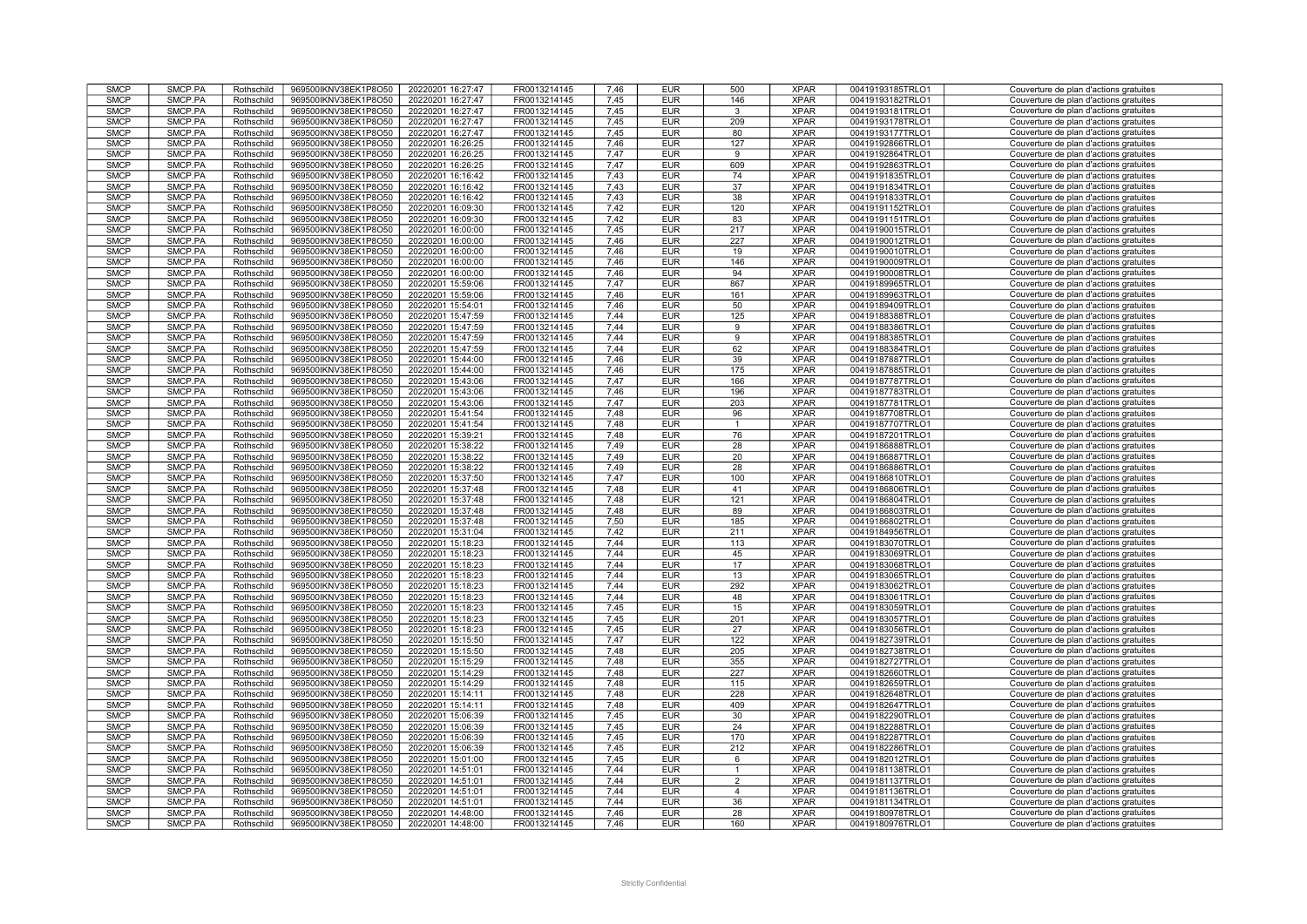| <b>SMCP</b> | SMCP.PA | Rothschild | 969500IKNV38EK1P8O50 | 20220201 14:48:00 | FR0013214145 | 7,46 | <b>EUR</b> | 129            | <b>XPAR</b> | 00419180975TRLO1 | Couverture de plan d'actions gratuites |
|-------------|---------|------------|----------------------|-------------------|--------------|------|------------|----------------|-------------|------------------|----------------------------------------|
| <b>SMCP</b> | SMCP.PA | Rothschild | 969500IKNV38EK1P8O50 | 20220201 14:41:13 | FR0013214145 | 7.44 | <b>EUR</b> | 42             | <b>XPAR</b> | 00419180670TRLO1 | Couverture de plan d'actions gratuites |
| <b>SMCP</b> | SMCP.PA | Rothschild | 969500IKNV38EK1P8O50 | 20220201 14:41:13 | FR0013214145 | 7,44 | <b>EUR</b> | 127            | <b>XPAR</b> | 00419180669TRLO1 | Couverture de plan d'actions gratuites |
| <b>SMCP</b> | SMCP.PA | Rothschild | 969500IKNV38EK1P8O50 | 20220201 14:41:13 | FR0013214145 | 7,44 | <b>EUR</b> | 32             | <b>XPAR</b> | 00419180667TRLO1 | Couverture de plan d'actions gratuites |
|             |         |            |                      |                   |              |      |            |                |             |                  |                                        |
| <b>SMCP</b> | SMCP.PA | Rothschild | 969500IKNV38EK1P8O50 | 20220201 14:26:00 | FR0013214145 | 7.46 | <b>EUR</b> | 214            | <b>XPAR</b> | 00419180013TRLO1 | Couverture de plan d'actions gratuites |
| <b>SMCP</b> | SMCP.PA | Rothschild | 969500IKNV38EK1P8O50 | 20220201 14:26:00 | FR0013214145 | 7.47 | <b>EUR</b> | 144            | <b>XPAR</b> | 00419180012TRLO1 | Couverture de plan d'actions gratuites |
| <b>SMCP</b> | SMCP.PA | Rothschild | 969500IKNV38EK1P8O50 | 20220201 14:25:05 | FR0013214145 | 7,47 | <b>EUR</b> | 144            | <b>XPAR</b> | 00419179972TRLO1 | Couverture de plan d'actions gratuites |
| <b>SMCP</b> | SMCP.PA | Rothschild | 969500IKNV38EK1P8O50 | 20220201 14:13:19 | FR0013214145 | 7,47 | <b>EUR</b> | 216            | <b>XPAR</b> | 00419179356TRLO1 | Couverture de plan d'actions gratuites |
|             |         |            |                      |                   |              |      |            |                |             |                  |                                        |
| <b>SMCP</b> | SMCP.PA | Rothschild | 969500IKNV38EK1P8O50 | 20220201 14:13:19 | FR0013214145 | 7,48 | <b>EUR</b> | 223            | <b>XPAR</b> | 00419179355TRLO1 | Couverture de plan d'actions gratuites |
| <b>SMCP</b> | SMCP.PA | Rothschild | 969500IKNV38EK1P8O50 | 20220201 14:13:19 | FR0013214145 | 7,48 | <b>EUR</b> | 144            | <b>XPAR</b> | 00419179354TRLO1 | Couverture de plan d'actions gratuites |
| <b>SMCP</b> | SMCP.PA | Rothschild | 969500IKNV38EK1P8O50 | 20220201 14:13:19 | FR0013214145 | 7,48 | <b>EUR</b> | 371            | <b>XPAR</b> | 00419179352TRLO1 | Couverture de plan d'actions gratuites |
|             |         |            |                      |                   |              |      |            |                |             |                  |                                        |
| <b>SMCP</b> | SMCP.PA | Rothschild | 969500IKNV38EK1P8O50 | 20220201 14:09:11 | FR0013214145 | 7,50 | <b>EUR</b> | 121            | <b>XPAR</b> | 00419179231TRLO1 | Couverture de plan d'actions gratuites |
| <b>SMCP</b> | SMCP.PA | Rothschild | 969500IKNV38EK1P8O50 | 20220201 14:03:30 | FR0013214145 | 7,50 | <b>EUR</b> | 121            | <b>XPAR</b> | 00419178916TRLO1 | Couverture de plan d'actions gratuites |
| <b>SMCP</b> | SMCP.PA | Rothschild | 969500IKNV38EK1P8O50 | 20220201 14:03:30 | FR0013214145 | 7,50 | <b>EUR</b> | 6              | <b>XPAR</b> | 00419178915TRLO1 | Couverture de plan d'actions gratuites |
| <b>SMCP</b> | SMCP.PA | Rothschild | 969500IKNV38EK1P8O50 | 20220201 14:03:30 | FR0013214145 | 7,50 | <b>EUR</b> | 36             | <b>XPAR</b> | 00419178913TRLO1 | Couverture de plan d'actions gratuites |
|             |         |            |                      |                   |              |      |            |                |             |                  |                                        |
| <b>SMCP</b> | SMCP.PA | Rothschild | 969500IKNV38EK1P8O50 | 20220201 13:58:06 | FR0013214145 | 7,50 | <b>EUR</b> | 352            | <b>XPAR</b> | 00419178297TRLO1 | Couverture de plan d'actions gratuites |
| <b>SMCP</b> | SMCP.PA | Rothschild | 969500IKNV38EK1P8O50 | 20220201 13:49:46 | FR0013214145 | 7.48 | <b>EUR</b> | 217            | <b>XPAR</b> | 00419177618TRLO1 | Couverture de plan d'actions gratuites |
| <b>SMCP</b> | SMCP.PA | Rothschild | 969500IKNV38EK1P8O50 | 20220201 13:40:45 | FR0013214145 | 7.49 | <b>EUR</b> | 61             | <b>XPAR</b> | 00419177051TRLO1 | Couverture de plan d'actions gratuites |
| <b>SMCP</b> | SMCP.PA | Rothschild | 969500IKNV38EK1P8O50 | 20220201 13:40:45 | FR0013214145 | 7,51 | <b>EUR</b> | 207            | <b>XPAR</b> | 00419177047TRLO1 | Couverture de plan d'actions gratuites |
|             |         |            |                      |                   |              |      |            |                |             |                  |                                        |
| <b>SMCP</b> | SMCP.PA | Rothschild | 969500IKNV38EK1P8O50 | 20220201 13:32:39 | FR0013214145 | 7.54 | <b>EUR</b> | 94             | <b>XPAR</b> | 00419176631TRLO1 | Couverture de plan d'actions gratuites |
| <b>SMCP</b> | SMCP.PA | Rothschild | 969500IKNV38EK1P8O50 | 20220201 13:32:39 | FR0013214145 | 7,55 | <b>EUR</b> | 74             | <b>XPAR</b> | 00419176630TRLO1 | Couverture de plan d'actions gratuites |
| <b>SMCP</b> | SMCP.PA | Rothschild | 969500IKNV38EK1P8O50 | 20220201 13:32:39 | FR0013214145 | 7,55 | <b>EUR</b> | 15             | <b>XPAR</b> | 00419176628TRLO1 | Couverture de plan d'actions gratuites |
| <b>SMCP</b> |         |            |                      |                   |              | 7,55 |            | 245            | <b>XPAR</b> |                  |                                        |
|             | SMCP.PA | Rothschild | 969500IKNV38EK1P8O50 | 20220201 13:32:39 | FR0013214145 |      | <b>EUR</b> |                |             | 00419176626TRLO1 | Couverture de plan d'actions gratuites |
| <b>SMCP</b> | SMCP.PA | Rothschild | 969500IKNV38EK1P8O50 | 20220201 13:32:39 | FR0013214145 | 7,55 | <b>EUR</b> | 36             | <b>XPAR</b> | 00419176623TRLO1 | Couverture de plan d'actions gratuites |
| <b>SMCP</b> | SMCP.PA | Rothschild | 969500IKNV38EK1P8O50 | 20220201 13:32:39 | FR0013214145 | 7,55 | <b>EUR</b> | 100            | <b>XPAR</b> | 00419176622TRLO1 | Couverture de plan d'actions gratuites |
| <b>SMCP</b> | SMCP.PA | Rothschild | 969500IKNV38EK1P8O50 | 20220201 13:32:39 | FR0013214145 | 7,55 | <b>EUR</b> | 55             | <b>XPAR</b> | 00419176621TRLO1 | Couverture de plan d'actions gratuites |
|             |         |            |                      |                   |              |      |            |                |             |                  |                                        |
| <b>SMCP</b> | SMCP.PA | Rothschild | 969500IKNV38EK1P8O50 | 20220201 13:32:39 | FR0013214145 | 7.55 | <b>EUR</b> | 303            | <b>XPAR</b> | 00419176620TRLO1 | Couverture de plan d'actions gratuites |
| <b>SMCP</b> | SMCP.PA | Rothschild | 969500IKNV38EK1P8O50 | 20220201 13:21:50 | FR0013214145 | 7,55 | <b>EUR</b> | 164            | <b>XPAR</b> | 00419176252TRLO1 | Couverture de plan d'actions gratuites |
| <b>SMCP</b> | SMCP.PA | Rothschild | 969500IKNV38EK1P8O50 | 20220201 13:21:50 | FR0013214145 | 7,55 | <b>EUR</b> | 37             | <b>XPAR</b> | 00419176251TRLO1 | Couverture de plan d'actions gratuites |
| <b>SMCP</b> | SMCP.PA | Rothschild | 969500IKNV38EK1P8O50 | 20220201 13:15:59 | FR0013214145 | 7.55 | <b>EUR</b> | $\overline{2}$ | <b>XPAR</b> | 00419176087TRLO1 | Couverture de plan d'actions gratuites |
|             |         |            |                      |                   |              |      |            |                |             |                  |                                        |
| <b>SMCP</b> | SMCP.PA | Rothschild | 969500IKNV38EK1P8O50 | 20220201 13:13:18 | FR0013214145 | 7,56 | <b>EUR</b> | 158            | <b>XPAR</b> | 00419175943TRLO1 | Couverture de plan d'actions gratuites |
| <b>SMCP</b> | SMCP.PA | Rothschild | 969500IKNV38EK1P8O50 | 20220201 13:13:18 | FR0013214145 | 7,56 | <b>EUR</b> | 209            | <b>XPAR</b> | 00419175942TRLO1 | Couverture de plan d'actions gratuites |
| <b>SMCP</b> | SMCP.PA | Rothschild | 969500IKNV38EK1P8O50 | 20220201 12:47:19 | FR0013214145 | 7.53 | <b>EUR</b> | 265            | <b>XPAR</b> | 00419174705TRLO1 | Couverture de plan d'actions gratuites |
| <b>SMCP</b> | SMCP.PA | Rothschild | 969500IKNV38EK1P8O50 | 20220201 12:47:19 | FR0013214145 | 7,53 | <b>EUR</b> | 500            | <b>XPAR</b> | 00419174704TRLO1 | Couverture de plan d'actions gratuites |
|             |         |            |                      |                   |              |      |            |                |             |                  |                                        |
| <b>SMCP</b> | SMCP.PA | Rothschild | 969500IKNV38EK1P8O50 | 20220201 12:47:19 | FR0013214145 | 7,51 | <b>EUR</b> | 188            | <b>XPAR</b> | 00419174703TRLO1 | Couverture de plan d'actions gratuites |
| <b>SMCP</b> | SMCP.PA | Rothschild | 969500IKNV38EK1P8O50 | 20220201 12:47:19 | FR0013214145 | 7,51 | <b>EUR</b> | 66             | <b>XPAR</b> | 00419174702TRLO1 | Couverture de plan d'actions gratuites |
| <b>SMCP</b> | SMCP.PA | Rothschild | 969500IKNV38EK1P8O50 | 20220201 12:47:19 | FR0013214145 | 7,51 | <b>EUR</b> | 19             | <b>XPAR</b> | 00419174700TRLO1 | Couverture de plan d'actions gratuites |
| <b>SMCP</b> | SMCP.PA | Rothschild | 969500IKNV38EK1P8O50 | 20220201 12:47:19 | FR0013214145 | 7,51 | <b>EUR</b> | 291            | <b>XPAR</b> | 00419174699TRLO1 | Couverture de plan d'actions gratuites |
|             |         |            |                      |                   |              |      |            |                |             |                  |                                        |
| <b>SMCP</b> | SMCP.PA | Rothschild | 969500IKNV38EK1P8O50 | 20220201 12:47:19 | FR0013214145 | 7,51 | <b>EUR</b> | 100            | <b>XPAR</b> | 00419174698TRLO1 | Couverture de plan d'actions gratuites |
| <b>SMCP</b> | SMCP.PA | Rothschild | 969500IKNV38EK1P8O50 | 20220201 12:41:02 | FR0013214145 | 7.53 | <b>EUR</b> | 550            | <b>XPAR</b> | 00419174360TRLO1 | Couverture de plan d'actions gratuites |
| <b>SMCP</b> | SMCP.PA | Rothschild | 969500IKNV38EK1P8O50 | 20220201 12:23:18 | FR0013214145 | 7,51 | <b>EUR</b> | 50             | <b>XPAR</b> | 00419173397TRLO1 | Couverture de plan d'actions gratuites |
| <b>SMCP</b> | SMCP.PA |            | 969500IKNV38EK1P8O50 | 20220201 12:23:18 | FR0013214145 | 7,51 | <b>EUR</b> | 500            | <b>XPAR</b> |                  |                                        |
|             |         | Rothschild |                      |                   |              |      |            |                |             | 00419173396TRLO1 | Couverture de plan d'actions gratuites |
| <b>SMCP</b> | SMCP.PA | Rothschild | 969500IKNV38EK1P8O50 | 20220201 12:18:52 | FR0013214145 | 7.49 | <b>EUR</b> | 96             | <b>XPAR</b> | 00419173115TRLO1 | Couverture de plan d'actions gratuites |
| <b>SMCP</b> | SMCP.PA | Rothschild | 969500IKNV38EK1P8O50 | 20220201 12:18:52 | FR0013214145 | 7,49 | <b>EUR</b> | 20             | <b>XPAR</b> | 00419173113TRLO1 | Couverture de plan d'actions gratuites |
| <b>SMCP</b> | SMCP.PA | Rothschild | 969500IKNV38EK1P8O50 | 20220201 11:53:00 | FR0013214145 | 7,46 | <b>EUR</b> | 212            | <b>XPAR</b> | 00419171527TRLO1 | Couverture de plan d'actions gratuites |
| <b>SMCP</b> | SMCP.PA | Rothschild | 969500IKNV38EK1P8O50 | 20220201 11:53:00 | FR0013214145 | 7.46 | <b>EUR</b> | 141            | <b>XPAR</b> | 00419171525TRLO1 | Couverture de plan d'actions gratuites |
|             |         |            |                      |                   |              |      |            |                |             |                  |                                        |
| <b>SMCP</b> | SMCP.PA | Rothschild | 969500IKNV38EK1P8O50 | 20220201 11:53:00 | FR0013214145 | 7,46 | <b>EUR</b> | 179            | <b>XPAR</b> | 00419171521TRLO1 | Couverture de plan d'actions gratuites |
| <b>SMCP</b> | SMCP.PA | Rothschild | 969500IKNV38EK1P8O50 | 20220201 11:53:00 | FR0013214145 | 7,46 | <b>EUR</b> | 200            | <b>XPAR</b> | 00419171515TRLO1 | Couverture de plan d'actions gratuites |
| <b>SMCP</b> | SMCP.PA | Rothschild | 969500IKNV38EK1P8O50 | 20220201 11:53:00 | FR0013214145 | 7.48 | <b>EUR</b> | 244            | <b>XPAR</b> | 00419171510TRLO1 | Couverture de plan d'actions gratuites |
| <b>SMCP</b> | SMCP.PA |            | 969500IKNV38EK1P8O50 | 20220201 11:53:00 | FR0013214145 | 7,48 | <b>EUR</b> | 36             | <b>XPAR</b> | 00419171507TRLO1 | Couverture de plan d'actions gratuites |
|             |         | Rothschild |                      |                   |              |      |            |                |             |                  |                                        |
| <b>SMCP</b> | SMCP.PA | Rothschild | 969500IKNV38EK1P8O50 | 20220201 11:53:00 | FR0013214145 | 7,48 | <b>EUR</b> | 149            | <b>XPAR</b> | 00419171504TRLO1 | Couverture de plan d'actions gratuites |
| <b>SMCP</b> | SMCP.PA | Rothschild | 969500IKNV38EK1P8O50 | 20220201 11:53:00 | FR0013214145 | 7,48 | <b>EUR</b> | 5              | <b>XPAR</b> | 00419171500TRLO1 | Couverture de plan d'actions gratuites |
| <b>SMCP</b> | SMCP.PA | Rothschild | 969500IKNV38EK1P8O50 | 20220201 11:53:00 | FR0013214145 | 7,48 | <b>EUR</b> | 247            | <b>XPAR</b> | 00419171498TRLO1 | Couverture de plan d'actions gratuites |
| <b>SMCP</b> | SMCP.PA | Rothschild | 969500IKNV38EK1P8O50 | 20220201 11:53:00 | FR0013214145 | 7,48 | <b>EUR</b> | 62             | <b>XPAR</b> | 00419171497TRLO1 | Couverture de plan d'actions gratuites |
|             |         |            |                      |                   |              |      |            |                |             |                  |                                        |
| <b>SMCP</b> | SMCP.PA | Rothschild | 969500IKNV38EK1P8O50 | 20220201 11:17:38 | FR0013214145 | 7,48 | <b>EUR</b> | 311            | <b>XPAR</b> | 00419169656TRLO1 | Couverture de plan d'actions gratuites |
| <b>SMCP</b> | SMCP.PA | Rothschild | 969500IKNV38EK1P8O50 | 20220201 11:17:38 | FR0013214145 | 7,49 | <b>EUR</b> | 51             | <b>XPAR</b> | 00419169653TRLO1 | Couverture de plan d'actions gratuites |
| <b>SMCP</b> |         |            | 969500IKNV38EK1P8O50 | 20220201 11:17:38 |              | 7.49 | <b>EUR</b> | 173            |             | 00419169651TRLO1 | Couverture de plan d'actions gratuites |
| <b>SMCP</b> |         | Rothschild |                      |                   | FR0013214145 |      |            |                | <b>XPAR</b> |                  |                                        |
|             | SMCP.PA |            |                      |                   |              |      |            |                |             |                  |                                        |
|             | SMCP.PA | Rothschild | 969500IKNV38EK1P8O50 | 20220201 11:17:38 | FR0013214145 | 7,50 | <b>EUR</b> | 87             | <b>XPAR</b> | 00419169650TRLO1 | Couverture de plan d'actions gratuites |
| <b>SMCP</b> | SMCP.PA | Rothschild | 969500IKNV38EK1P8O50 | 20220201 11:17:38 | FR0013214145 | 7,50 | <b>EUR</b> | 115            | <b>XPAR</b> | 00419169649TRLO1 | Couverture de plan d'actions gratuites |
| <b>SMCP</b> | SMCP.PA | Rothschild | 969500IKNV38EK1P8O50 | 20220201 11:17:38 | FR0013214145 | 7,50 | <b>EUR</b> | 120            | <b>XPAR</b> | 00419169648TRLO1 | Couverture de plan d'actions gratuites |
|             | SMCP.PA |            |                      |                   |              |      |            |                | <b>XPAR</b> |                  |                                        |
| <b>SMCP</b> |         | Rothschild | 969500IKNV38EK1P8O50 | 20220201 11:17:38 | FR0013214145 | 7,50 | <b>EUR</b> | 94             |             | 00419169646TRLO1 | Couverture de plan d'actions gratuites |
| <b>SMCP</b> | SMCP.PA | Rothschild | 969500IKNV38EK1P8O50 | 20220201 11:15:08 | FR0013214145 | 7,54 | <b>EUR</b> | 586            | <b>XPAR</b> | 00419169531TRLO1 | Couverture de plan d'actions gratuites |
| <b>SMCP</b> | SMCP.PA | Rothschild | 969500IKNV38EK1P8O50 | 20220201 11:15:08 | FR0013214145 | 7,53 | <b>EUR</b> | 800            | <b>XPAR</b> | 00419169530TRLO1 | Couverture de plan d'actions gratuites |
| <b>SMCP</b> | SMCP.PA | Rothschild | 969500IKNV38EK1P8O50 | 20220201 11:15:08 | FR0013214145 | 7,52 | <b>EUR</b> | 175            | <b>XPAR</b> | 00419169529TRLO1 | Couverture de plan d'actions gratuites |
|             |         |            |                      |                   |              |      |            |                |             |                  |                                        |
| <b>SMCP</b> | SMCP.PA | Rothschild | 969500IKNV38EK1P8O50 | 20220201 11:15:08 | FR0013214145 | 7,52 | <b>EUR</b> | 215            | <b>XPAR</b> | 00419169528TRLO1 | Couverture de plan d'actions gratuites |
| <b>SMCP</b> | SMCP.PA | Rothschild | 969500IKNV38EK1P8O50 | 20220201 11:15:08 | FR0013214145 | 7,52 | <b>EUR</b> | 162            | <b>XPAR</b> | 00419169525TRLO1 | Couverture de plan d'actions gratuites |
| <b>SMCP</b> | SMCP.PA | Rothschild | 969500IKNV38EK1P8O50 | 20220201 11:15:08 | FR0013214145 | 7,52 | <b>EUR</b> | 282            | <b>XPAR</b> | 00419169524TRLO1 | Couverture de plan d'actions gratuites |
| <b>SMCP</b> | SMCP.PA | Rothschild | 969500IKNV38EK1P8O50 | 20220201 11:11:13 | FR0013214145 | 7,54 | <b>EUR</b> | 20             | <b>XPAR</b> | 00419169265TRLO1 | Couverture de plan d'actions gratuites |
| <b>SMCP</b> | SMCP.PA | Rothschild | 969500IKNV38EK1P8O50 | 20220201 11:10:15 | FR0013214145 | 7,54 | <b>EUR</b> | 202            | <b>XPAR</b> | 00419169207TRLO1 | Couverture de plan d'actions gratuites |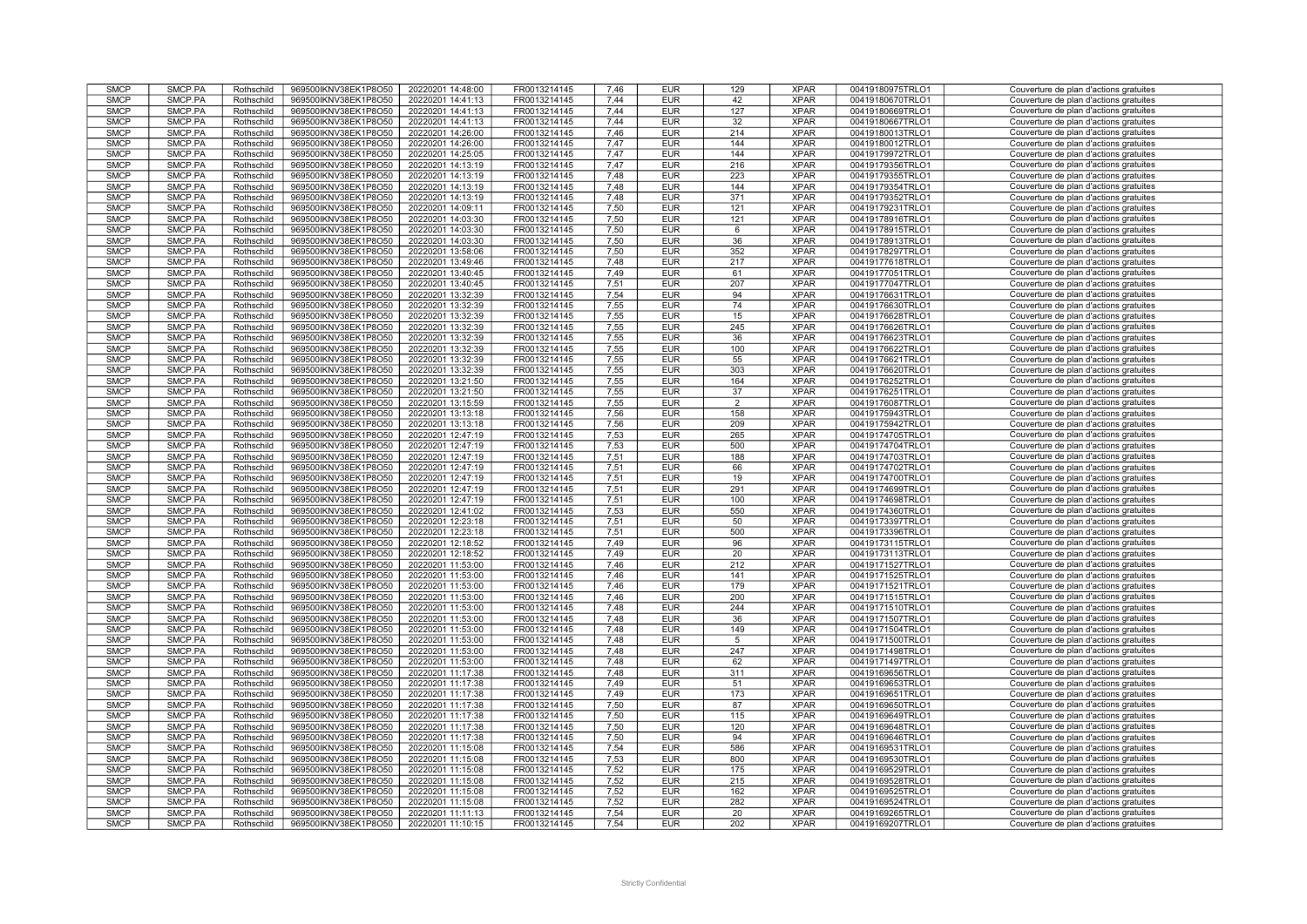| <b>SMCP</b>                | SMCP.PA            | Rothschild               | 969500IKNV38EK1P8O50                         | 20220201 11:05:35                      | FR0013214145                 | 7,54         | <b>EUR</b>               | 88             | <b>XPAR</b>                | 00419168987TRLO1                     | Couverture de plan d'actions gratuites                                           |
|----------------------------|--------------------|--------------------------|----------------------------------------------|----------------------------------------|------------------------------|--------------|--------------------------|----------------|----------------------------|--------------------------------------|----------------------------------------------------------------------------------|
| <b>SMCP</b>                | SMCP.PA            | Rothschild               | 969500IKNV38EK1P8O50                         | 20220201 11:05:35                      | FR0013214145                 | 7.54         | <b>EUR</b>               | 16             | <b>XPAR</b>                | 00419168986TRLO1                     | Couverture de plan d'actions gratuites                                           |
| <b>SMCP</b>                | SMCP.PA            | Rothschild               | 969500IKNV38EK1P8O50                         | 20220201 11:05:35                      | FR0013214145                 | 7,54         | <b>EUR</b>               | 120            | <b>XPAR</b>                | 00419168985TRLO1                     | Couverture de plan d'actions gratuites                                           |
| <b>SMCP</b>                | SMCP.PA            | Rothschild               | 969500IKNV38EK1P8O50                         | 20220201 10:40:54                      | FR0013214145                 | 7,50         | <b>EUR</b>               | 50             | <b>XPAR</b>                | 00419167806TRLO1                     | Couverture de plan d'actions gratuites                                           |
|                            |                    |                          |                                              |                                        |                              |              |                          |                |                            |                                      |                                                                                  |
| <b>SMCP</b>                | SMCP.PA            | Rothschild               | 969500IKNV38EK1P8O50                         | 20220201 10:40:54                      | FR0013214145                 | 7.50         | <b>EUR</b>               | 500            | <b>XPAR</b>                | 00419167804TRLO1                     | Couverture de plan d'actions gratuites                                           |
| <b>SMCP</b>                | SMCP.PA            | Rothschild               | 969500IKNV38EK1P8O50                         | 20220201 10:29:52                      | FR0013214145                 | 7,48         | <b>EUR</b>               | 17             | <b>XPAR</b>                | 00419167105TRLO1                     | Couverture de plan d'actions gratuites                                           |
| <b>SMCP</b>                | SMCP.PA            | Rothschild               | 969500IKNV38EK1P8O50                         | 20220201 10:29:52                      | FR0013214145                 | 7,48         | <b>EUR</b>               | 45             | <b>XPAR</b>                | 00419167103TRLO1                     | Couverture de plan d'actions gratuites                                           |
|                            |                    |                          |                                              |                                        |                              |              |                          |                |                            |                                      |                                                                                  |
| <b>SMCP</b>                | SMCP.PA            | Rothschild               | 969500IKNV38EK1P8O50                         | 20220201 10:29:52                      | FR0013214145                 | 7,48         | <b>EUR</b>               | 47             | <b>XPAR</b>                | 00419167102TRLO1                     | Couverture de plan d'actions gratuites                                           |
| <b>SMCP</b>                | SMCP.PA            | Rothschild               | 969500IKNV38EK1P8O50                         | 20220201 10:29:52                      | FR0013214145                 | 7,48         | <b>EUR</b>               | 111            | <b>XPAR</b>                | 00419167101TRLO1                     | Couverture de plan d'actions gratuites                                           |
| <b>SMCP</b>                | SMCP.PA            | Rothschild               | 969500IKNV38EK1P8O50                         | 20220201 10:29:52                      | FR0013214145                 | 7,48         | <b>EUR</b>               | 92             | <b>XPAR</b>                | 00419167100TRLO1                     | Couverture de plan d'actions gratuites                                           |
| <b>SMCP</b>                | SMCP.PA            | Rothschild               | 969500IKNV38EK1P8O50                         | 20220201 10:10:26                      | FR0013214145                 | 7,49         | <b>EUR</b>               | 65             | <b>XPAR</b>                | 00419165681TRLO1                     | Couverture de plan d'actions gratuites                                           |
|                            |                    |                          |                                              |                                        |                              |              |                          |                |                            |                                      |                                                                                  |
| <b>SMCP</b>                | SMCP.PA            | Rothschild               | 969500IKNV38EK1P8O50                         | 20220201 10:10:26                      | FR0013214145                 | 7,49         | <b>EUR</b>               | 158            | <b>XPAR</b>                | 00419165680TRLO1                     | Couverture de plan d'actions gratuites                                           |
| <b>SMCP</b>                | SMCP.PA            | Rothschild               | 969500IKNV38EK1P8O50                         | 20220201 10:10:26                      | FR0013214145                 | 7,49         | <b>EUR</b>               | 55             | <b>XPAR</b>                | 00419165679TRLO1                     | Couverture de plan d'actions gratuites                                           |
| <b>SMCP</b>                | SMCP.PA            | Rothschild               | 969500IKNV38EK1P8O50                         | 20220201 10:10:26                      | FR0013214145                 | 7,49         | <b>EUR</b>               | 183            | <b>XPAR</b>                | 00419165677TRLO1                     | Couverture de plan d'actions gratuites                                           |
| <b>SMCP</b>                | SMCP.PA            | Rothschild               | 969500IKNV38EK1P8O50                         | 20220201 10:10:26                      | FR0013214145                 | 7,49         | <b>EUR</b>               | 55             | <b>XPAR</b>                | 00419165675TRLO1                     | Couverture de plan d'actions gratuites                                           |
|                            |                    |                          |                                              |                                        |                              |              |                          |                |                            |                                      |                                                                                  |
| <b>SMCP</b>                | SMCP.PA            | Rothschild               | 969500IKNV38EK1P8O50                         | 20220201 10:10:26                      | FR0013214145                 | 7,51         | <b>EUR</b>               | 314            | <b>XPAR</b>                | 00419165674TRLO1                     | Couverture de plan d'actions gratuites                                           |
| <b>SMCP</b>                | SMCP.PA            | Rothschild               | 969500IKNV38EK1P8O50                         | 20220201 10:06:55                      | FR0013214145                 | 7,51         | <b>EUR</b>               | 236            | <b>XPAR</b>                | 00419165567TRLO1                     | Couverture de plan d'actions gratuites                                           |
| <b>SMCP</b>                | SMCP.PA            | Rothschild               | 969500IKNV38EK1P8O50                         | 20220201 10:06:55                      | FR0013214145                 | 7,52         | <b>EUR</b>               | 142            | <b>XPAR</b>                | 00419165566TRLO1                     | Couverture de plan d'actions gratuites                                           |
| <b>SMCP</b>                | SMCP.PA            | Rothschild               | 969500IKNV38EK1P8O50                         | 20220201 10:05:59                      | FR0013214145                 | 7,52         | <b>EUR</b>               | 65             | <b>XPAR</b>                | 00419165541TRLO1                     | Couverture de plan d'actions gratuites                                           |
|                            |                    |                          |                                              |                                        |                              |              |                          |                |                            |                                      |                                                                                  |
| <b>SMCP</b>                | SMCP.PA            | Rothschild               | 969500IKNV38EK1P8O50                         | 20220201 10:04:49                      | FR0013214145                 | 7,53         | <b>EUR</b>               | 192            | <b>XPAR</b>                | 00419165462TRLO1                     | Couverture de plan d'actions gratuites                                           |
| <b>SMCP</b>                | SMCP.PA            | Rothschild               | 969500IKNV38EK1P8O50                         | 20220201 10:04:49                      | FR0013214145                 | 7,53         | <b>EUR</b>               | 30             | <b>XPAR</b>                | 00419165461TRLO1                     | Couverture de plan d'actions gratuites                                           |
| <b>SMCP</b>                | SMCP.PA            | Rothschild               | 969500IKNV38EK1P8O50                         | 20220201 10:02:00                      | FR0013214145                 | 7,54         | <b>EUR</b>               | 648            | <b>XPAR</b>                | 00419165388TRLO1                     | Couverture de plan d'actions gratuites                                           |
| <b>SMCP</b>                |                    |                          |                                              |                                        |                              | 7,50         |                          | 220            | <b>XPAR</b>                |                                      |                                                                                  |
|                            | SMCP.PA            | Rothschild               | 969500IKNV38EK1P8O50                         | 20220201 10:00:23                      | FR0013214145                 |              | <b>EUR</b>               |                |                            | 00419165328TRLO1                     | Couverture de plan d'actions gratuites                                           |
| <b>SMCP</b>                | SMCP.PA            | Rothschild               | 969500IKNV38EK1P8O50                         | 20220201 9:50:53                       | FR0013214145                 | 7,48         | <b>EUR</b>               | 142            | <b>XPAR</b>                | 00419164991TRLO1                     | Couverture de plan d'actions gratuites                                           |
| <b>SMCP</b>                | SMCP.PA            | Rothschild               | 969500IKNV38EK1P8O50                         | 20220201 9:49:40                       | FR0013214145                 | 7,50         | <b>EUR</b>               | 615            | <b>XPAR</b>                | 00419164939TRLO1                     | Couverture de plan d'actions gratuites                                           |
| <b>SMCP</b>                | SMCP.PA            | Rothschild               | 969500IKNV38EK1P8O50                         | 20220201 9:46:27                       | FR0013214145                 | 7.47         | <b>EUR</b>               | 29             | <b>XPAR</b>                | 00419164828TRLO1                     | Couverture de plan d'actions gratuites                                           |
|                            |                    |                          |                                              |                                        |                              |              |                          |                |                            |                                      |                                                                                  |
| <b>SMCP</b>                | SMCP.PA            | Rothschild               | 969500IKNV38EK1P8O50                         | 20220201 9:46:22                       | FR0013214145                 | 7.47         | <b>EUR</b>               | 149            | <b>XPAR</b>                | 00419164820TRLO1                     | Couverture de plan d'actions gratuites                                           |
| <b>SMCP</b>                | SMCP.PA            | Rothschild               | 969500IKNV38EK1P8O50                         | 20220201 9:46:22                       | FR0013214145                 | 7,47         | <b>EUR</b>               | 29             | <b>XPAR</b>                | 00419164819TRLO1                     | Couverture de plan d'actions gratuites                                           |
| <b>SMCP</b>                | SMCP.PA            | Rothschild               | 969500IKNV38EK1P8O50                         | 20220201 9:46:22                       | FR0013214145                 | 7,47         | <b>EUR</b>               | 8              | <b>XPAR</b>                | 00419164818TRLO1                     | Couverture de plan d'actions gratuites                                           |
| <b>SMCP</b>                | SMCP.PA            | Rothschild               | 969500IKNV38EK1P8O50                         | 20220201 9:44:53                       | FR0013214145                 | 7.48         | <b>EUR</b>               | 38             | <b>XPAR</b>                | 00419164777TRLO1                     | Couverture de plan d'actions gratuites                                           |
|                            |                    |                          |                                              |                                        |                              |              |                          |                |                            |                                      |                                                                                  |
| <b>SMCP</b>                | SMCP.PA            | Rothschild               | 969500IKNV38EK1P8O50                         | 20220201 9:41:37                       | FR0013214145                 | 7.48         | <b>EUR</b>               | 149            | <b>XPAR</b>                | 00419164654TRLO1                     | Couverture de plan d'actions gratuites                                           |
| <b>SMCP</b>                | SMCP.PA            | Rothschild               | 969500IKNV38EK1P8O50                         | 20220201 9:40:51                       | FR0013214145                 | 7,48         | <b>EUR</b>               | 35             | <b>XPAR</b>                | 00419164641TRLO1                     | Couverture de plan d'actions gratuites                                           |
| <b>SMCP</b>                | SMCP.PA            | Rothschild               | 969500IKNV38EK1P8O50                         | 20220201 9:40:50                       | FR0013214145                 | 7.48         | <b>EUR</b>               | 351            | <b>XPAR</b>                | 00419164638TRLO1                     | Couverture de plan d'actions gratuites                                           |
| <b>SMCP</b>                | SMCP.PA            | Rothschild               |                                              | 20220201 9:40:50                       | FR0013214145                 | 7,47         | <b>EUR</b>               | 16             | <b>XPAR</b>                | 00419164637TRLO1                     | Couverture de plan d'actions gratuites                                           |
|                            |                    |                          | 969500IKNV38EK1P8O50                         |                                        |                              |              |                          |                |                            |                                      |                                                                                  |
| <b>SMCP</b>                | SMCP.PA            | Rothschild               | 969500IKNV38EK1P8O50                         | 20220201 9:40:16                       | FR0013214145                 | 7,47         | <b>EUR</b>               | 21             | <b>XPAR</b>                | 00419164622TRLO1                     | Couverture de plan d'actions gratuites                                           |
| <b>SMCP</b>                | SMCP.PA            | Rothschild               | 969500IKNV38EK1P8O50                         | 20220201 9:39:19                       | FR0013214145                 | 7,44         | <b>EUR</b>               | 67             | <b>XPAR</b>                | 00419164594TRLO1                     | Couverture de plan d'actions gratuites                                           |
| <b>SMCP</b>                | SMCP.PA            | Rothschild               | 969500IKNV38EK1P8O50                         | 20220201 9:37:54                       | FR0013214145                 | 7.44         | <b>EUR</b>               | 24             | <b>XPAR</b>                | 00419164527TRLO1                     | Couverture de plan d'actions gratuites                                           |
| <b>SMCP</b>                |                    |                          |                                              |                                        | FR0013214145                 | 7,44         | <b>EUR</b>               | 246            | <b>XPAR</b>                |                                      |                                                                                  |
|                            | SMCP.PA            | Rothschild               | 969500IKNV38EK1P8O50                         | 20220201 9:37:54                       |                              |              |                          |                |                            | 00419164526TRLO1                     | Couverture de plan d'actions gratuites                                           |
| <b>SMCP</b>                | SMCP.PA            | Rothschild               | 969500IKNV38EK1P8O50                         | 20220201 9:35:59                       | FR0013214145                 | 7,42         | <b>EUR</b>               | 210            | <b>XPAR</b>                | 00419164357TRLO1                     | Couverture de plan d'actions gratuites                                           |
| <b>SMCP</b>                | SMCP.PA            | Rothschild               | 969500IKNV38EK1P8O50                         | 20220201 9:33:06                       | FR0013214145                 | 7.40         | <b>EUR</b>               | 100            | <b>XPAR</b>                | 00419164163TRLO1                     | Couverture de plan d'actions gratuites                                           |
| <b>SMCP</b>                | SMCP.PA            | Rothschild               | 969500IKNV38EK1P8O50                         | 20220201 9:33:06                       | FR0013214145                 | 7,40         | <b>EUR</b>               | 1 0 0 0        | <b>XPAR</b>                | 00419164162TRLO1                     | Couverture de plan d'actions gratuites                                           |
|                            |                    |                          |                                              |                                        |                              |              |                          |                |                            |                                      |                                                                                  |
| <b>SMCP</b>                | SMCP.PA            | Rothschild               | 969500IKNV38EK1P8O50                         | 20220201 9:30:06                       | FR0013214145                 | 7,34         | <b>EUR</b>               | 15             | <b>XPAR</b>                | 00419163912TRLO1                     | Couverture de plan d'actions gratuites                                           |
| <b>SMCP</b>                | SMCP.PA            | Rothschild               | 969500IKNV38EK1P8O50                         | 20220201 9:30:06                       | FR0013214145                 | 7.34         | <b>EUR</b>               | 25             | <b>XPAR</b>                | 00419163911TRLO1                     | Couverture de plan d'actions gratuites                                           |
| <b>SMCP</b>                | SMCP.PA            | Rothschild               | 969500IKNV38EK1P8O50                         | 20220201 9:30:06                       | FR0013214145                 | 7,34         | <b>EUR</b>               | 19             | <b>XPAR</b>                | 00419163910TRLO1                     | Couverture de plan d'actions gratuites                                           |
| <b>SMCP</b>                | SMCP.PA            | Rothschild               |                                              |                                        |                              |              |                          |                |                            |                                      |                                                                                  |
|                            |                    |                          |                                              |                                        |                              |              |                          |                |                            |                                      |                                                                                  |
| <b>SMCP</b>                | SMCP.PA            |                          | 969500IKNV38EK1P8O50                         | 20220201 9:30:06                       | FR0013214145                 | 7,35         | <b>EUR</b>               | 134            | <b>XPAR</b>                | 00419163909TRLO1                     | Couverture de plan d'actions gratuites                                           |
| <b>SMCP</b>                |                    | Rothschild               | 969500IKNV38EK1P8O50                         | 20220201 9:30:01                       | FR0013214145                 | 7.35         | <b>EUR</b>               | 82             | <b>XPAR</b>                | 00419163888TRLO1                     | Couverture de plan d'actions gratuites                                           |
|                            | SMCP.PA            | Rothschild               | 969500IKNV38EK1P8O50                         | 20220201 9:30:01                       | FR0013214145                 | 7,35         | <b>EUR</b>               | 115            | <b>XPAR</b>                | 00419163887TRLO1                     | Couverture de plan d'actions gratuites                                           |
|                            |                    |                          |                                              |                                        |                              |              |                          |                |                            |                                      |                                                                                  |
| <b>SMCP</b>                | SMCP.PA            | Rothschild               | 969500IKNV38EK1P8O50                         | 20220201 9:30:01                       | FR0013214145                 | 7,36         | <b>EUR</b>               | 196            | <b>XPAR</b>                | 00419163885TRLO1                     | Couverture de plan d'actions gratuites                                           |
| <b>SMCP</b>                | SMCP.PA            | Rothschild               | 969500IKNV38EK1P8O50                         | 20220201 9:29:26                       | FR0013214145                 | 7.36         | <b>EUR</b>               | 104            | <b>XPAR</b>                | 00419163820TRLO1                     | Couverture de plan d'actions gratuites                                           |
| <b>SMCP</b>                | SMCP.PA            | Rothschild               | 969500IKNV38EK1P8O50                         | 20220201 9:24:49                       | FR0013214145                 | 7,34         | <b>EUR</b>               | 49             | <b>XPAR</b>                | 00419163557TRLO1                     | Couverture de plan d'actions gratuites                                           |
| <b>SMCP</b>                | SMCP.PA            | Rothschild               | 969500IKNV38EK1P8O50                         | 20220201 9:24:48                       | FR0013214145                 | 7,35         | <b>EUR</b>               | $\mathbf{1}$   | <b>XPAR</b>                | 00419163555TRLO1                     | Couverture de plan d'actions gratuites                                           |
| <b>SMCP</b>                | SMCP.PA            | Rothschild               | 969500IKNV38EK1P8O50                         | 20220201 9:24:48                       | FR0013214145                 | 7,35         | <b>EUR</b>               | 35             | <b>XPAR</b>                | 00419163553TRLO1                     | Couverture de plan d'actions gratuites                                           |
|                            |                    |                          |                                              |                                        |                              |              |                          |                |                            |                                      |                                                                                  |
| <b>SMCP</b>                | SMCP.PA            | Rothschild               | 969500IKNV38EK1P8O50                         | 20220201 9:17:25                       | FR0013214145                 | 7,33         | <b>EUR</b>               | 212            | <b>XPAR</b>                | 00419163244TRLO1                     | Couverture de plan d'actions gratuites                                           |
| <b>SMCP</b>                | SMCP.PA            | Rothschild               | 969500IKNV38EK1P8O50                         | 20220201 9:17:25                       | FR0013214145                 | 7,33         | <b>EUR</b>               | 54             | <b>XPAR</b>                | 00419163243TRLO1                     | Couverture de plan d'actions gratuites                                           |
| <b>SMCP</b>                | SMCP.PA            | Rothschild               | 969500IKNV38EK1P8O50                         | 20220201 9:17:22                       | FR0013214145                 | 7,34         | <b>EUR</b>               | 38             | <b>XPAR</b>                | 00419163239TRLO1                     | Couverture de plan d'actions gratuites                                           |
|                            |                    |                          |                                              |                                        |                              |              |                          |                |                            |                                      |                                                                                  |
| <b>SMCP</b>                | SMCP.PA            | Rothschild               | 969500IKNV38EK1P8O50                         | 20220201 9:17:22                       | FR0013214145                 | 7,34         | <b>EUR</b>               | 32             | <b>XPAR</b>                | 00419163238TRLO1                     | Couverture de plan d'actions gratuites                                           |
| <b>SMCP</b>                | SMCP.PA            | Rothschild               | 969500IKNV38EK1P8O50                         | 20220201 9:17:22                       | FR0013214145                 | 7,34         | <b>EUR</b>               | 144            | <b>XPAR</b>                | 00419163237TRLO1                     | Couverture de plan d'actions gratuites                                           |
| <b>SMCP</b>                | SMCP.PA            | Rothschild               | 969500IKNV38EK1P8O50                         | 20220202 17:18:22                      | FR0013214145                 | 7,31         | <b>EUR</b>               | 25             | <b>XPAR</b>                | 00419239700TRLO1                     | Couverture de plan d'actions gratuites                                           |
| <b>SMCP</b>                | SMCP.PA            | Rothschild               | 969500IKNV38EK1P8O50                         | 20220202 17:18:22                      | FR0013214145                 | 7,31         | <b>EUR</b>               | 329            | <b>XPAR</b>                | 00419239699TRLO1                     | Couverture de plan d'actions gratuites                                           |
|                            |                    |                          |                                              |                                        |                              |              |                          |                |                            |                                      |                                                                                  |
| <b>SMCP</b>                | SMCP.PA            | Rothschild               | 969500IKNV38EK1P8O50                         | 20220202 17:17:54                      | FR0013214145                 | 7,31         | <b>EUR</b>               | $\overline{5}$ | <b>XPAR</b>                | 00419239630TRLO1                     | Couverture de plan d'actions gratuites                                           |
| <b>SMCP</b>                | SMCP.PA            | Rothschild               | 969500IKNV38EK1P8O50                         | 20220202 17:17:54                      | FR0013214145                 | 7,31         | <b>EUR</b>               | 329            | <b>XPAR</b>                | 00419239629TRLO1                     | Couverture de plan d'actions gratuites                                           |
| <b>SMCP</b>                | SMCP.PA            | Rothschild               | 969500IKNV38EK1P8O50                         | 20220202 17:17:54                      | FR0013214145                 | 7,31         | <b>EUR</b>               | 329            | <b>XPAR</b>                | 00419239628TRLO1                     | Couverture de plan d'actions gratuites                                           |
| <b>SMCP</b>                | SMCP.PA            | Rothschild               | 969500IKNV38EK1P8O50                         | 20220202 17:17:54                      | FR0013214145                 | 7,31         | <b>EUR</b>               | 148            | <b>XPAR</b>                | 00419239626TRLO1                     | Couverture de plan d'actions gratuites                                           |
| <b>SMCP</b>                | SMCP.PA            | Rothschild               | 969500IKNV38EK1P8O50                         | 20220202 17:17:54                      | FR0013214145                 | 7,31         | <b>EUR</b>               | 329            | <b>XPAR</b>                | 00419239625TRLO1                     | Couverture de plan d'actions gratuites                                           |
|                            |                    |                          |                                              |                                        |                              |              |                          |                |                            |                                      |                                                                                  |
| <b>SMCP</b>                | SMCP.PA            | Rothschild               | 969500IKNV38EK1P8O50                         | 20220202 16:43:26                      | FR0013214145                 | 7,30         | <b>EUR</b>               | 143            | <b>XPAR</b>                | 00419233860TRLO1                     | Couverture de plan d'actions gratuites                                           |
| <b>SMCP</b>                | SMCP.PA            | Rothschild               | 969500IKNV38EK1P8O50                         | 20220202 16:43:26                      | FR0013214145                 | 7,30         | <b>EUR</b>               | 186            | <b>XPAR</b>                | 00419233859TRLO1                     | Couverture de plan d'actions gratuites                                           |
| <b>SMCP</b>                | SMCP.PA            | Rothschild               | 969500IKNV38EK1P8O50                         | 20220202 16:43:26                      | FR0013214145                 | 7,30         | <b>EUR</b>               | 329            | <b>XPAR</b>                | 00419233856TRLO1                     | Couverture de plan d'actions gratuites                                           |
|                            |                    |                          |                                              |                                        |                              |              |                          |                |                            |                                      |                                                                                  |
| <b>SMCP</b><br><b>SMCP</b> | SMCP.PA<br>SMCP.PA | Rothschild<br>Rothschild | 969500IKNV38EK1P8O50<br>969500IKNV38EK1P8O50 | 20220202 16:43:26<br>20220202 16:43:26 | FR0013214145<br>FR0013214145 | 7,30<br>7,30 | <b>EUR</b><br><b>EUR</b> | 471<br>329     | <b>XPAR</b><br><b>XPAR</b> | 00419233854TRLO1<br>00419233852TRLO1 | Couverture de plan d'actions gratuites<br>Couverture de plan d'actions gratuites |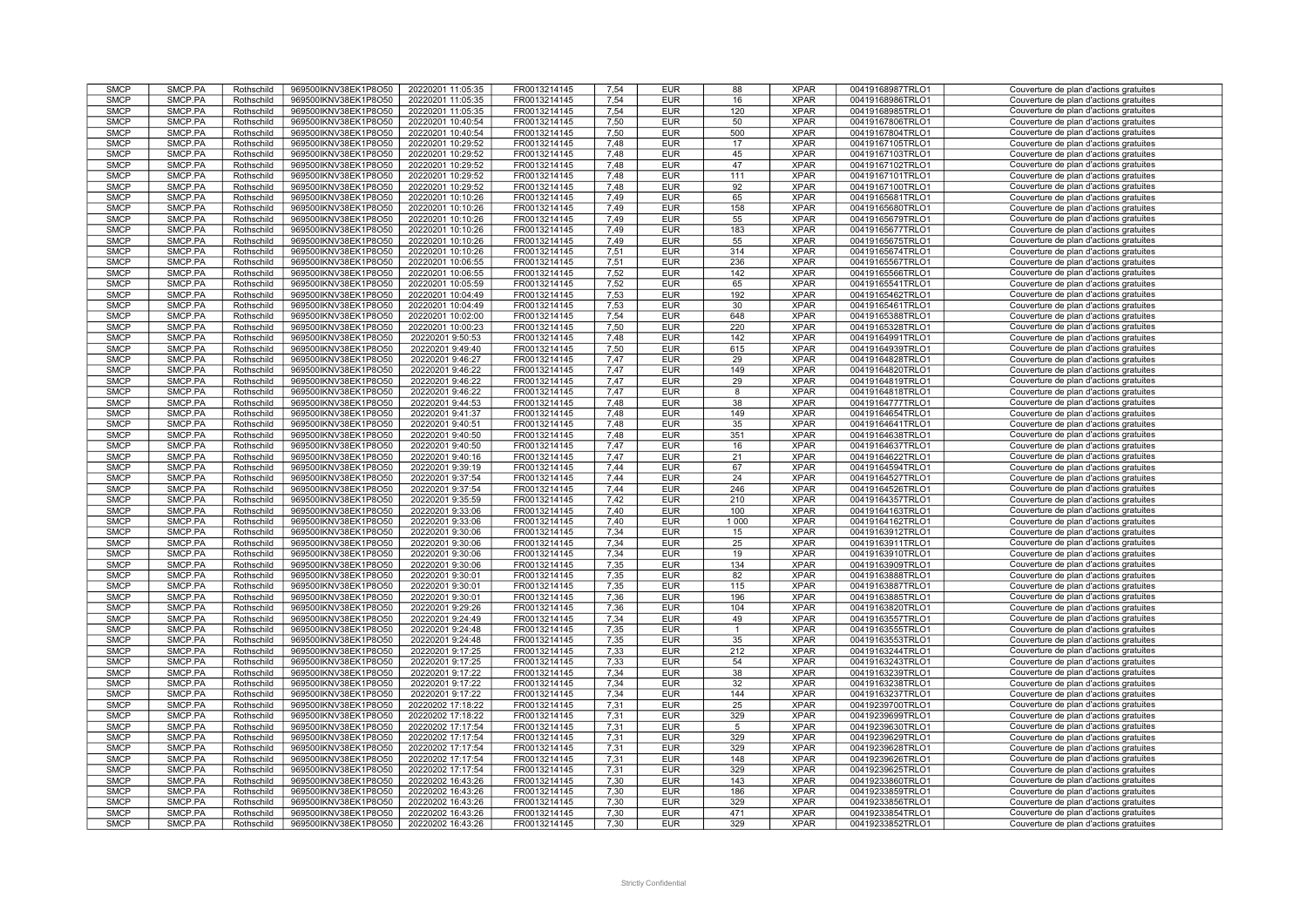| <b>SMCP</b>                | SMCP.PA            | Rothschild               | 969500IKNV38EK1P8O50                         | 20220202 16:43:26                      | FR0013214145                 | 7,30         | <b>EUR</b>               | 329          | <b>XPAR</b>                | 00419233851TRLO1                     | Couverture de plan d'actions gratuites                                           |
|----------------------------|--------------------|--------------------------|----------------------------------------------|----------------------------------------|------------------------------|--------------|--------------------------|--------------|----------------------------|--------------------------------------|----------------------------------------------------------------------------------|
|                            |                    |                          |                                              |                                        |                              |              |                          |              |                            |                                      |                                                                                  |
| <b>SMCP</b>                | SMCP.PA            | Rothschild               | 969500IKNV38EK1P8O50                         | 20220202 16:43:26                      | FR0013214145                 | 7.30         | <b>EUR</b>               | 329          | <b>XPAR</b>                | 00419233850TRLO1                     | Couverture de plan d'actions gratuites                                           |
| <b>SMCP</b>                | SMCP.PA            | Rothschild               | 969500IKNV38EK1P8O50                         | 20220202 16:43:26                      | FR0013214145                 | 7,30         | <b>EUR</b>               | 329          | <b>XPAR</b>                | 00419233849TRLO1                     | Couverture de plan d'actions gratuites                                           |
| <b>SMCP</b>                | SMCP.PA            | Rothschild               | 969500IKNV38EK1P8O50                         | 20220202 16:33:40                      | FR0013214145                 | 7,29         | <b>EUR</b>               | 213          | <b>XPAR</b>                | 00419232716TRLO1                     | Couverture de plan d'actions gratuites                                           |
|                            |                    |                          |                                              |                                        |                              |              |                          |              |                            |                                      |                                                                                  |
| <b>SMCP</b>                | SMCP.PA            | Rothschild               | 969500IKNV38EK1P8O50                         | 20220202 16:33:40                      | FR0013214145                 | 7.30         | <b>EUR</b>               | 33           | <b>XPAR</b>                | 00419232715TRLO1                     | Couverture de plan d'actions gratuites                                           |
| <b>SMCP</b>                | SMCP.PA            | Rothschild               | 969500IKNV38EK1P8O50                         | 20220202 16:33:40                      | FR0013214145                 | 7.30         | <b>EUR</b>               | 118          | <b>XPAR</b>                | 00419232714TRLO1                     | Couverture de plan d'actions gratuites                                           |
| <b>SMCP</b>                | SMCP.PA            | Rothschild               | 969500IKNV38EK1P8O50                         | 20220202 16:31:27                      | FR0013214145                 | 7,32         | <b>EUR</b>               | 61           | <b>XPAR</b>                | 00419232497TRLO1                     | Couverture de plan d'actions gratuites                                           |
| <b>SMCP</b>                | SMCP.PA            | Rothschild               | 969500IKNV38EK1P8O50                         | 20220202 16:31:27                      | FR0013214145                 | 7,33         | <b>EUR</b>               | 198          | <b>XPAR</b>                | 00419232496TRLO1                     | Couverture de plan d'actions gratuites                                           |
|                            |                    |                          |                                              |                                        |                              |              |                          |              |                            |                                      |                                                                                  |
| <b>SMCP</b>                | SMCP.PA            | Rothschild               | 969500IKNV38EK1P8O50                         | 20220202 16:30:09                      | FR0013214145                 | 7,32         | <b>EUR</b>               | 145          | <b>XPAR</b>                | 00419232370TRLO1                     | Couverture de plan d'actions gratuites                                           |
| <b>SMCP</b>                | SMCP.PA            | Rothschild               | 969500IKNV38EK1P8O50                         | 20220202 16:26:46                      | FR0013214145                 | 7,30         | <b>EUR</b>               | 118          | <b>XPAR</b>                | 00419231883TRLO1                     | Couverture de plan d'actions gratuites                                           |
| <b>SMCP</b>                | SMCP.PA            | Rothschild               | 969500IKNV38EK1P8O50                         | 20220202 16:18:58                      | FR0013214145                 | 7,32         | <b>EUR</b>               | 45           | <b>XPAR</b>                | 00419230406TRLO1                     | Couverture de plan d'actions gratuites                                           |
| <b>SMCP</b>                | SMCP.PA            | Rothschild               | 969500IKNV38EK1P8O50                         | 20220202 16:18:58                      | FR0013214145                 | 7,32         | <b>EUR</b>               | 172          | <b>XPAR</b>                | 00419230405TRLO1                     | Couverture de plan d'actions gratuites                                           |
|                            |                    |                          |                                              |                                        |                              |              |                          |              |                            |                                      |                                                                                  |
| <b>SMCP</b>                | SMCP.PA            | Rothschild               | 969500IKNV38EK1P8O50                         | 20220202 16:18:55                      | FR0013214145                 | 7,33         | <b>EUR</b>               | 127          | <b>XPAR</b>                | 00419230403TRLO1                     | Couverture de plan d'actions gratuites                                           |
| <b>SMCP</b>                | SMCP.PA            | Rothschild               | 969500IKNV38EK1P8O50                         | 20220202 16:18:52                      | FR0013214145                 | 7,33         | <b>EUR</b>               | 55           | <b>XPAR</b>                | 00419230391TRLO1                     | Couverture de plan d'actions gratuites                                           |
| <b>SMCP</b>                | SMCP.PA            | Rothschild               | 969500IKNV38EK1P8O50                         | 20220202 16:18:52                      | FR0013214145                 | 7,33         | <b>EUR</b>               | 200          | <b>XPAR</b>                | 00419230389TRLO1                     | Couverture de plan d'actions gratuites                                           |
|                            |                    |                          |                                              |                                        |                              |              |                          |              |                            |                                      |                                                                                  |
| <b>SMCP</b>                | SMCP.PA            | Rothschild               | 969500IKNV38EK1P8O50                         | 20220202 16:18:06                      | FR0013214145                 | 7,34         | <b>EUR</b>               | 31           | <b>XPAR</b>                | 00419230239TRLO1                     | Couverture de plan d'actions gratuites                                           |
| <b>SMCP</b>                | SMCP.PA            | Rothschild               | 969500IKNV38EK1P8O50                         | 20220202 16:18:06                      | FR0013214145                 | 7,34         | <b>EUR</b>               | 88           | <b>XPAR</b>                | 00419230238TRLO1                     | Couverture de plan d'actions gratuites                                           |
| <b>SMCP</b>                | SMCP.PA            | Rothschild               | 969500IKNV38EK1P8O50                         | 20220202 16:18:03                      | FR0013214145                 | 7.34         | <b>EUR</b>               | 8            | <b>XPAR</b>                | 00419230219TRLO1                     | Couverture de plan d'actions gratuites                                           |
| <b>SMCP</b>                | SMCP.PA            | Rothschild               | 969500IKNV38EK1P8O50                         | 20220202 16:18:03                      | FR0013214145                 | 7.34         | <b>EUR</b>               | 82           | <b>XPAR</b>                | 00419230218TRLO1                     | Couverture de plan d'actions gratuites                                           |
|                            |                    |                          |                                              |                                        |                              |              |                          |              |                            |                                      |                                                                                  |
| <b>SMCP</b>                | SMCP.PA            | Rothschild               | 969500IKNV38EK1P8O50                         | 20220202 16:17:33                      | FR0013214145                 | 7,35         | <b>EUR</b>               | $\mathbf{1}$ | <b>XPAR</b>                | 00419230077TRLO1                     | Couverture de plan d'actions gratuites                                           |
| <b>SMCP</b>                | SMCP.PA            | Rothschild               | 969500IKNV38EK1P8O50                         | 20220202 16:17:33                      | FR0013214145                 | 7.35         | <b>EUR</b>               | 58           | <b>XPAR</b>                | 00419230076TRLO1                     | Couverture de plan d'actions gratuites                                           |
| <b>SMCP</b>                | SMCP.PA            | Rothschild               | 969500IKNV38EK1P8O50                         | 20220202 16:14:12                      | FR0013214145                 | 7,35         | <b>EUR</b>               | 99           | <b>XPAR</b>                | 00419229633TRLO1                     | Couverture de plan d'actions gratuites                                           |
| <b>SMCP</b>                | SMCP.PA            |                          |                                              |                                        | FR0013214145                 | 7,36         | <b>EUR</b>               | 17           | <b>XPAR</b>                |                                      |                                                                                  |
|                            |                    | Rothschild               | 969500IKNV38EK1P8O50                         | 20220202 16:14:12                      |                              |              |                          |              |                            | 00419229631TRLO1                     | Couverture de plan d'actions gratuites                                           |
| <b>SMCP</b>                | SMCP.PA            | Rothschild               | 969500IKNV38EK1P8O50                         | 20220202 16:14:12                      | FR0013214145                 | 7,36         | <b>EUR</b>               | 43           | <b>XPAR</b>                | 00419229629TRLO1                     | Couverture de plan d'actions gratuites                                           |
| <b>SMCP</b>                | SMCP.PA            | Rothschild               | 969500IKNV38EK1P8O50                         | 20220202 16:14:12                      | FR0013214145                 | 7,36         | <b>EUR</b>               | 73           | <b>XPAR</b>                | 00419229628TRLO1                     | Couverture de plan d'actions gratuites                                           |
| <b>SMCP</b>                | SMCP.PA            | Rothschild               | 969500IKNV38EK1P8O50                         | 20220202 16:14:12                      | FR0013214145                 | 7,36         | <b>EUR</b>               | 14           | <b>XPAR</b>                | 00419229627TRLO1                     | Couverture de plan d'actions gratuites                                           |
| <b>SMCP</b>                | SMCP.PA            | Rothschild               | 969500IKNV38EK1P8O50                         | 20220202 16:00:25                      | FR0013214145                 | 7,42         | <b>EUR</b>               | 573          | <b>XPAR</b>                | 00419227343TRLO1                     | Couverture de plan d'actions gratuites                                           |
|                            |                    |                          |                                              |                                        |                              |              |                          |              |                            |                                      |                                                                                  |
| <b>SMCP</b>                | SMCP.PA            | Rothschild               | 969500IKNV38EK1P8O50                         | 20220202 16:00:25                      | FR0013214145                 | 7,42         | <b>EUR</b>               | 330          | <b>XPAR</b>                | 00419227342TRLO1                     | Couverture de plan d'actions gratuites                                           |
| <b>SMCP</b>                | SMCP.PA            | Rothschild               | 969500IKNV38EK1P8O50                         | 20220202 16:00:25                      | FR0013214145                 | 7,42         | <b>EUR</b>               | 164          | <b>XPAR</b>                | 00419227340TRLO1                     | Couverture de plan d'actions gratuites                                           |
| <b>SMCP</b>                | SMCP.PA            | Rothschild               | 969500IKNV38EK1P8O50                         | 20220202 16:00:25                      | FR0013214145                 | 7,42         | <b>EUR</b>               | 29           | <b>XPAR</b>                | 00419227338TRLO1                     | Couverture de plan d'actions gratuites                                           |
|                            |                    |                          |                                              |                                        |                              |              |                          |              |                            |                                      |                                                                                  |
| <b>SMCP</b>                | SMCP.PA            | Rothschild               | 969500IKNV38EK1P8O50                         | 20220202 16:00:25                      | FR0013214145                 | 7.42         | <b>EUR</b>               | 17           | <b>XPAR</b>                | 00419227337TRLO1                     | Couverture de plan d'actions gratuites                                           |
| <b>SMCP</b>                | SMCP.PA            | Rothschild               | 969500IKNV38EK1P8O50                         | 20220202 15:56:37                      | FR0013214145                 | 36,38        | <b>EUR</b>               | 3            | <b>XPAR</b>                | 00419226451TRLO1                     | Couverture de plan d'actions gratuites                                           |
| <b>SMCP</b>                | SMCP.PA            | Rothschild               | 969500IKNV38EK1P8O50                         | 20220202 15:56:37                      | FR0013214145                 | 7,43         | <b>EUR</b>               | 25           | <b>XPAR</b>                | 00419226450TRLO1                     | Couverture de plan d'actions gratuites                                           |
| <b>SMCP</b>                | SMCP.PA            | Rothschild               | 969500IKNV38EK1P8O50                         | 20220202 15:54:04                      | FR0013214145                 | 7.41         | <b>EUR</b>               | 25           | <b>XPAR</b>                | 00419226172TRLO1                     | Couverture de plan d'actions gratuites                                           |
|                            |                    |                          |                                              |                                        |                              |              |                          |              |                            |                                      |                                                                                  |
| <b>SMCP</b>                | SMCP.PA            | Rothschild               | 969500IKNV38EK1P8O50                         | 20220202 15:50:40                      | FR0013214145                 | 7,38         | <b>EUR</b>               | 120          | <b>XPAR</b>                | 00419225699TRLO1                     | Couverture de plan d'actions gratuites                                           |
| <b>SMCP</b>                | SMCP.PA            | Rothschild               | 969500IKNV38EK1P8O50                         | 20220202 15:49:37                      | FR0013214145                 | 7,38         | <b>EUR</b>               | 72           | <b>XPAR</b>                | 00419225477TRLO1                     | Couverture de plan d'actions gratuites                                           |
| <b>SMCP</b>                | SMCP.PA            | Rothschild               | 969500IKNV38EK1P8O50                         | 20220202 15:49:37                      | FR0013214145                 | 7.38         | <b>EUR</b>               | 134          | <b>XPAR</b>                | 00419225474TRLO1                     | Couverture de plan d'actions gratuites                                           |
| <b>SMCP</b>                | SMCP.PA            | Rothschild               | 969500IKNV38EK1P8O50                         | 20220202 15:49:37                      | FR0013214145                 | 7,39         | <b>EUR</b>               | 210          | <b>XPAR</b>                | 00419225473TRLO1                     | Couverture de plan d'actions gratuites                                           |
|                            |                    |                          |                                              |                                        |                              |              |                          |              |                            |                                      |                                                                                  |
| <b>SMCP</b>                | SMCP.PA            | Rothschild               | 969500IKNV38EK1P8O50                         | 20220202 15:41:50                      | FR0013214145                 | 7,42         | <b>EUR</b>               | 203          | <b>XPAR</b>                | 00419223615TRLO1                     | Couverture de plan d'actions gratuites                                           |
| <b>SMCP</b>                | SMCP.PA            | Rothschild               | 969500IKNV38EK1P8O50                         | 20220202 15:37:22                      | FR0013214145                 | 7,46         | <b>EUR</b>               | 130          | <b>XPAR</b>                | 00419222900TRLO1                     | Couverture de plan d'actions gratuites                                           |
| <b>SMCP</b>                | SMCP.PA            | Rothschild               | 969500IKNV38EK1P8O50                         | 20220202 15:37:22                      | FR0013214145                 | 7,46         | <b>EUR</b>               | 14           | <b>XPAR</b>                | 00419222898TRLO1                     | Couverture de plan d'actions gratuites                                           |
| <b>SMCP</b>                |                    |                          |                                              |                                        |                              |              |                          |              |                            |                                      |                                                                                  |
|                            | SMCP.PA            | Rothschild               | 969500IKNV38EK1P8O50                         | 20220202 15:36:12                      | FR0013214145                 | 7.47         | <b>EUR</b>               | 43           | <b>XPAR</b>                | 00419222558TRLO1                     | Couverture de plan d'actions gratuites                                           |
| <b>SMCP</b>                | SMCP.PA            | Rothschild               | 969500IKNV38EK1P8O50                         | 20220202 15:34:53                      | FR0013214145                 | 7,50         | <b>EUR</b>               | 719          | <b>XPAR</b>                | 00419222294TRLO1                     | Couverture de plan d'actions gratuites                                           |
| <b>SMCP</b>                | SMCP.PA            | Rothschild               | 969500IKNV38EK1P8O50                         | 20220202 15:34:53                      | FR0013214145                 | 7.49         | <b>EUR</b>               | 51           | <b>XPAR</b>                | 00419222292TRLO1                     | Couverture de plan d'actions gratuites                                           |
| <b>SMCP</b>                | SMCP.PA            | Rothschild               | 969500IKNV38EK1P8O50                         | 20220202 15:34:53                      | FR0013214145                 | 7.49         | <b>EUR</b>               | 70           | <b>XPAR</b>                | 00419222291TRLO1                     | Couverture de plan d'actions gratuites                                           |
|                            |                    |                          |                                              |                                        |                              |              |                          |              |                            |                                      |                                                                                  |
| <b>SMCP</b>                | SMCP.PA            | Rothschild               | 969500IKNV38EK1P8O50                         | 20220202 15:34:53                      | FR0013214145                 | 7,49         | <b>EUR</b>               | 35           | <b>XPAR</b>                | 00419222290TRLO1                     | Couverture de plan d'actions gratuites                                           |
| <b>SMCP</b>                | SMCP.PA            | Rothschild               | 969500IKNV38EK1P8O50                         | 20220202 15:34:53                      | FR0013214145                 | 7.49         | <b>EUR</b>               | 136          | <b>XPAR</b>                | 00419222289TRLO1                     | Couverture de plan d'actions gratuites                                           |
| <b>SMCP</b>                | SMCP.PA            | Rothschild               | 969500IKNV38EK1P8O50                         | 20220202 15:34:53                      | FR0013214145                 | 7,49         | <b>EUR</b>               | 13           | <b>XPAR</b>                | 00419222288TRLO1                     | Couverture de plan d'actions gratuites                                           |
| <b>SMCP</b>                | SMCP.PA            | Rothschild               | 969500IKNV38EK1P8O50                         | 20220202 15:28:04                      | FR0013214145                 | 7,50         | <b>EUR</b>               | 241          | <b>XPAR</b>                | 00419221041TRLO1                     | Couverture de plan d'actions gratuites                                           |
|                            |                    |                          |                                              |                                        |                              |              |                          |              |                            |                                      |                                                                                  |
| <b>SMCP</b>                | SMCP.PA            | Rothschild               | 969500IKNV38EK1P8O50                         | 20220202 15:28:04                      | FR0013214145                 | 7,50         | <b>EUR</b>               | 170          | <b>XPAR</b>                | 00419221040TRLO1                     | Couverture de plan d'actions gratuites                                           |
| <b>SMCP</b>                | SMCP.PA            | Rothschild               | 969500IKNV38EK1P8O50                         | 20220202 15:26:46                      | FR0013214145                 | 7,47         | <b>EUR</b>               | 330          | <b>XPAR</b>                | 00419220960TRLO1                     | Couverture de plan d'actions gratuites                                           |
| <b>SMCP</b>                | SMCP.PA            | Rothschild               | 969500IKNV38EK1P8O50                         | 20220202 15:26:46                      | FR0013214145                 | 7,46         | <b>EUR</b>               | 143          | <b>XPAR</b>                | 00419220959TRLO1                     | Couverture de plan d'actions gratuites                                           |
| <b>SMCP</b>                | SMCP.PA            | Rothschild               | 969500IKNV38EK1P8O50                         | 20220202 15:26:46                      | FR0013214145                 | 7.46         | <b>EUR</b>               | 206          | <b>XPAR</b>                | 00419220956TRLO1                     | Couverture de plan d'actions gratuites                                           |
|                            |                    |                          |                                              |                                        |                              |              |                          |              |                            |                                      |                                                                                  |
| <b>SMCP</b>                | SMCP.PA            | Rothschild               | 969500IKNV38EK1P8O50                         | 20220202 15:17:44                      | FR0013214145                 | 7,48         | <b>EUR</b>               | 240          | <b>XPAR</b>                | 00419220665TRLO1                     | Couverture de plan d'actions gratuites                                           |
| <b>SMCP</b>                | SMCP.PA            | Rothschild               | 969500IKNV38EK1P8O50                         | 20220202 15:17:44                      | FR0013214145                 | 7,48         | <b>EUR</b>               | 310          | <b>XPAR</b>                | 00419220664TRLO1                     | Couverture de plan d'actions gratuites                                           |
| <b>SMCP</b>                | SMCP.PA            | Rothschild               | 969500IKNV38EK1P8O50                         | 20220202 14:51:23                      | FR0013214145                 | 7.47         | <b>EUR</b>               | 23           | <b>XPAR</b>                | 00419219561TRLO1                     | Couverture de plan d'actions gratuites                                           |
| <b>SMCP</b>                | SMCP.PA            | Rothschild               | 969500IKNV38EK1P8O50                         | 20220202 14:51:23                      | FR0013214145                 | 7.47         | <b>EUR</b>               | 59           | <b>XPAR</b>                | 00419219560TRLO1                     | Couverture de plan d'actions gratuites                                           |
|                            |                    |                          |                                              |                                        |                              |              |                          |              |                            |                                      |                                                                                  |
| <b>SMCP</b>                | SMCP.PA            | Rothschild               | 969500IKNV38EK1P8O50                         | 20220202 14:51:23                      | FR0013214145                 | 7.46         | <b>EUR</b>               | 32           | <b>XPAR</b>                | 00419219559TRLO1                     | Couverture de plan d'actions gratuites                                           |
| <b>SMCP</b>                | SMCP.PA            | Rothschild               | 969500IKNV38EK1P8O50                         | 20220202 14:51:23                      | FR0013214145                 | 7,46         | <b>EUR</b>               | 33           | <b>XPAR</b>                | 00419219557TRLO1                     | Couverture de plan d'actions gratuites                                           |
| <b>SMCP</b>                | SMCP.PA            | Rothschild               | 969500IKNV38EK1P8O50                         | 20220202 14:51:23                      | FR0013214145                 | 7,46         | <b>EUR</b>               | 82           | <b>XPAR</b>                | 00419219553TRLO1                     | Couverture de plan d'actions gratuites                                           |
| <b>SMCP</b>                | SMCP.PA            |                          |                                              | 20220202 14:51:23                      | FR0013214145                 | 7,46         | <b>EUR</b>               | 122          | <b>XPAR</b>                |                                      |                                                                                  |
|                            |                    | Rothschild               | 969500IKNV38EK1P8O50                         |                                        |                              |              |                          |              |                            | 00419219552TRLO1                     | Couverture de plan d'actions gratuites                                           |
| <b>SMCP</b>                | SMCP.PA            | Rothschild               | 969500IKNV38EK1P8O50                         | 20220202 14:51:23                      | FR0013214145                 | 7,47         | <b>EUR</b>               | 31           | <b>XPAR</b>                | 00419219551TRLO1                     | Couverture de plan d'actions gratuites                                           |
| <b>SMCP</b>                | SMCP.PA            | Rothschild               | 969500IKNV38EK1P8O50                         | 20220202 14:51:23                      | FR0013214145                 | 7,47         | <b>EUR</b>               | 130          | <b>XPAR</b>                | 00419219549TRLO1                     | Couverture de plan d'actions gratuites                                           |
| <b>SMCP</b>                | SMCP.PA            | Rothschild               | 969500IKNV38EK1P8O50                         | 20220202 14:51:23                      | FR0013214145                 | 7,47         | <b>EUR</b>               | 43           | <b>XPAR</b>                | 00419219547TRLO1                     | Couverture de plan d'actions gratuites                                           |
|                            |                    |                          |                                              |                                        |                              |              |                          |              |                            |                                      |                                                                                  |
| <b>SMCP</b>                | SMCP.PA            | Rothschild               | 969500IKNV38EK1P8O50                         | 20220202 14:33:28                      | FR0013214145                 | 7,47         | <b>EUR</b>               | 32           | <b>XPAR</b>                | 00419218842TRLO1                     | Couverture de plan d'actions gratuites                                           |
|                            | SMCP.PA            | Rothschild               | 969500IKNV38EK1P8O50                         | 20220202 14:33:27                      | FR0013214145                 | 7,47         | <b>EUR</b>               | 106          | <b>XPAR</b>                | 00419218840TRLO1                     | Couverture de plan d'actions gratuites                                           |
| <b>SMCP</b>                |                    |                          |                                              |                                        |                              | 7,47         | <b>EUR</b>               | 44           | <b>XPAR</b>                | 00419218838TRLO1                     | Couverture de plan d'actions gratuites                                           |
| <b>SMCP</b>                | SMCP.PA            | Rothschild               | 969500IKNV38EK1P8O50                         | 20220202 14:33:27                      | FR0013214145                 |              |                          |              |                            |                                      |                                                                                  |
|                            |                    |                          |                                              |                                        |                              |              |                          |              |                            |                                      |                                                                                  |
| <b>SMCP</b><br><b>SMCP</b> | SMCP.PA<br>SMCP.PA | Rothschild<br>Rothschild | 969500IKNV38EK1P8O50<br>969500IKNV38EK1P8O50 | 20220202 14:33:27<br>20220202 14:33:27 | FR0013214145<br>FR0013214145 | 7,46<br>7,47 | <b>EUR</b><br><b>EUR</b> | 122<br>94    | <b>XPAR</b><br><b>XPAR</b> | 00419218836TRLO1<br>00419218834TRLO1 | Couverture de plan d'actions gratuites<br>Couverture de plan d'actions gratuites |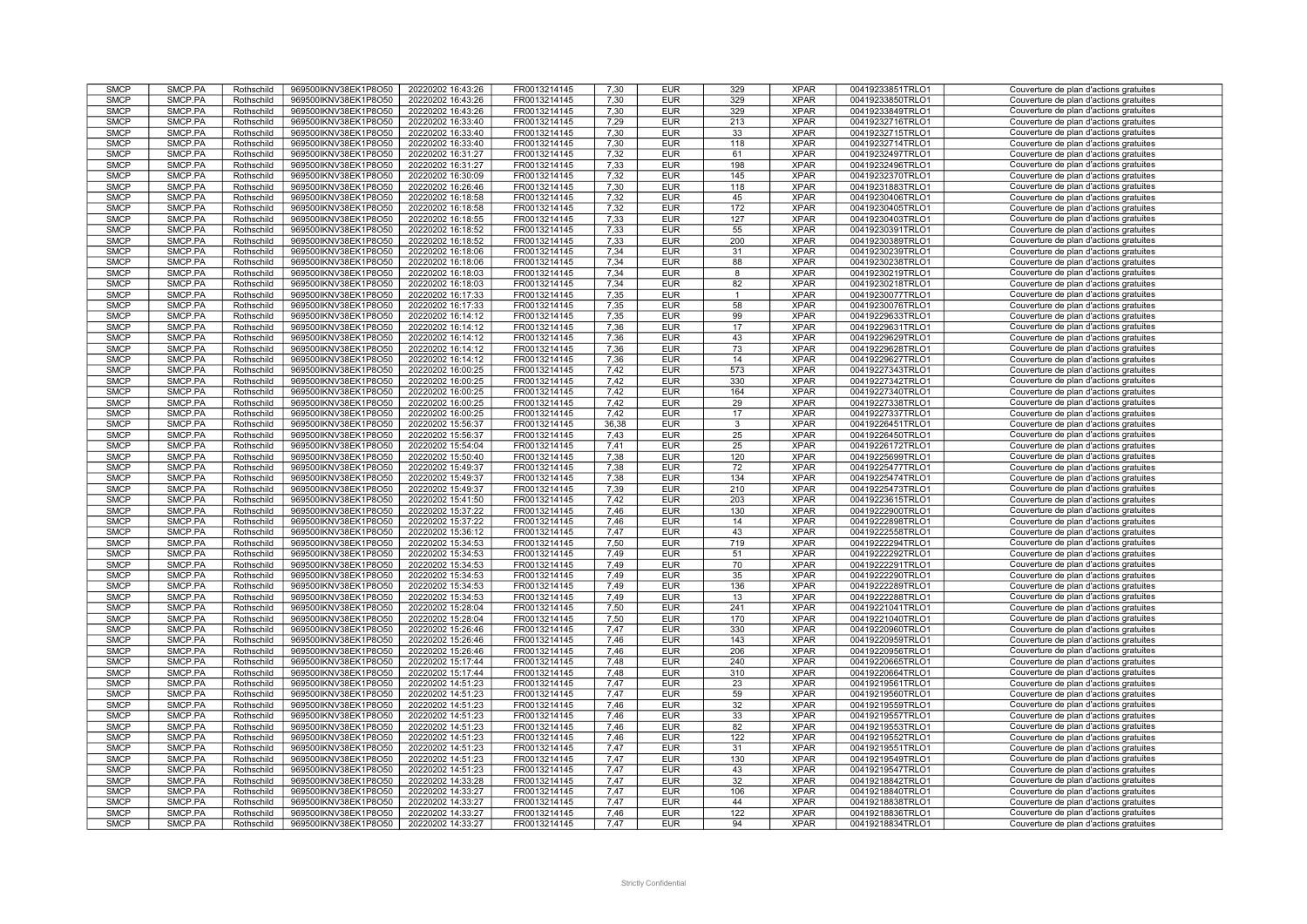| <b>SMCP</b>                | SMCP.PA            | Rothschild               | 969500IKNV38EK1P8O50                         | 20220202 14:33:27                    | FR0013214145                 | 7,47         | <b>EUR</b>               | 122             | <b>XPAR</b>                | 00419218832TRLO1                     | Couverture de plan d'actions gratuites                                           |
|----------------------------|--------------------|--------------------------|----------------------------------------------|--------------------------------------|------------------------------|--------------|--------------------------|-----------------|----------------------------|--------------------------------------|----------------------------------------------------------------------------------|
| <b>SMCP</b>                | SMCP.PA            | Rothschild               | 969500IKNV38EK1P8O50                         | 20220202 14:05:29                    | FR0013214145                 | 7.50         | <b>EUR</b>               | 665             | <b>XPAR</b>                | 00419218073TRLO1                     | Couverture de plan d'actions gratuites                                           |
|                            |                    |                          |                                              |                                      |                              |              |                          |                 |                            |                                      |                                                                                  |
| <b>SMCP</b>                | SMCP.PA            | Rothschild               | 969500IKNV38EK1P8O50                         | 20220202 14:05:28                    | FR0013214145                 | 7,52         | <b>EUR</b>               | 33              | <b>XPAR</b>                | 00419218071TRLO1                     | Couverture de plan d'actions gratuites                                           |
| <b>SMCP</b>                | SMCP.PA            | Rothschild               | 969500IKNV38EK1P8O50                         | 20220202 14:05:28                    | FR0013214145                 | 7,52         | <b>EUR</b>               | 333             | <b>XPAR</b>                | 00419218068TRLO1                     | Couverture de plan d'actions gratuites                                           |
| <b>SMCP</b>                | SMCP.PA            | Rothschild               | 969500IKNV38EK1P8O50                         | 20220202 14:05:28                    | FR0013214145                 | 7,52         | <b>EUR</b>               | 330             | <b>XPAR</b>                | 00419218067TRLO1                     | Couverture de plan d'actions gratuites                                           |
| <b>SMCP</b>                | SMCP.PA            | Rothschild               | 969500IKNV38EK1P8O50                         | 20220202 14:05:28                    | FR0013214145                 | 7,51         | <b>EUR</b>               | 19              | <b>XPAR</b>                | 00419218065TRLO1                     | Couverture de plan d'actions gratuites                                           |
| <b>SMCP</b>                | SMCP.PA            | Rothschild               | 969500IKNV38EK1P8O50                         | 20220202 13:26:52                    | FR0013214145                 | 7,48         | <b>EUR</b>               | 222             | <b>XPAR</b>                | 00419216960TRLO1                     | Couverture de plan d'actions gratuites                                           |
| <b>SMCP</b>                | SMCP.PA            | Rothschild               | 969500IKNV38EK1P8O50                         | 20220202 13:26:51                    | FR0013214145                 | 7,49         | <b>EUR</b>               | 338             | <b>XPAR</b>                | 00419216957TRLO1                     | Couverture de plan d'actions gratuites                                           |
|                            |                    |                          |                                              |                                      |                              |              |                          |                 |                            |                                      |                                                                                  |
| <b>SMCP</b>                | SMCP.PA            | Rothschild               | 969500IKNV38EK1P8O50                         | 20220202 13:26:51                    | FR0013214145                 | 7,48         | <b>EUR</b>               | 85              | <b>XPAR</b>                | 00419216955TRLO1                     | Couverture de plan d'actions gratuites                                           |
| <b>SMCP</b>                | SMCP.PA            | Rothschild               | 969500IKNV38EK1P8O50                         | 20220202 13:26:51                    | FR0013214145                 | 7,48         | <b>EUR</b>               | 61              | <b>XPAR</b>                | 00419216953TRLO1                     | Couverture de plan d'actions gratuites                                           |
| <b>SMCP</b>                | SMCP.PA            | Rothschild               | 969500IKNV38EK1P8O50                         | 20220202 13:26:51                    | FR0013214145                 | 7,49         | <b>EUR</b>               | 147             | <b>XPAR</b>                | 00419216952TRLO1                     | Couverture de plan d'actions gratuites                                           |
| <b>SMCP</b>                | SMCP.PA            | Rothschild               | 969500IKNV38EK1P8O50                         | 20220202 12:52:37                    | FR0013214145                 | 7,43         | <b>EUR</b>               | 550             | <b>XPAR</b>                | 00419216125TRLO1                     | Couverture de plan d'actions gratuites                                           |
| <b>SMCP</b>                | SMCP.PA            | Rothschild               | 969500IKNV38EK1P8O50                         | 20220202 12:52:37                    | FR0013214145                 | 7,42         | <b>EUR</b>               | 225             | <b>XPAR</b>                | 00419216124TRLO1                     | Couverture de plan d'actions gratuites                                           |
| <b>SMCP</b>                | SMCP.PA            | Rothschild               | 969500IKNV38EK1P8O50                         | 20220202 12:52:37                    | FR0013214145                 | 7,42         | <b>EUR</b>               | 600             | <b>XPAR</b>                | 00419216123TRLO1                     | Couverture de plan d'actions gratuites                                           |
| <b>SMCP</b>                | SMCP.PA            | Rothschild               | 969500IKNV38EK1P8O50                         | 20220202 12:22:51                    | FR0013214145                 |              | <b>EUR</b>               | 90              | <b>XPAR</b>                |                                      |                                                                                  |
|                            |                    |                          |                                              |                                      |                              | 7,36         |                          |                 |                            | 00419215229TRLO1                     | Couverture de plan d'actions gratuites                                           |
| <b>SMCP</b>                | SMCP.PA            | Rothschild               | 969500IKNV38EK1P8O50                         | 20220202 12:16:22                    | FR0013214145                 | 7,34         | <b>EUR</b>               | 198             | <b>XPAR</b>                | 00419214790TRLO1                     | Couverture de plan d'actions gratuites                                           |
| <b>SMCP</b>                | SMCP.PA            | Rothschild               | 969500IKNV38EK1P8O50                         | 20220202 11:56:00                    | FR0013214145                 | 7,39         | <b>EUR</b>               | 75              | <b>XPAR</b>                | 00419214142TRLO1                     | Couverture de plan d'actions gratuites                                           |
| <b>SMCP</b>                | SMCP.PA            | Rothschild               | 969500IKNV38EK1P8O50                         | 20220202 11:56:00                    | FR0013214145                 | 7.38         | <b>EUR</b>               | 63              | <b>XPAR</b>                | 00419214140TRLO1                     | Couverture de plan d'actions gratuites                                           |
| <b>SMCP</b>                | SMCP.PA            | Rothschild               | 969500IKNV38EK1P8O50                         | 20220202 11:56:00                    | FR0013214145                 | 7,38         | <b>EUR</b>               | 430             | <b>XPAR</b>                | 00419214139TRLO1                     | Couverture de plan d'actions gratuites                                           |
| <b>SMCP</b>                | SMCP.PA            | Rothschild               | 969500IKNV38EK1P8O50                         | 20220202 11:56:00                    | FR0013214145                 | 7,39         | <b>EUR</b>               | 16              | <b>XPAR</b>                | 00419214138TRLO1                     | Couverture de plan d'actions gratuites                                           |
| <b>SMCP</b>                | SMCP.PA            | Rothschild               | 969500IKNV38EK1P8O50                         | 20220202 11:56:00                    | FR0013214145                 | 7.39         | <b>EUR</b>               | 24              | <b>XPAR</b>                | 00419214136TRLO1                     | Couverture de plan d'actions gratuites                                           |
|                            |                    |                          |                                              |                                      |                              |              |                          |                 |                            |                                      |                                                                                  |
| <b>SMCP</b>                | SMCP.PA            | Rothschild               | 969500IKNV38EK1P8O50                         | 20220202 11:56:00                    | FR0013214145                 | 7,39         | <b>EUR</b>               | 136             | <b>XPAR</b>                | 00419214134TRLO1                     | Couverture de plan d'actions gratuites                                           |
| <b>SMCP</b>                | SMCP.PA            | Rothschild               | 969500IKNV38EK1P8O50                         | 20220202 11:56:00                    | FR0013214145                 | 7,39         | <b>EUR</b>               | 258             | <b>XPAR</b>                | 00419214133TRLO1                     | Couverture de plan d'actions gratuites                                           |
| <b>SMCP</b>                | SMCP.PA            | Rothschild               | 969500IKNV38EK1P8O50                         | 20220202 11:55:00                    | FR0013214145                 | 7,41         | <b>EUR</b>               | 218             | <b>XPAR</b>                | 00419214092TRLO1                     | Couverture de plan d'actions gratuites                                           |
| <b>SMCP</b>                | SMCP.PA            | Rothschild               | 969500IKNV38EK1P8O50                         | 20220202 11:55:00                    | FR0013214145                 | 7,41         | <b>EUR</b>               | $5\phantom{.0}$ | <b>XPAR</b>                | 00419214091TRLO1                     | Couverture de plan d'actions gratuites                                           |
| <b>SMCP</b>                | SMCP.PA            | Rothschild               | 969500IKNV38EK1P8O50                         | 20220202 11:39:07                    | FR0013214145                 | 7,41         | <b>EUR</b>               | 420             | <b>XPAR</b>                | 00419213379TRLO1                     | Couverture de plan d'actions gratuites                                           |
| <b>SMCP</b>                | SMCP.PA            | Rothschild               | 969500IKNV38EK1P8O50                         | 20220202 11:39:07                    | FR0013214145                 | 7,41         | <b>EUR</b>               | 800             | <b>XPAR</b>                | 00419213378TRLO1                     | Couverture de plan d'actions gratuites                                           |
|                            |                    |                          |                                              |                                      |                              |              |                          |                 |                            |                                      |                                                                                  |
| <b>SMCP</b>                | SMCP.PA            | Rothschild               | 969500IKNV38EK1P8O50                         | 20220202 11:26:16                    | FR0013214145                 | 7,40         | <b>EUR</b>               | 54              | <b>XPAR</b>                | 00419213046TRLO1                     | Couverture de plan d'actions gratuites                                           |
| <b>SMCP</b>                | SMCP.PA            | Rothschild               | 969500IKNV38EK1P8O50                         | 20220202 11:26:16                    | FR0013214145                 | 7,40         | <b>EUR</b>               | 187             | <b>XPAR</b>                | 00419213045TRLO1                     | Couverture de plan d'actions gratuites                                           |
| <b>SMCP</b>                | SMCP.PA            | Rothschild               | 969500IKNV38EK1P8O50                         | 20220202 11:26:16                    | FR0013214145                 | 7,40         | <b>EUR</b>               | 198             | <b>XPAR</b>                | 00419213042TRLO1                     | Couverture de plan d'actions gratuites                                           |
| <b>SMCP</b>                | SMCP.PA            | Rothschild               | 969500IKNV38EK1P8O50                         | 20220202 11:26:16                    | FR0013214145                 | 7.40         | <b>EUR</b>               | 155             | <b>XPAR</b>                | 00419213041TRLO1                     | Couverture de plan d'actions gratuites                                           |
| <b>SMCP</b>                | SMCP.PA            | Rothschild               | 969500IKNV38EK1P8O50                         | 20220202 11:21:09                    | FR0013214145                 | 7,37         | <b>EUR</b>               | 26              | <b>XPAR</b>                | 00419212915TRLO1                     | Couverture de plan d'actions gratuites                                           |
| <b>SMCP</b>                | SMCP.PA            | Rothschild               | 969500IKNV38EK1P8O50                         | 20220202 11:21:09                    | FR0013214145                 | 7,37         | <b>EUR</b>               | 107             | <b>XPAR</b>                | 00419212914TRLO1                     | Couverture de plan d'actions gratuites                                           |
| <b>SMCP</b>                | SMCP.PA            | Rothschild               |                                              | 20220202 11:21:09                    | FR0013214145                 | 7,37         | <b>EUR</b>               |                 | <b>XPAR</b>                | 00419212913TRLO1                     | Couverture de plan d'actions gratuites                                           |
|                            |                    |                          | 969500IKNV38EK1P8O50                         |                                      |                              |              |                          | 160             |                            |                                      |                                                                                  |
| <b>SMCP</b>                | SMCP.PA            | Rothschild               | 969500IKNV38EK1P8O50                         | 20220202 11:01:31                    | FR0013214145                 | 7,31         | <b>EUR</b>               | 89              | <b>XPAR</b>                | 00419212160TRLO1                     | Couverture de plan d'actions gratuites                                           |
| <b>SMCP</b>                | SMCP.PA            | Rothschild               | 969500IKNV38EK1P8O50                         | 20220202 10:45:08                    | FR0013214145                 | 7,32         | <b>EUR</b>               | 204             | <b>XPAR</b>                | 00419211684TRLO1                     | Couverture de plan d'actions gratuites                                           |
| <b>SMCP</b>                | SMCP.PA            | Rothschild               | 969500IKNV38EK1P8O50                         | 20220202 10:29:20                    | FR0013214145                 | 7,32         | <b>EUR</b>               | 379             | <b>XPAR</b>                | 00419211047TRLO1                     | Couverture de plan d'actions gratuites                                           |
| <b>SMCP</b>                | SMCP.PA            | Rothschild               | 969500IKNV38EK1P8O50                         | 20220202 10:29:20                    | FR0013214145                 | 7,32         | <b>EUR</b>               | 170             | <b>XPAR</b>                | 00419211046TRLO1                     | Couverture de plan d'actions gratuites                                           |
| <b>SMCP</b>                | SMCP.PA            | Rothschild               | 969500IKNV38EK1P8O50                         | 20220202 10:29:20                    | FR0013214145                 | 7,31         | <b>EUR</b>               | 504             | <b>XPAR</b>                | 00419211045TRLO1                     | Couverture de plan d'actions gratuites                                           |
| <b>SMCP</b>                | SMCP.PA            | Rothschild               | 969500IKNV38EK1P8O50                         | 20220202 10:18:01                    | FR0013214145                 | 7,29         | <b>EUR</b>               | 21              | <b>XPAR</b>                | 00419210524TRLO1                     | Couverture de plan d'actions gratuites                                           |
| <b>SMCP</b>                | SMCP.PA            | Rothschild               | 969500IKNV38EK1P8O50                         | 20220202 10:16:39                    | FR0013214145                 | 7,30         | <b>EUR</b>               | 73              | <b>XPAR</b>                | 00419210501TRLO1                     | Couverture de plan d'actions gratuites                                           |
|                            |                    |                          |                                              |                                      |                              |              |                          |                 |                            |                                      |                                                                                  |
| <b>SMCP</b>                | SMCP.PA            | Rothschild               | 969500IKNV38EK1P8O50                         | 20220202 10:16:39                    | FR0013214145                 | 7.31         | <b>EUR</b>               | 135             | <b>XPAR</b>                | 00419210500TRLO1                     | Couverture de plan d'actions gratuites                                           |
| <b>SMCP</b>                | SMCP.PA            | Rothschild               | 969500IKNV38EK1P8O50                         | 20220202 10:10:06                    | FR0013214145                 | 7,32         | <b>EUR</b>               | 22              | <b>XPAR</b>                | 00419210332TRLO1                     | Couverture de plan d'actions gratuites                                           |
| <b>SMCP</b>                | SMCP.PA            | Rothschild               | 969500IKNV38EK1P8O50                         | 20220202 10:10:06                    | FR0013214145                 | 7,32         | <b>EUR</b>               | 133             | <b>XPAR</b>                | 00419210329TRLO1                     | Couverture de plan d'actions gratuites                                           |
| <b>SMCP</b>                | SMCP.PA            | Rothschild               | 969500IKNV38EK1P8O50                         | 20220202 10:10:06                    | FR0013214145                 | 7,33         | <b>EUR</b>               | 402             | <b>XPAR</b>                | 00419210328TRLO1                     | Couverture de plan d'actions gratuites                                           |
| <b>SMCP</b>                | SMCP.PA            | Rothschild               | 969500IKNV38EK1P8O50                         | 20220202 10:08:58                    | FR0013214145                 | 7,33         | <b>EUR</b>               | 90              | <b>XPAR</b>                | 00419210302TRLO1                     | Couverture de plan d'actions gratuites                                           |
| <b>SMCP</b>                | SMCP.PA            | Rothschild               | 969500IKNV38EK1P8O50                         | 20220202 9:48:25                     | FR0013214145                 | 7,30         | <b>EUR</b>               | 59              | <b>XPAR</b>                | 00419209857TRLO1                     | Couverture de plan d'actions gratuites                                           |
| <b>SMCP</b>                | SMCP.PA            | Rothschild               | 969500IKNV38EK1P8O50                         | 20220202 9:48:25                     | FR0013214145                 | 7,30         | <b>EUR</b>               | 150             | <b>XPAR</b>                | 00419209856TRLO1                     | Couverture de plan d'actions gratuites                                           |
|                            |                    |                          |                                              |                                      |                              |              |                          |                 |                            |                                      |                                                                                  |
| <b>SMCP</b>                | SMCP.PA            | Rothschild               | 969500IKNV38EK1P8O50                         | 20220202 9:48:25                     | FR0013214145                 | 7,31         | <b>EUR</b>               | 208             | <b>XPAR</b>                | 00419209854TRLO1                     | Couverture de plan d'actions gratuites                                           |
| <b>SMCP</b>                | SMCP.PA            | Rothschild               | 969500IKNV38EK1P8O50                         | 20220202 9:47:57                     | FR0013214145                 | 7,32         | <b>EUR</b>               | 205             | <b>XPAR</b>                | 00419209845TRLO1                     | Couverture de plan d'actions gratuites                                           |
| <b>SMCP</b>                | SMCP.PA            | Rothschild               | 969500IKNV38EK1P8O50                         | 20220202 9:47:57                     | FR0013214145                 | 7,31         | <b>EUR</b>               | 195             | <b>XPAR</b>                | 00419209844TRLO1                     | Couverture de plan d'actions gratuites                                           |
| <b>SMCP</b>                | SMCP.PA            | Rothschild               | 969500IKNV38EK1P8O50                         | 20220202 9:43:25                     | FR0013214145                 | 7,30         | <b>EUR</b>               | 216             | <b>XPAR</b>                | 00419209730TRLO1                     | Couverture de plan d'actions gratuites                                           |
| <b>SMCP</b>                | SMCP.PA            | Rothschild               | 969500IKNV38EK1P8O50                         | 20220202 9:30:46                     | FR0013214145                 | 7.46         | <b>EUR</b>               | 16              | <b>XPAR</b>                | 00419209358TRLO1                     | Couverture de plan d'actions gratuites                                           |
| <b>SMCP</b>                | SMCP.PA            | Rothschild               | 969500IKNV38EK1P8O50                         | 20220202 9:30:12                     | FR0013214145                 | 7,47         | <b>EUR</b>               | 202             | <b>XPAR</b>                | 00419209349TRLO1                     | Couverture de plan d'actions gratuites                                           |
| <b>SMCP</b>                | SMCP.PA            | Rothschild               | 969500IKNV38EK1P8O50                         | 20220202 9:30:10                     | FR0013214145                 | 7.49         | <b>EUR</b>               | 5               | <b>XPAR</b>                | 00419209346TRLO1                     | Couverture de plan d'actions gratuites                                           |
|                            |                    |                          |                                              |                                      |                              |              |                          |                 |                            |                                      |                                                                                  |
| <b>SMCP</b>                | SMCP.PA            | Rothschild               | 969500IKNV38EK1P8O50                         | 20220202 9:30:10                     | FR0013214145                 | 7.49         | <b>EUR</b>               | 213             | <b>XPAR</b>                | 00419209345TRLO1                     | Couverture de plan d'actions gratuites                                           |
| <b>SMCP</b>                | SMCP.PA            | Rothschild               | 969500IKNV38EK1P8O50                         | 20220202 9:29:14                     | FR0013214145                 | 7,50         | <b>EUR</b>               | 143             | <b>XPAR</b>                | 00419209304TRLO1                     | Couverture de plan d'actions gratuites                                           |
| <b>SMCP</b>                | SMCP.PA            | Rothschild               | 969500IKNV38EK1P8O50                         | 20220202 9:29:14                     | FR0013214145                 | 7.51         | <b>EUR</b>               | 34              | <b>XPAR</b>                | 00419209303TRLO1                     | Couverture de plan d'actions gratuites                                           |
| <b>SMCP</b>                | SMCP.PA            | Rothschild               | 969500IKNV38EK1P8O50                         | 20220202 9:29:14                     | FR0013214145                 | 7,51         | <b>EUR</b>               | 12              | <b>XPAR</b>                | 00419209300TRLO1                     | Couverture de plan d'actions gratuites                                           |
| <b>SMCP</b>                | SMCP.PA            | Rothschild               | 969500IKNV38EK1P8O50                         | 20220202 9:29:14                     | FR0013214145                 | 7,51         | <b>EUR</b>               | 26              | <b>XPAR</b>                | 00419209299TRLO1                     | Couverture de plan d'actions gratuites                                           |
| <b>SMCP</b>                | SMCP.PA            | Rothschild               | 969500IKNV38EK1P8O50                         | 20220202 9:29:14                     | FR0013214145                 | 7,51         | <b>EUR</b>               | 120             | <b>XPAR</b>                | 00419209297TRLO1                     | Couverture de plan d'actions gratuites                                           |
|                            |                    |                          |                                              |                                      |                              |              |                          |                 |                            |                                      |                                                                                  |
| <b>SMCP</b>                | SMCP.PA            | Rothschild               | 969500IKNV38EK1P8O50                         | 20220202 9:29:14                     | FR0013214145                 | 7,51         | <b>EUR</b>               | 140             | <b>XPAR</b>                | 00419209295TRLO1                     | Couverture de plan d'actions gratuites                                           |
| <b>SMCP</b>                | SMCP.PA            | Rothschild               | 969500IKNV38EK1P8O50                         | 20220202 9:28:07                     | FR0013214145                 | 7,53         | <b>EUR</b>               | 50              | <b>XPAR</b>                | 00419209270TRLO1                     | Couverture de plan d'actions gratuites                                           |
| <b>SMCP</b>                | SMCP.PA            | Rothschild               | 969500IKNV38EK1P8O50                         | 20220202 9:28:07                     | FR0013214145                 | 7,53         | <b>EUR</b>               | 500             | <b>XPAR</b>                | 00419209269TRLO1                     | Couverture de plan d'actions gratuites                                           |
| <b>SMCP</b>                | SMCP.PA            | Rothschild               | 969500IKNV38EK1P8O50                         | 20220202 9:16:20                     | FR0013214145                 | 7,49         | <b>EUR</b>               | 60              | <b>XPAR</b>                | 00419209015TRLO1                     | Couverture de plan d'actions gratuites                                           |
| <b>SMCP</b>                | SMCP.PA            | Rothschild               | 969500IKNV38EK1P8O50                         | 20220202 9:16:20                     | FR0013214145                 | 7,49         | <b>EUR</b>               | 110             | <b>XPAR</b>                | 00419209014TRLO1                     | Couverture de plan d'actions gratuites                                           |
|                            |                    |                          |                                              |                                      |                              | 7,49         | <b>EUR</b>               | 200             | <b>XPAR</b>                | 00419209013TRLO1                     | Couverture de plan d'actions gratuites                                           |
|                            |                    |                          |                                              |                                      |                              |              |                          |                 |                            |                                      |                                                                                  |
| <b>SMCP</b>                | SMCP.PA            | Rothschild               | 969500IKNV38EK1P8O50                         | 20220202 9:16:20                     | FR0013214145                 |              |                          |                 |                            |                                      |                                                                                  |
| <b>SMCP</b><br><b>SMCP</b> | SMCP.PA<br>SMCP.PA | Rothschild<br>Rothschild | 969500IKNV38EK1P8O50<br>969500IKNV38EK1P8O50 | 20220202 9:16:20<br>20220202 9:08:09 | FR0013214145<br>FR0013214145 | 7.50<br>7,46 | <b>EUR</b><br><b>EUR</b> | 197<br>9        | <b>XPAR</b><br><b>XPAR</b> | 00419209012TRLO1<br>00419208767TRLO1 | Couverture de plan d'actions gratuites<br>Couverture de plan d'actions gratuites |